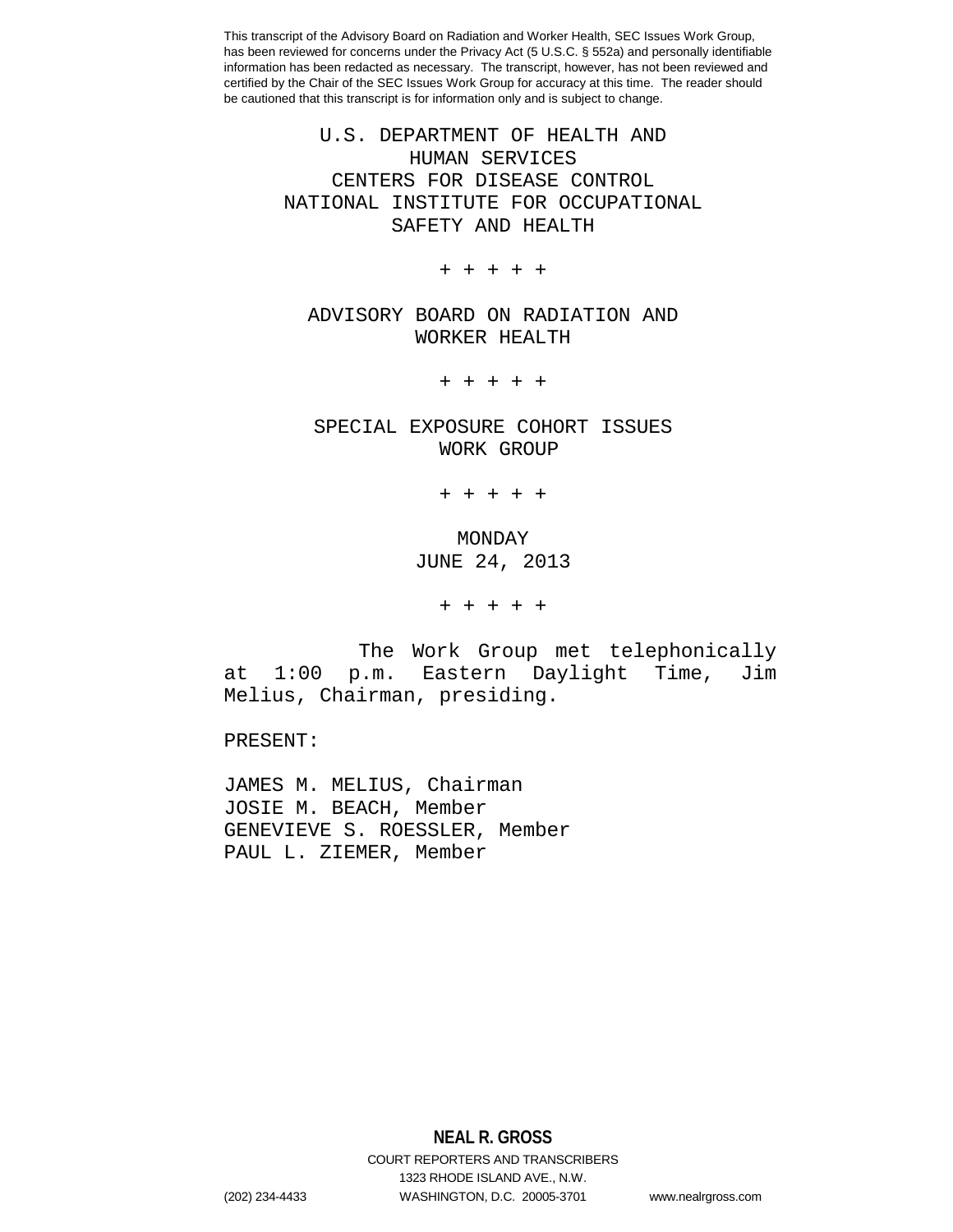ALSO PRESENT:

TED KATZ, Designated Federal Official TERRIE BARRIE, ANWAG STU HINNEFELD, NIOSH ORAU JOSH KINMAN, NIOSH ORAU ARJUN MAKHIJANI, SC&A JOHN MAURO, SC&A MARTHA McNEELY JIM NETON, NIOSH ORAU MICHAEL RAFKY, HHS JOHN STIVER, SC&A

# **NEAL R. GROSS**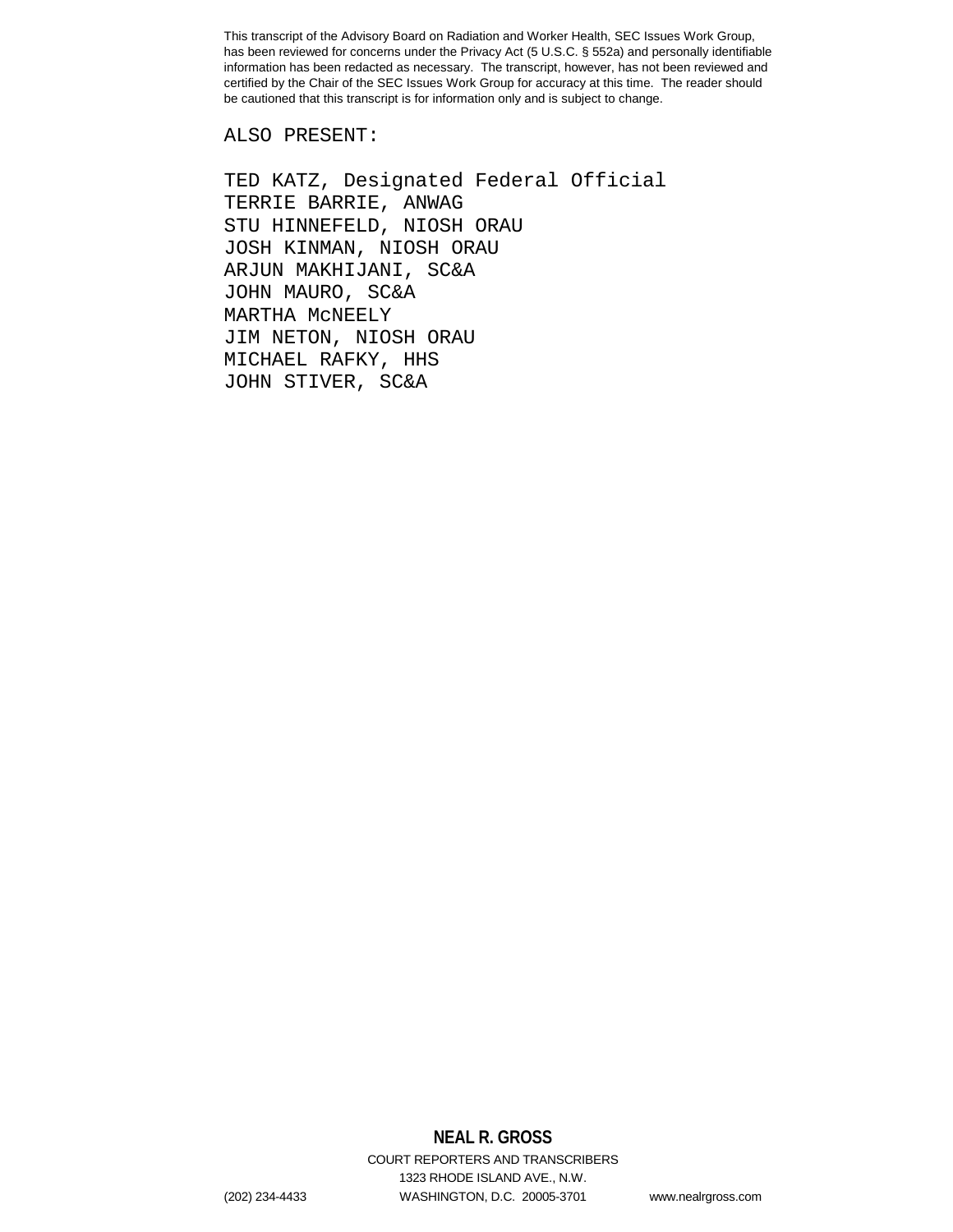#### A G E N D A

```
WELCOME AND ROLL CALL...................... 4
```
#### WG DISCUSSION:

| DCAS draft outline of possible criteria                                                        |  |
|------------------------------------------------------------------------------------------------|--|
| and guidelines for evaluating sufficient                                                       |  |
| $accuracy \dots \dots \dots \dots \dots \dots \dots \dots \dots \dots \dots \dots \dots \dots$ |  |
| Next Steps/July Board Session 63                                                               |  |
|                                                                                                |  |

### **NEAL R. GROSS**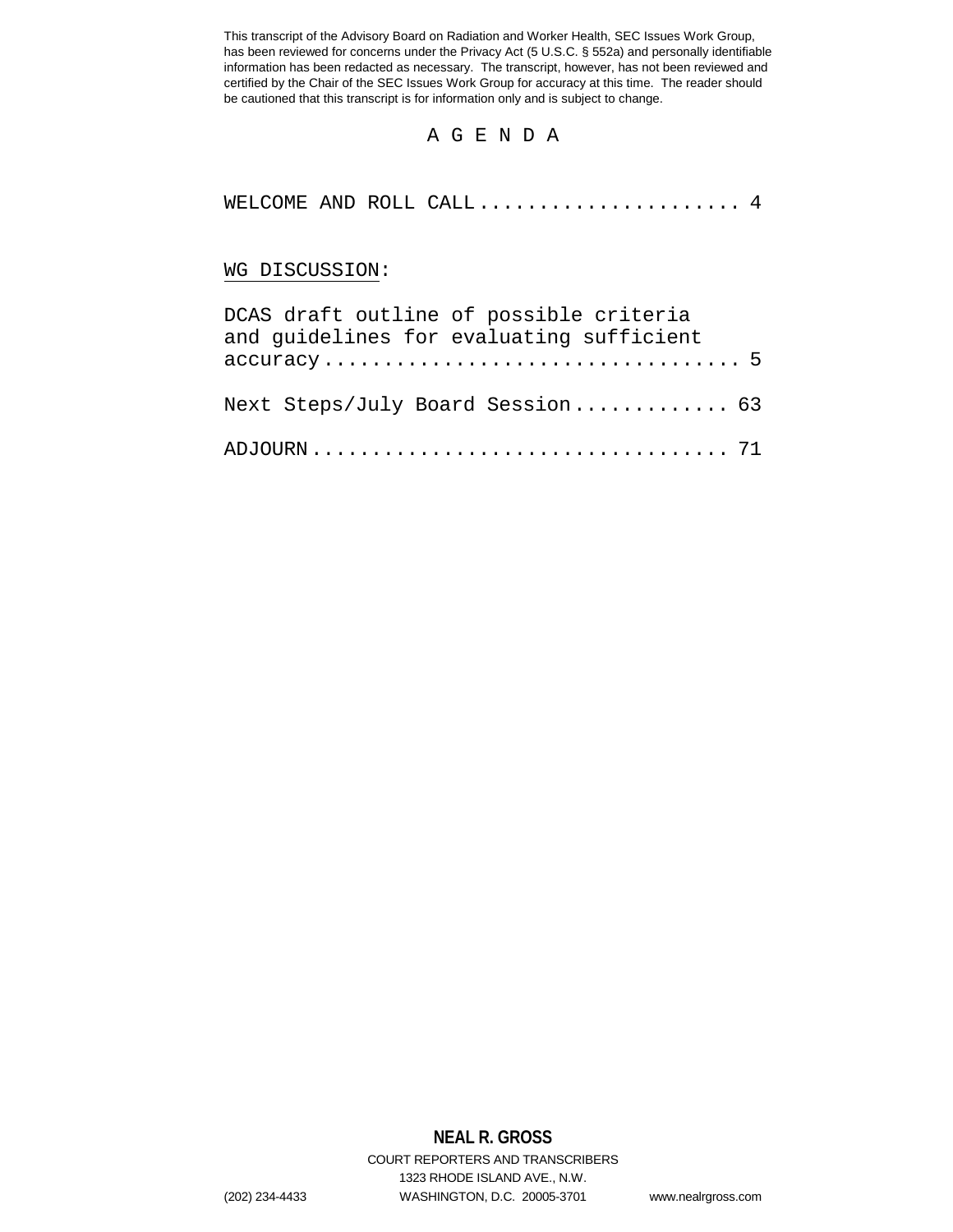| 1            | PROCEEDINGS                                    |
|--------------|------------------------------------------------|
| 2            | (1:02 p.m.)                                    |
| $\mathsf{3}$ | MR. KATZ: So, let's get started                |
| 4            | with roll call. We're not speaking about a     |
| 5            | specific site so there's no conflict of        |
| 6            | interest admissions needed here. Let's just    |
| 7            | begin with -- well, I just heard the Board     |
| 8            | Chair, Dr. Melius. Let's go through the Board  |
| 9            | Members and then we'll go from there.          |
| 10           | (Roll Call.)                                   |
| 11           | MR. KATZ: Okay, very good. We have             |
| 12           | an agenda for the meeting. It's posted on the  |
| 13           | NIOSH Board page on the web under today's date |
| 14           | for meetings. And there should also be a paper |
| $15$         | from DCAS posted there, I believe. LaVon can   |
| 16           | let me know if that's not the case. And, Jim,  |
| 17           | it's your agenda.                              |
| 18           | CHAIR MELIUS: Okay. Thanks, Ted.               |
| 19           | I'm glad you could make it today. And hello to |
| 20           | Josie, Gen and Paul.                           |
| 21           | And our agenda is, I think, pretty             |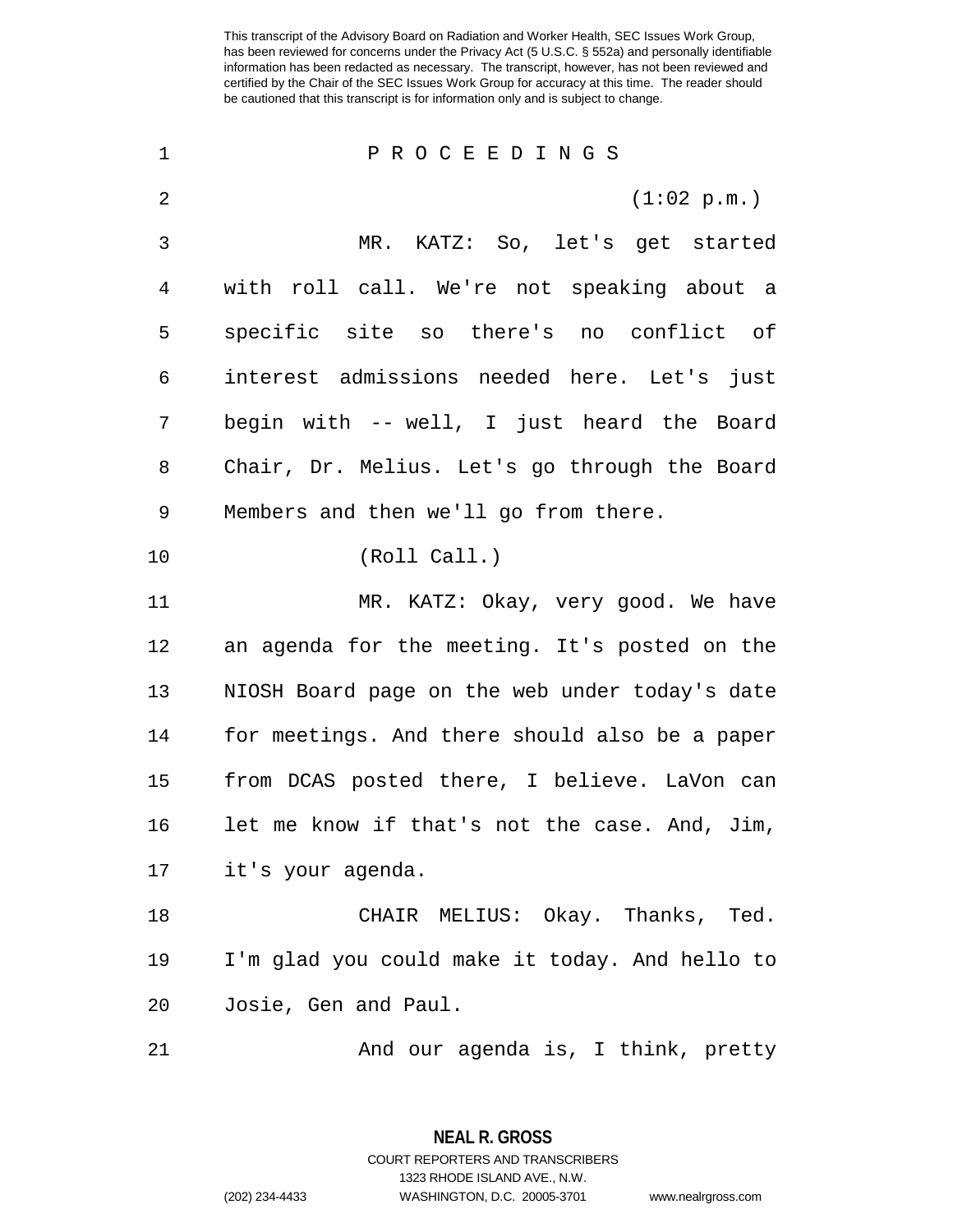| 1  | straightforward today and I want to talk                |
|----|---------------------------------------------------------|
| 2  | about, essentially, two things. One is to talk          |
| 3  | about the draft outline that's been prepared            |
| 4  | by NIOSH on sufficient accuracy in follow-up            |
| 5  | our last conference call. And then,<br>to               |
| 6  | secondly, talk a little bit about -- we'll              |
| 7  | follow-up on this, and also discussions at our          |
| 8  | July Board meeting.                                     |
| 9  | So, I thought we would start. If,                       |
| 10 | I don't know, Stu or Jim, who wants to talk?            |
| 11 | But if you want to present a little bit on              |
| 12 | your -- on the outline, sort of what you --             |
| 13 | HINNEFELD: I think Jim will<br>MR.                      |
| 14 | probably lead the discussion for us.                    |
| 15 | CHAIR MELIUS: Okay, great.                              |
| 16 | I can get the ball<br>DR. NETON:                        |
| 17 | rolling, I guess. This is Jim.                          |
| 18 | Just as a follow-up to the                              |
| 19 | February 22 <sup>nd</sup> meeting that Special Exposure |
| 20 | Cohort Work Group had where NIOSH<br>had                |
| 21 | originally prepared a couple of papers that             |

**NEAL R. GROSS** COURT REPORTERS AND TRANSCRIBERS

1323 RHODE ISLAND AVE., N.W. (202) 234-4433 WASHINGTON, D.C. 20005-3701 www.nealrgross.com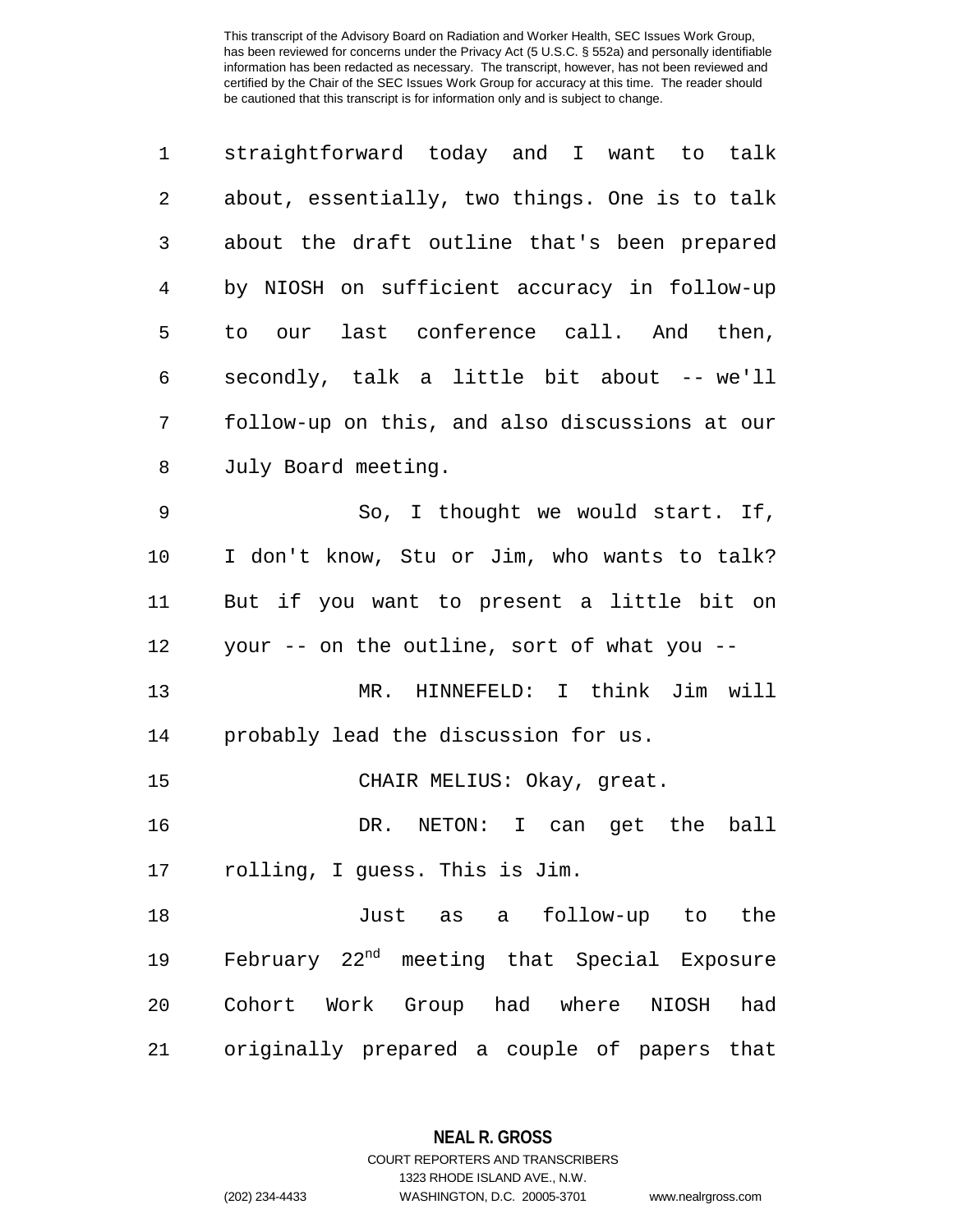|             | 1 you remember in January for the February |  |
|-------------|--------------------------------------------|--|
|             | 2 meeting, and they were a review of the   |  |
|             | 3 parameters associated with sufficient    |  |
| 4 accuracy. |                                            |  |

 The approach that we took actually ended up reviewing, if you remember, sort of the case law that had been developed over the last year's worth of decisions on SECs to see if we could glean any particular criteria, or develop any guidance from those decisions. And, as it turned out, we really couldn't. There wasn't anything specific that popped out. Even when we looked at the thorium data that we thought might be more informative, 15 there was nothing there, either.

 And what came out of it was that the hierarchy of data for dose reconstructions seemed to have been used in the development of the decisions all along the way, and that's where we ended up.

21 at the February 22<sup>nd</sup> meeting, the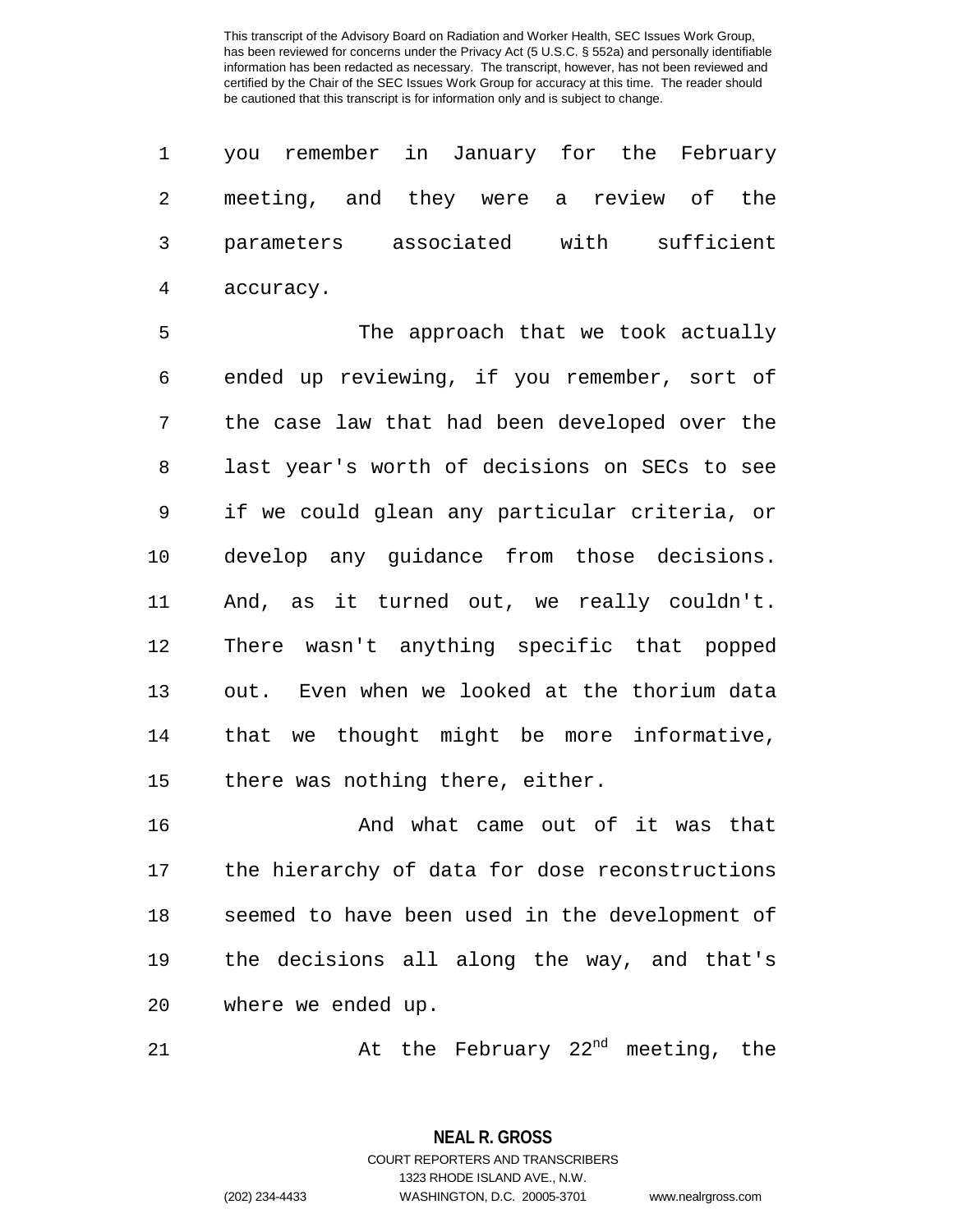| $\mathbf{1}$   | Working Group, and NIOSH agreed, thought that |
|----------------|-----------------------------------------------|
| 2              | it would be good that we might sort of        |
| $\overline{3}$ | summarize those salient points in a brief     |
| 4              | outline, a several-page outline to put down   |
| 5              | our thoughts on paper as to what we were      |
| 6              | thinking on this. And that's what was issued  |
| 7              | in May by LaVon.                              |

8 And, essentially, what it has is a summary of the requirements, and then goes to the hierarchy; although, we did add some preliminary steps in evaluating the criteria, and one is this issue that was discussed at the last meeting, which was to determine the potential for exposure variability. One-size- fits-all models I think we have come to agree are not necessarily appropriate, and we need to take care to determine if there's any underlying variability or stratification in the models.

 And the other piece that was added as a result of the Working Group discussion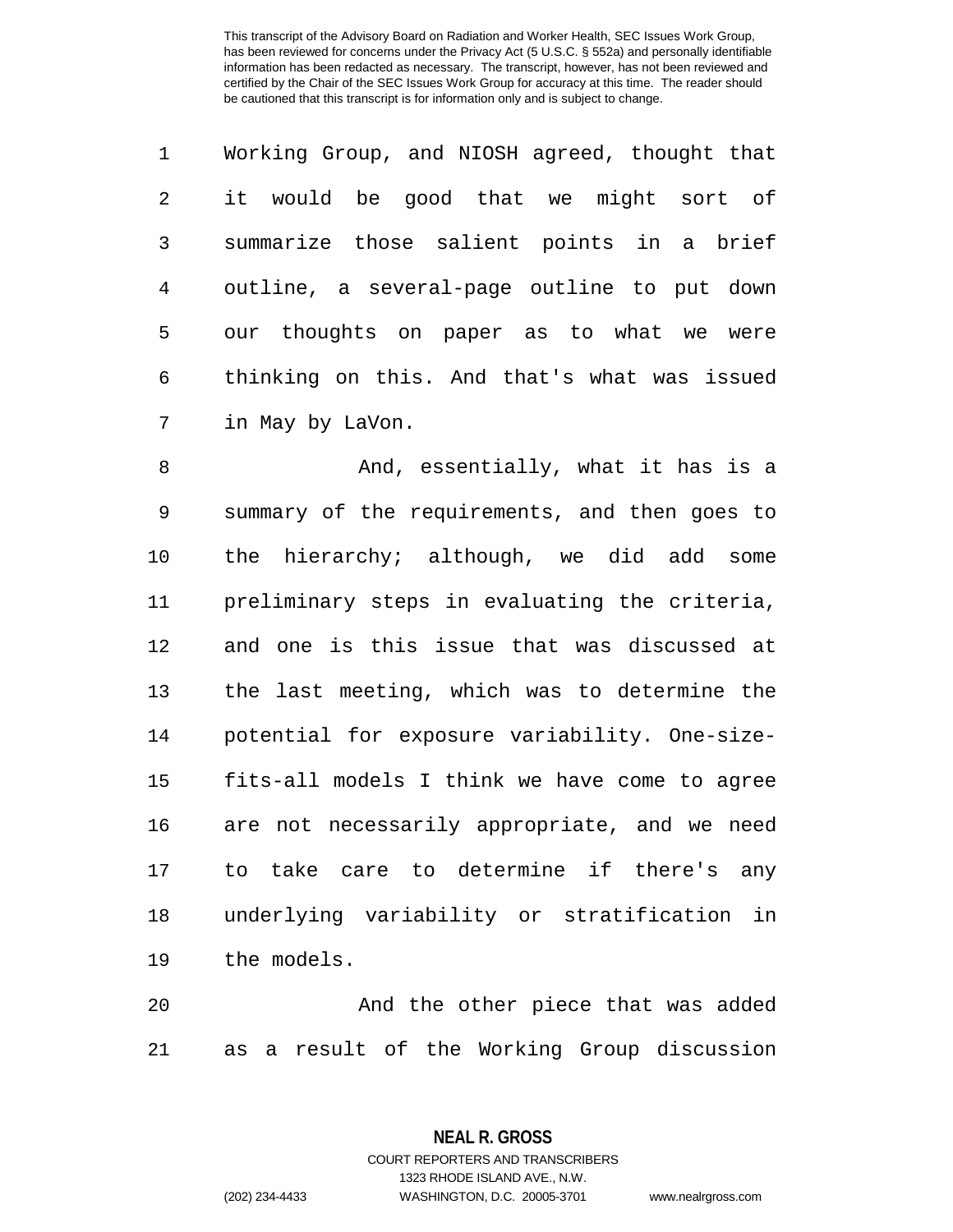| $\mathbf 1$ | was the concept that variability in itself, a  |
|-------------|------------------------------------------------|
| 2           | larger amount of variability or variance in    |
| 3           | the model could be tolerated given that the -- |
| 4           | if the exposures were very low. In other       |
| 5           | words, the lower the exposure maybe the        |
| 6           | greater the variability that could be          |
| 7           | tolerated. When you have very high exposures,  |
| 8           | a large amount of variability wouldn't be      |
| 9           | appropriate.                                   |

 So, those two pieces were added into the discussion to the general concept of reviewing the -- using the hierarchical approach to evaluating the data.

14 That's about what I can say. If there's any questions, I guess I can answer them.

 CHAIR MELIUS: Jim, it might be helpful if you use just one part of the hierarchy to sort of illustrate where you're going. I think it would be useful.

DR. NETON: Okay. The way that we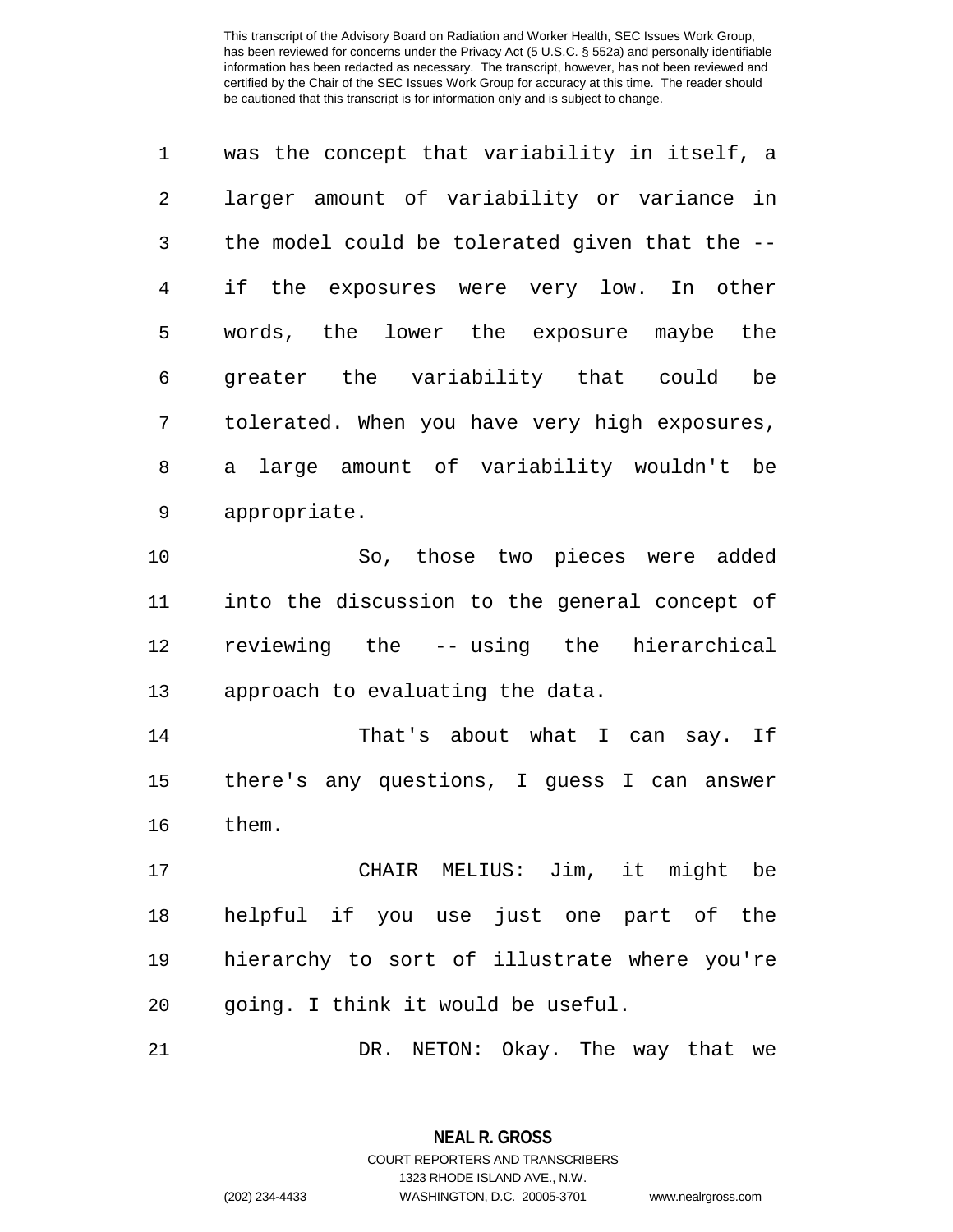sort of envision the hierarchy, and this seemed to come out when we looked at the cases that we evaluated, is that the hierarchy that's included in the regulations included, you know, sort of a stratified approach. One is, you look at personal monitoring data and determine if the maximum-exposed workers were monitored. And, actually, either maximum or representative, I think, workers were monitored. And those methods, even if they were monitored, we had to determine if the monitoring methods allowed for the exposure of interest to be correctly identified. In other words, they had -- the uranium bioassay had to be appropriate; it could detect uranium if 16 that was the exposure potential.

 And we couldn't -- and we determined in that analysis that we also couldn't use data that would result in what we call implausibly high, and I think we might want to discuss that a little bit today; come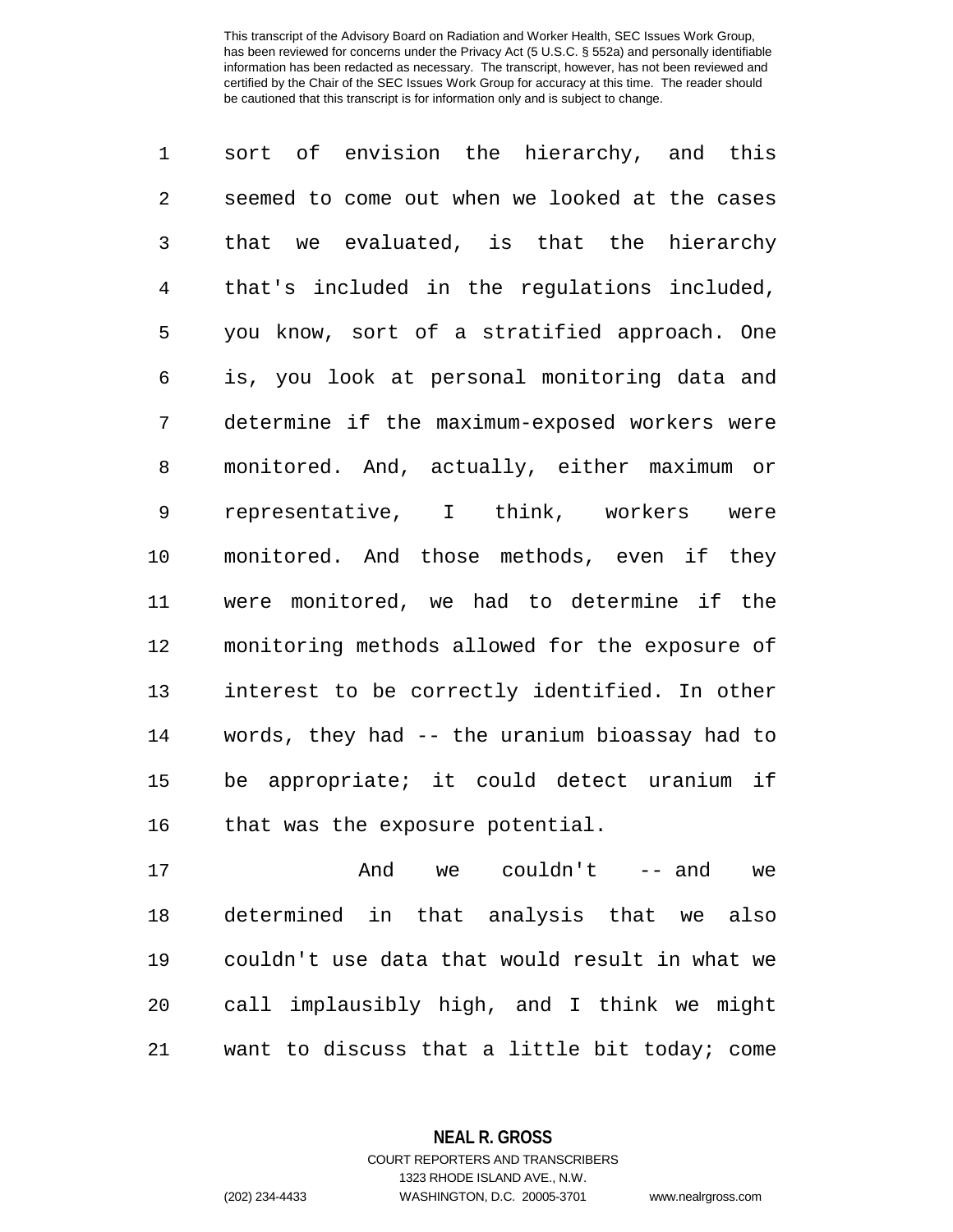up with implausibly high determinations. That would be, for example, substituting thorium -- assuming that a gross alpha analysis for uranium could bound a thorium exposure, and result in very high intake values.

 And then in the personal monitoring data you end up, finally, if you don't -- you know, you have to develop a coworker model. And, again, in the coworker modeling situation one needs to account for potential stratification we put into this document. And the example that was talked about at the last Working Group meeting was the case at Linde where we had construction monitoring data, decontamination data for workers that we felt bounded the overall exposures. Yet, there was another offset of the population that worked in offices where, certainly, it should have bounded their exposures, but really wasn't sufficiently accurate because it was a different set of --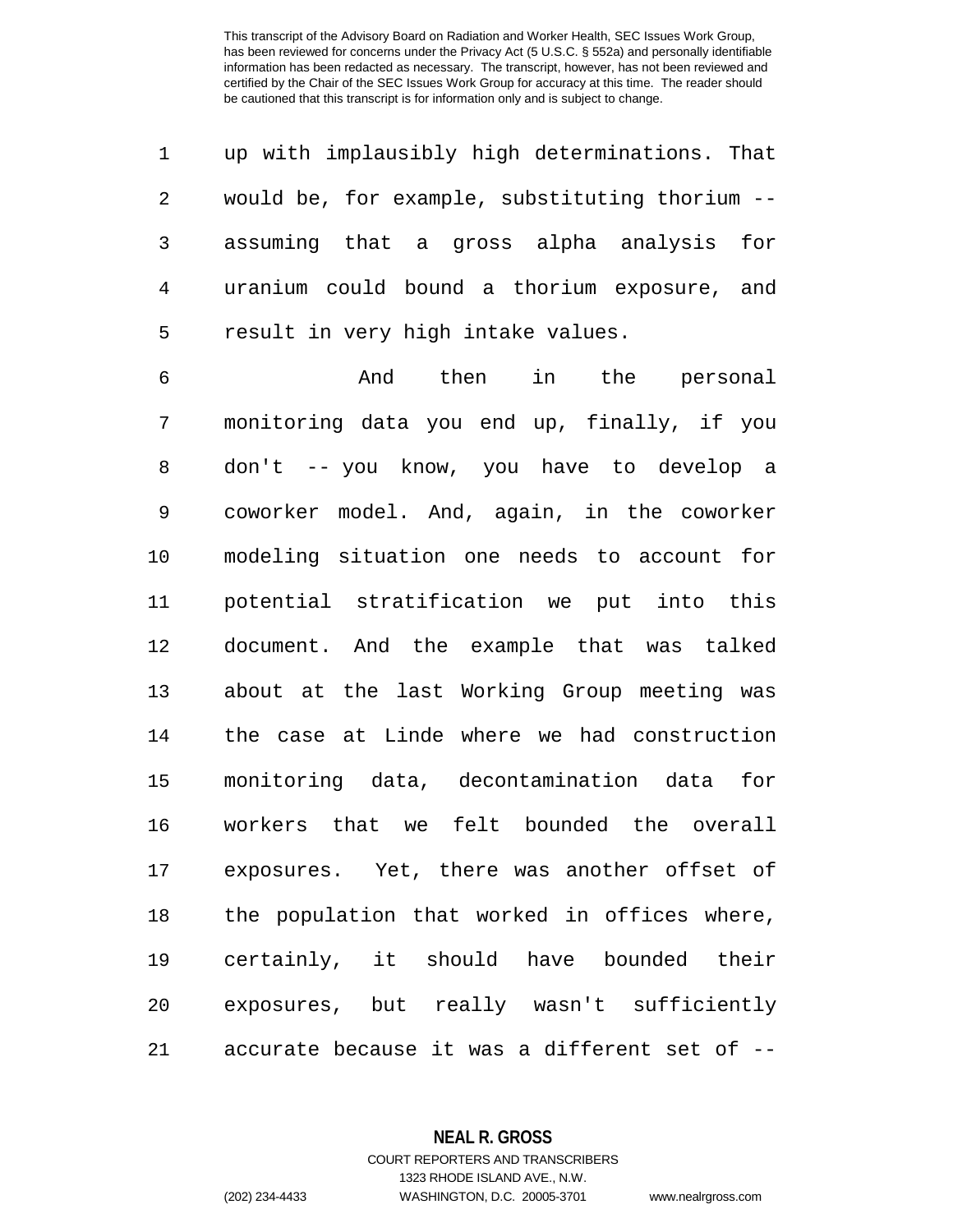a different population of workers that were being exposed. That kind of covers what we do for personnel monitoring. I don't know if you want me to go through the remainder or -- CHAIR MELIUS: No, no. Jim, that's fine. I just wanted to sort of tie it into the stratification issues, and sort of accuracy issues, and so forth. Do any Board Members have comments or questions? MEMBER ZIEMER: This is Ziemer. I have several questions. Is this the appropriate time to raise them? CHAIR MELIUS: Yes, it is. MEMBER ZIEMER: Okay. First of all, under the third item, Preliminary Steps, under B.2 where we had the statement, determine if there's any potential for exposure variability within the exposed populations, that -- obviously, there's always potential for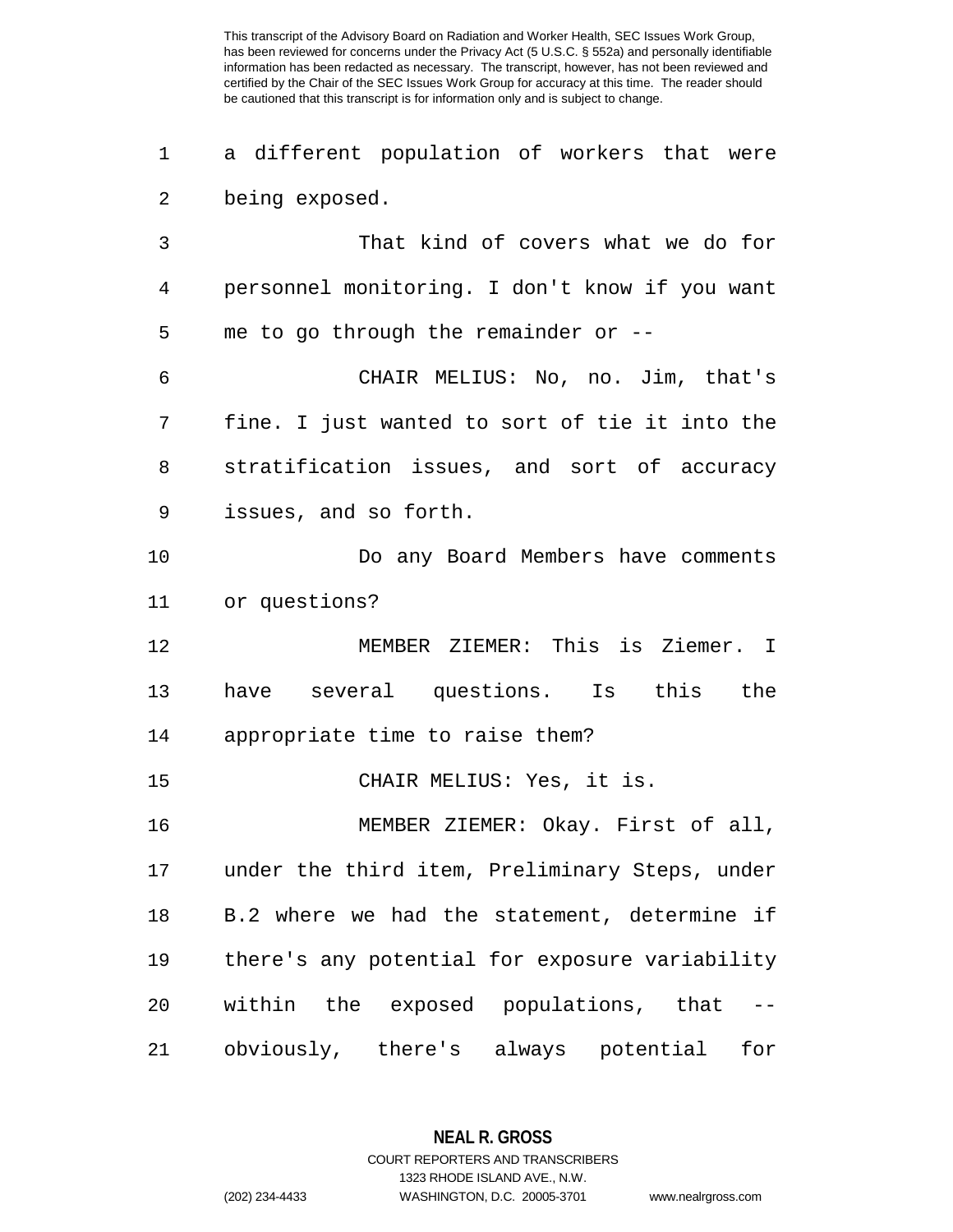| 1  | variability. In fact, not just potential,      |
|----|------------------------------------------------|
| 2  | there's virtually always variability.          |
| 3  | seems to me that we need to<br>It              |
| 4  | develop that statement a little more to        |
| 5  | delineate or explain what the concept of       |
| 6  | potential for exposure variability really      |
| 7  | means in this case. I mean, I think I know the |
| 8  | answer to it, but I think for someone just     |
| 9  | reading it, it needs to be developed a little  |
| 10 | more.                                          |
| 11 | DR. NETON: I agree with you, Dr.               |
| 12 | Ziemer. I mean, it definitely needs to be      |
| 13 | fleshed out a little better. I think it        |
| 14 | demonstrates that we're still a little cloudy  |
| 15 | in our thinking on this.                       |
| 16 | MEMBER ZIEMER: Yes. Well, that was             |
| 17 | really just a comment. Then I have another     |
| 18 | question.                                      |
| 19 | was trying to remember -- you<br>I             |
| 20 | have the statement under 4.A under personnel   |
| 21 | monitoring data, you have the statements about |

**NEAL R. GROSS** COURT REPORTERS AND TRANSCRIBERS

1323 RHODE ISLAND AVE., N.W.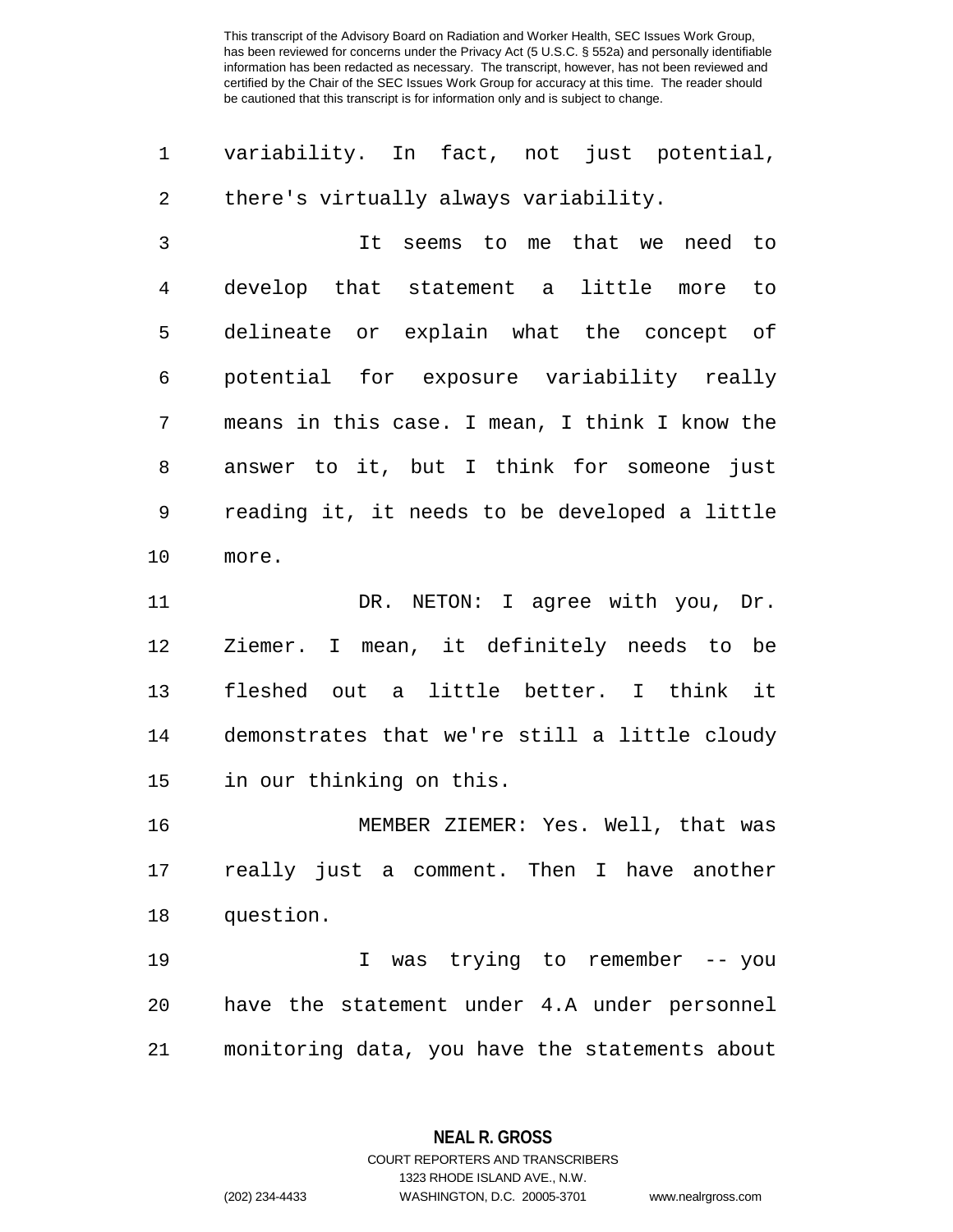the coworker data and the stratification of exposures. There's a lot of beeps on the line. Is this my line, or is some -- are we hearing beeps? CHAIR MELIUS: I'm also hearing beeps, Paul. 8 MEMBER ZIEMER: Okay. CHAIR MELIUS: I think it's the -- MEMBER ZIEMER: Okay, I'll just proceed. **In any event, my question** -- Do we have -- I can still hear it. MR. KATZ: Right. Paul, I guess hold on a second. This is really getting to be difficult to listen to. Somebody is probably inadvertently mashing a button on their phone, so just everyone be aware of that. Maybe it's a cell phone and it's harder to know when you're doing that or not. MEMBER ZIEMER: Okay?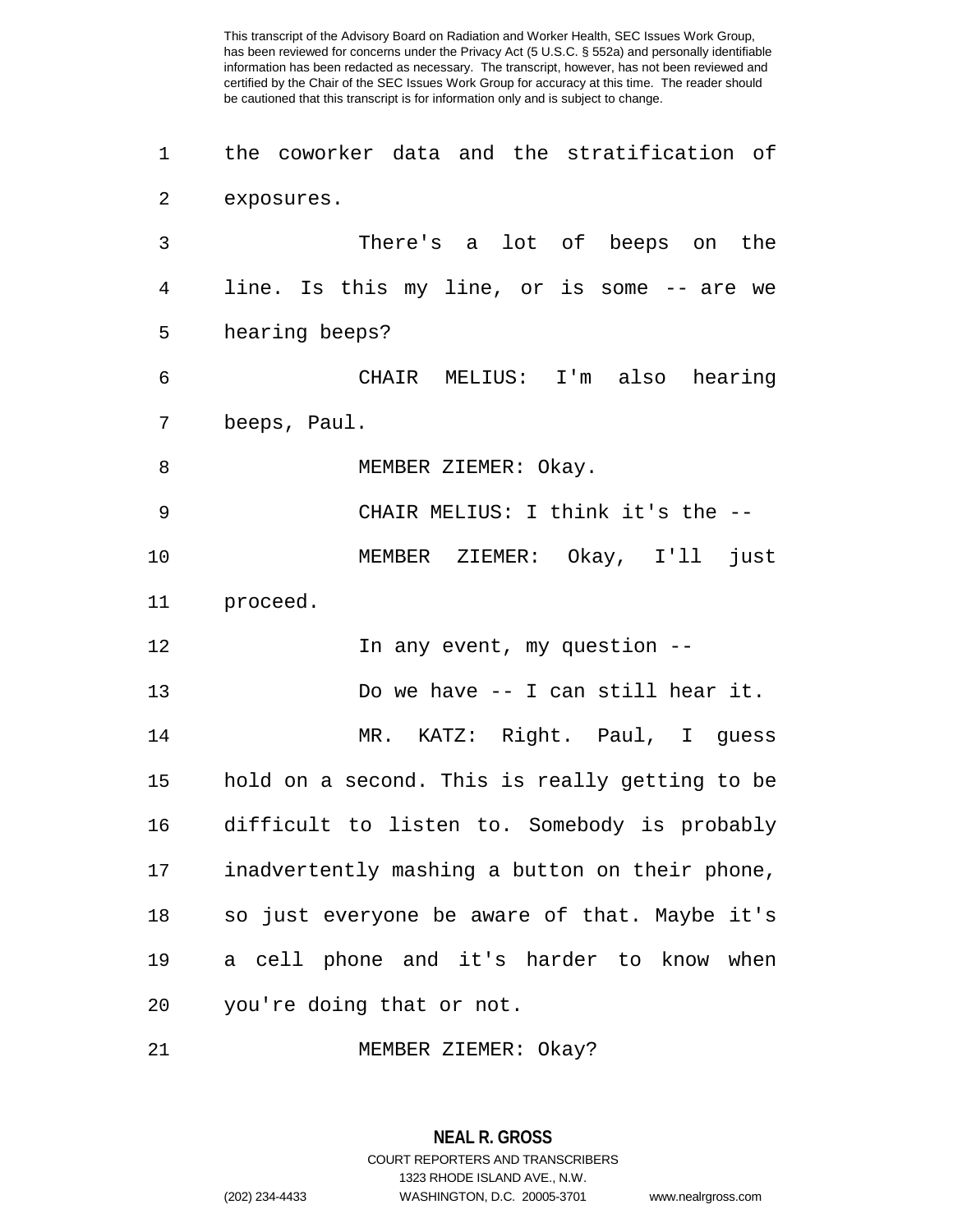MR. KATZ: Okay, Paul, why don't we try again.

 MEMBER ZIEMER: Okay. So, I was trying to remember -- Jim, if you can -- Jim or Stu, do we have any coworker models that have been based not on personnel monitoring but on either air monitoring or source term data? You know, air monitoring of the highly exposed group, and then a coworker model developed for others who may have had other -

 DR. NETON: I think we do have in the source term -- in the source term data, the only one that comes to mind is we developed some source term models for radon exposure. In the air monitoring data, I've not been familiar with what's been going on at Fernald, but I do understand that some daily weighted averages were being used for exposures to thorium.

 MEMBER ZIEMER: Yes. Well, what I was looking for here was a sort of parallel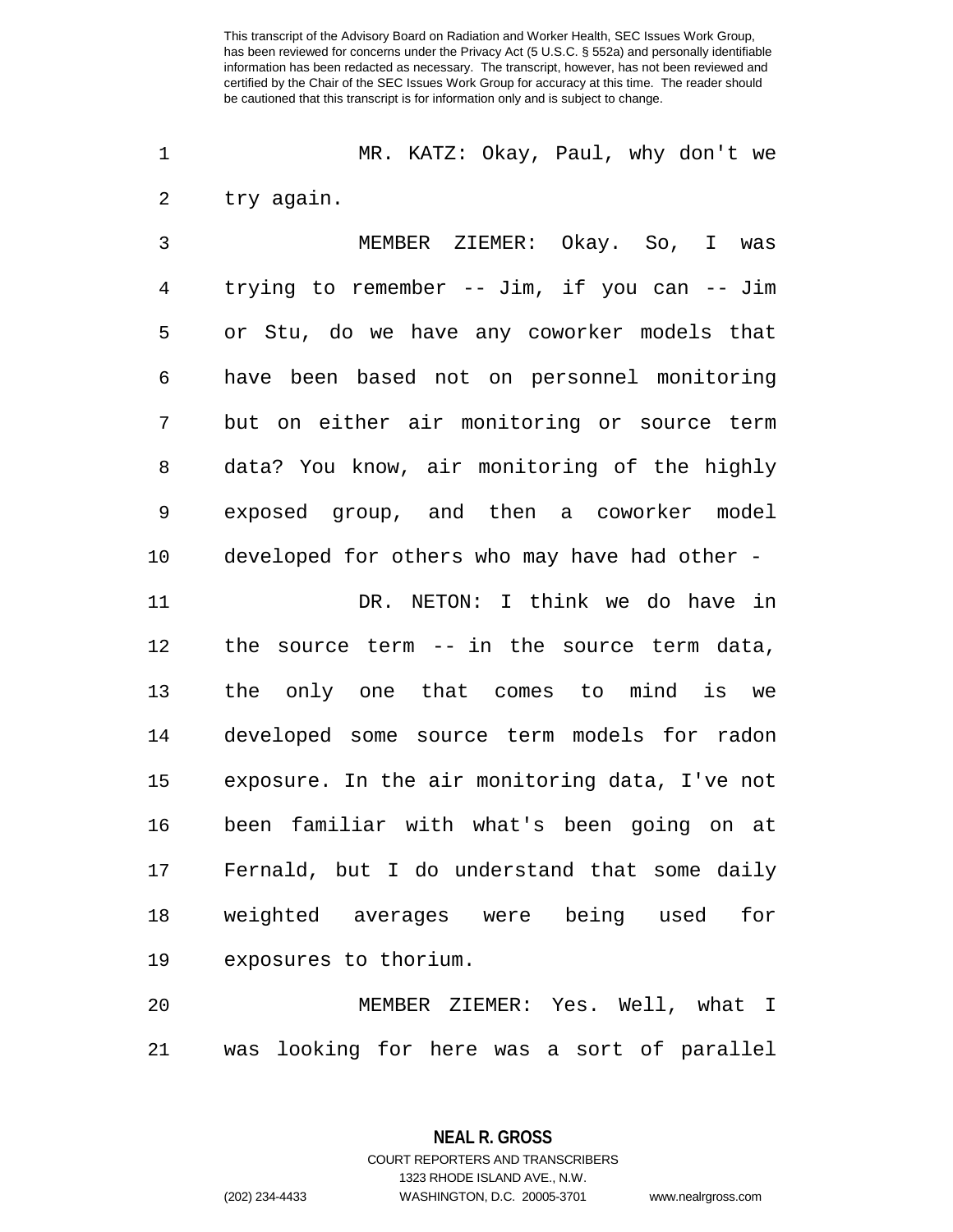|   | statement about coworker models similar to -- |
|---|-----------------------------------------------|
| 2 | or along the lines of what you have for       |
| 3 | personnel monitoring data. Are there some     |
| 4 | statements about coworker models for air      |
| 5 | monitoring data or for source term data that  |
| 6 | would require sort of a parallel statement to |
| 7 | 4.A.3?                                        |

 DR. NETON: I understand what you're saying, and I agree with you. This is kind of -- the way this reads, it's definitely limited to bioassay, but there have been instances where we've used other models. Good point.

 MEMBER ZIEMER: Just wondering if there would be a parallel statement or maybe any special conditions for both models under those other circumstances. That's really the question I had on those. And based on -- and maybe you need to just go back and look at what we have, and if there's anything special about what we did in those cases. I just

**NEAL R. GROSS**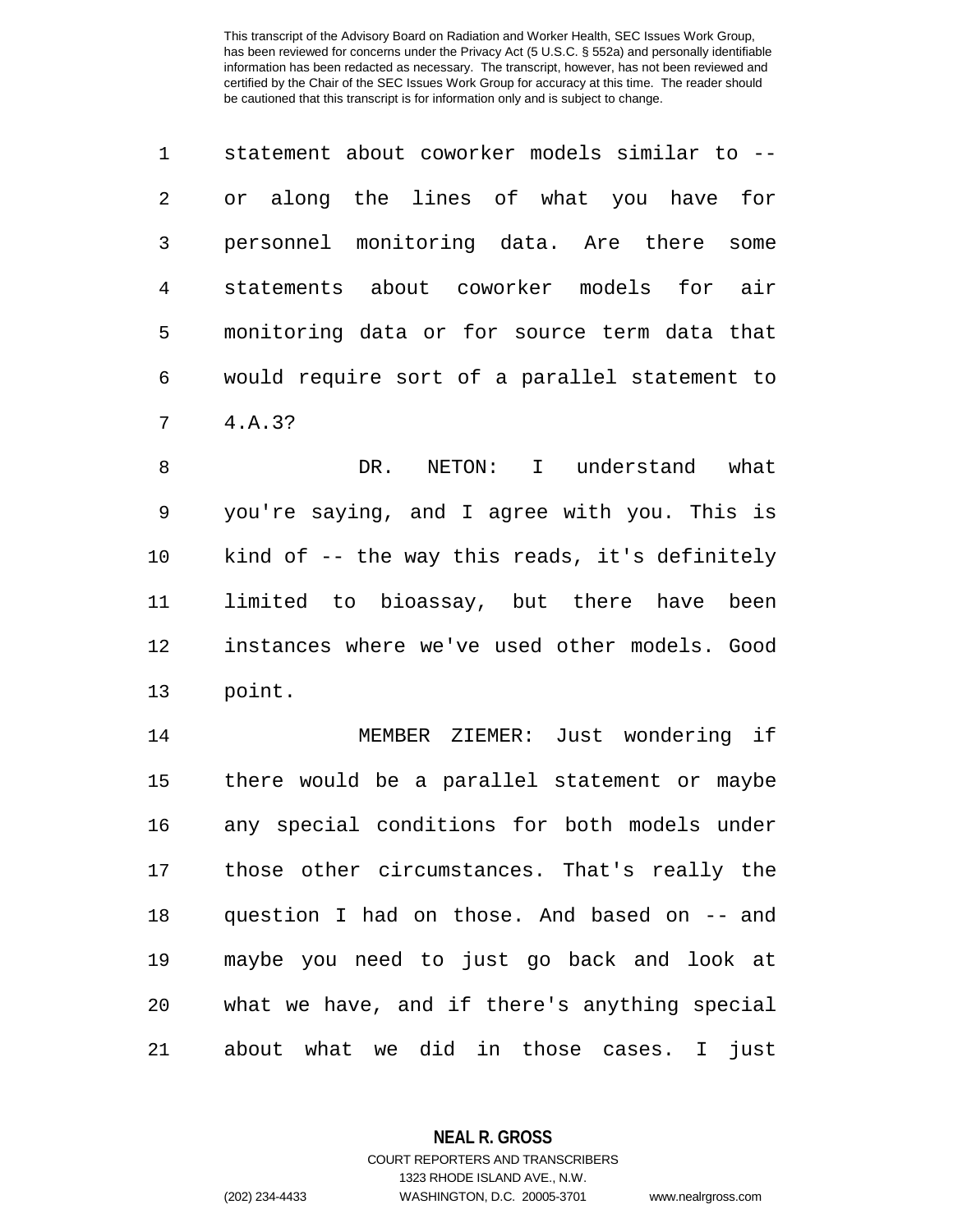couldn't remember.

| $\overline{2}$ | CHAIR MELIUS: Yes, that's a good               |
|----------------|------------------------------------------------|
| 3              | point, Paul. And I was sort of thinking along  |
| $\overline{4}$ | lines, but maybe somewhat in the<br>the same   |
| 5              | other direction, is that in most instances     |
| 6              | when we're relying on air monitoring or source |
| 7              | term, we don't really have enough monitoring   |
| 8              | data, and it's not sort of dense enough to be  |
| 9              | even detect whether there's<br>able<br>to      |
| 10             | stratification, or differences among different |
| 11             | people doing different tasks and so forth.     |
| 12             | It's certainly hard. It tends to be something  |
| 13             | we're falling back on that data. I think the   |
| 14             | Fernald case is an exception to that. But as   |
| 15             | we're getting into that part of the hierarchy, |
| 16             | it -- we don't have the information, usually.  |
| 17             | I don't know if that's a strength              |
| 18             | weakness. It means we avoid sort of<br>Оr<br>а |
| 19             | having to deal with some of these issues with  |

be that we're ignoring a significant amount of

coworker models, but at the same time, it may

**NEAL R. GROSS**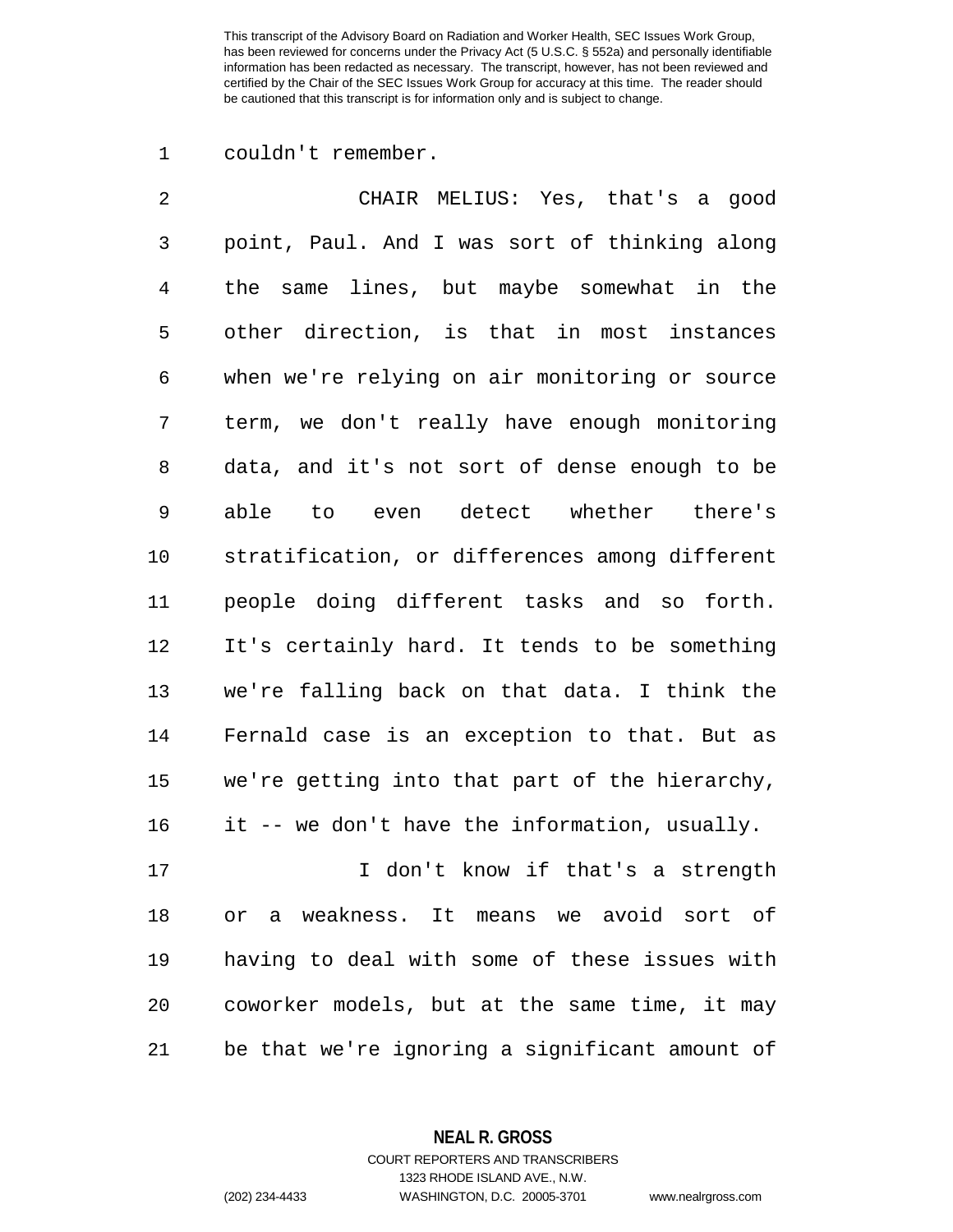| 1              | stratification or differences among the         |
|----------------|-------------------------------------------------|
| $\overline{c}$ | people doing different tasks, or with           |
| 3              | different job titles within a building, or      |
| $\overline{4}$ | within a -- even within the whole plant.        |
| 5              | But I think they are -- I think                 |
| 6              | you're right, we need to sort of think about    |
| 7              | it from -- as an overall issue, and not just    |
| 8              | something confined to personal monitoring.      |
| 9              | MEMBER ZIEMER: Yes. Well,                       |
| 10             | whichever way it goes $-$ I mean, what you just |
| 11             | said may be exactly the answer to it. I think   |
| 12             | we just need to know.                           |
| 13             | CHAIR MELIUS: Yes.                              |
| 14             | DR. NETON: Yes. I have -- we have               |
| 15             | a concern internally, at least I do, regarding  |
| 16             | the stratification issue; and that is, at what  |
| 17             | point -- at some point you have to have almost  |
| 18             | a basis for why the data would be stratified    |
| 19             | before you start analyzing, because otherwise   |
| 20             | you can do a tremendous variety of different    |
| 21             | tests and come up with stratification that may  |

**NEAL R. GROSS**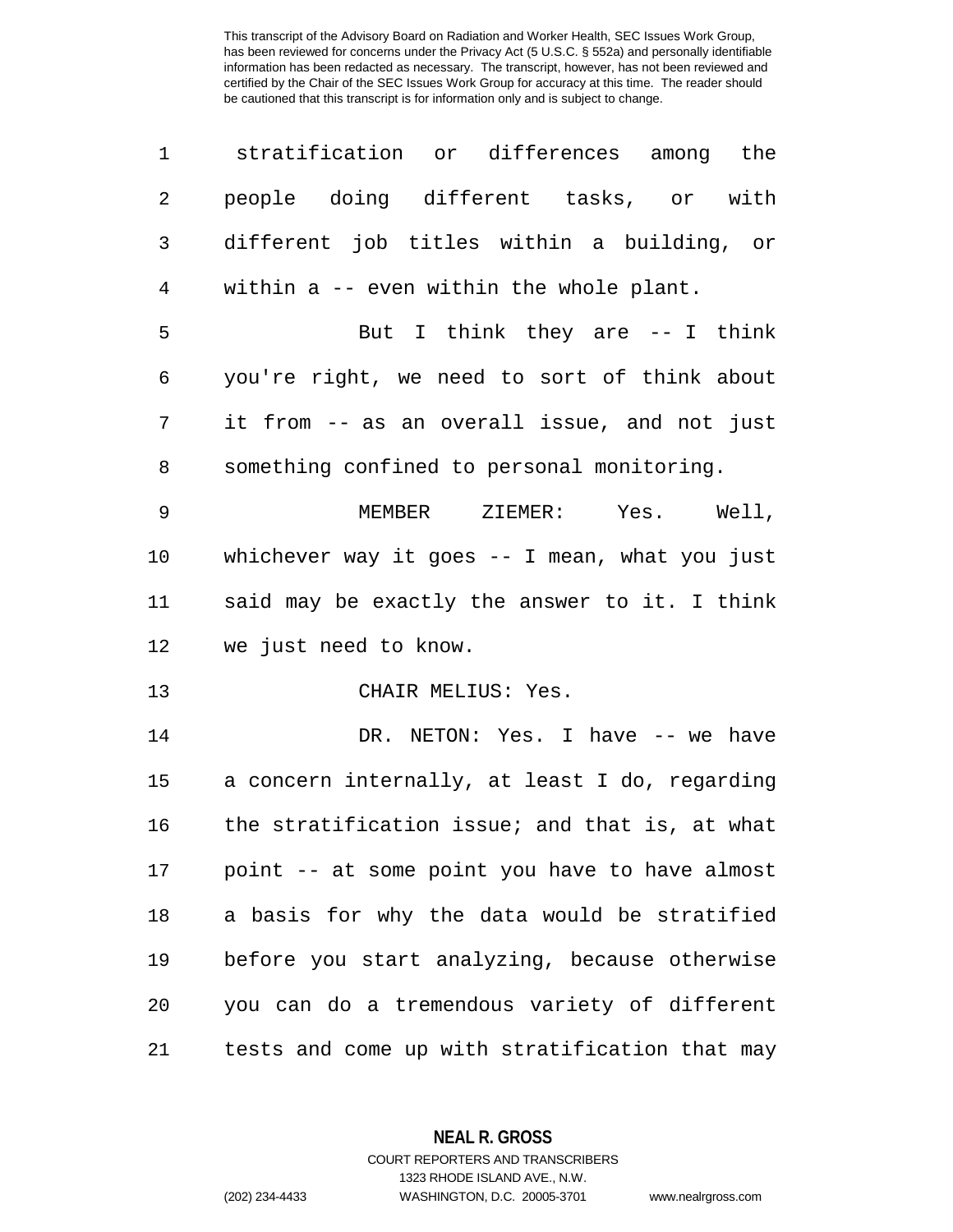| 1              | or may not be meaningful. But you have to      |
|----------------|------------------------------------------------|
| $\overline{2}$ | almost have some underlying rationale as to    |
| 3              | why we believe this particular data set could  |
| 4              | have some stratification in it.                |
| 5              | MEMBER ZIEMER: We sort of have                 |
| 6              | that case, you know, at GSI where we're        |
| 7              | relying on source term data, and we're         |
| 8              | stratifying to some degree between             |
| 9              | radiographers and layout people and            |
| 10             | administrative people.                         |
| 11             | DR. NETON: That is true.                       |
| 12             | CHAIR MELIUS: Yes.                             |
| 13             | MEMBER ZIEMER: Those are sort of               |
| 14             | the main questions I had on the document.      |
| 15             | CHAIR MELIUS: Gen or Josie?                    |
| 16             | MEMBER ROESSLER: Am I off mute?                |
| 17             | CHAIR MELIUS: Yes, you are.                    |
| 18             | MEMBER ROESSLER: This is Gen. I                |
| 19             | don't have any real question, but I think when |
| 20             | we get to the final document the thing I'm     |
| 21             | looking for the most<br>backup on<br>is<br>the |

**NEAL R. GROSS** COURT REPORTERS AND TRANSCRIBERS

1323 RHODE ISLAND AVE., N.W.

(202) 234-4433 WASHINGTON, D.C. 20005-3701 www.nealrgross.com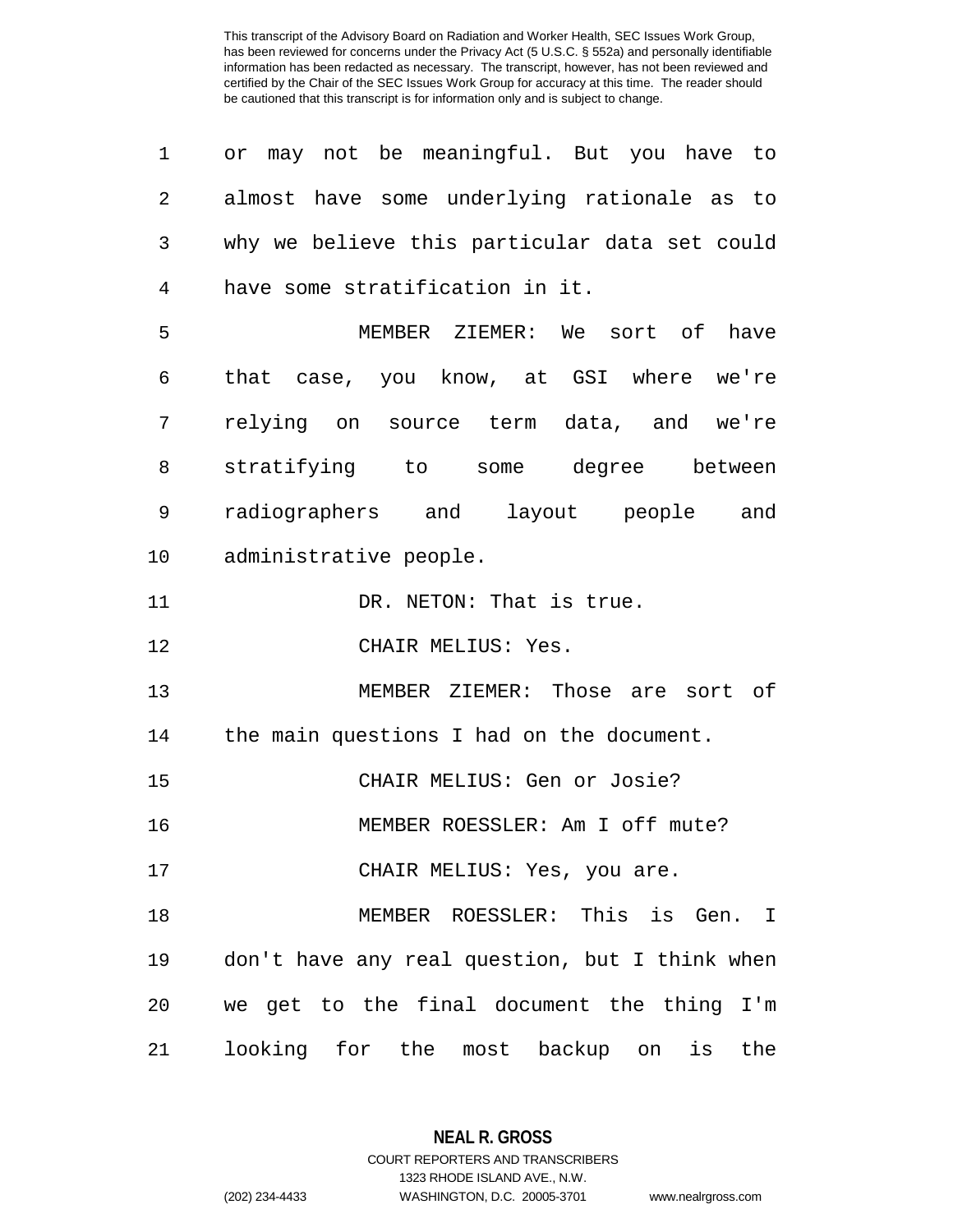discussion. And it comes up quite a bit in the outline about what happens when we have unrealistically high estimates, or implausibly high. That's something that's always just sort of been hanging there, is just where do we go from that? So, I think that really needs to be identified in the document.

 CHAIR MELIUS: And how do we, you know, sort of evaluate that they are implausibly high? And then who are we referring to? Are we referring -- you know, is it -- are they implausibly high for the highest exposed worker or for all workers?

 MEMBER ROESSLER: Yes, defining the population.

 CHAIR MELIUS: Who are we comparing it -- yes, who are we saying it's implausible for, because there may be -- it may be plausible for the highest exposed worker, and totally implausible for the lower exposed worker.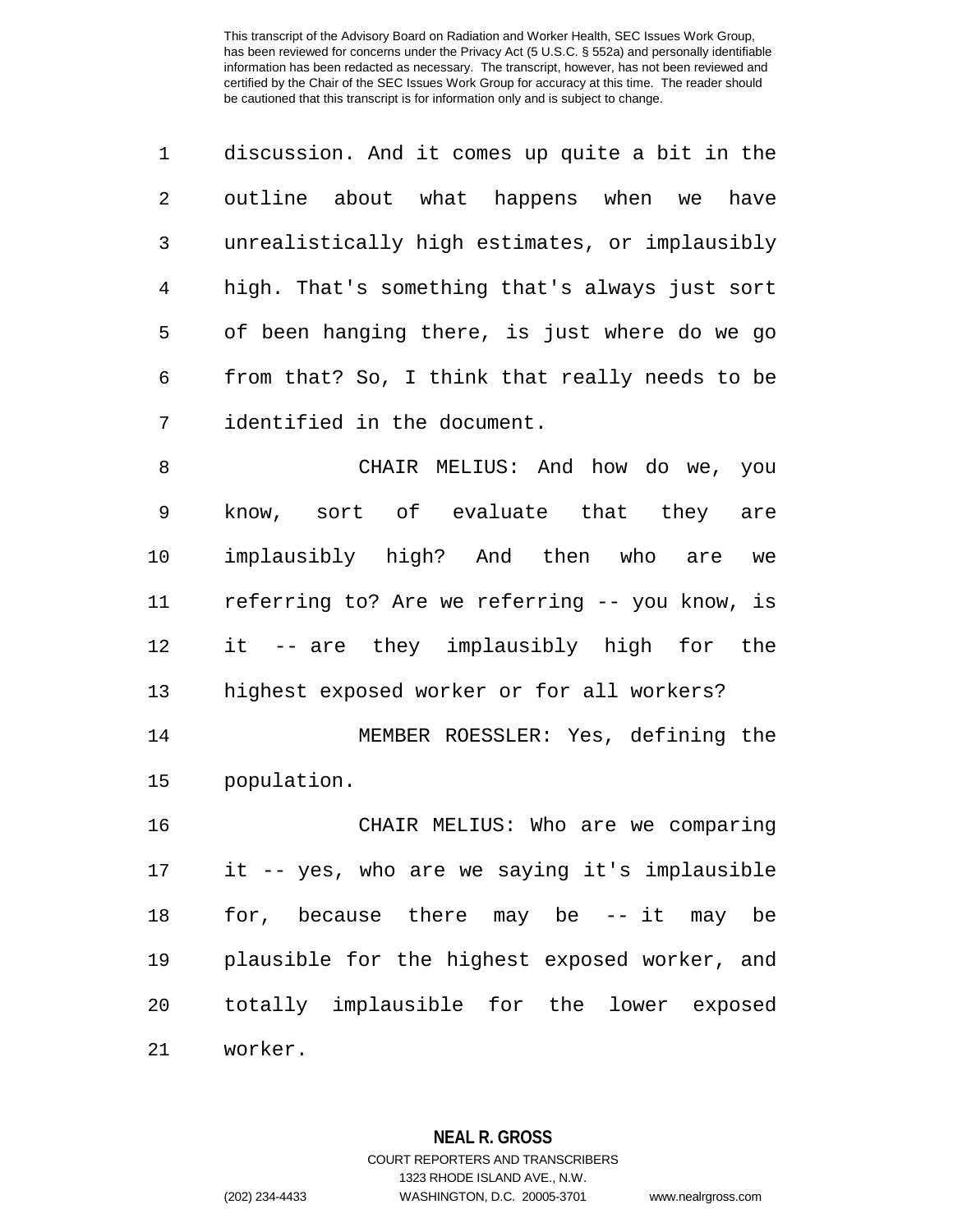DR. NETON: Yes, I hear what we're saying there. It sort of puts us in an interesting situation, though, where if you say you can plausibly bound the highest exposed workers but not a subset of that, then you're sort of saying, well, I will make an SEC for a lower exposed worker class, but then it's always been difficult for us to put people in positions and places in the factory or plant. So, then you end up making a class for all workers, even though there is a subset that one might agree that you could plausibly bound their exposures. It's kind of -- CHAIR MELIUS: Yes, you can err on either side that way. I mean, I agree, it's a conundrum in terms of how we -- partly because we're limited by what data we have. And often, the lower exposed workers, or what we think are the potentially lower exposed workers

monitored as often and as completely as the

aren't monitored, or certainly not as --

**NEAL R. GROSS**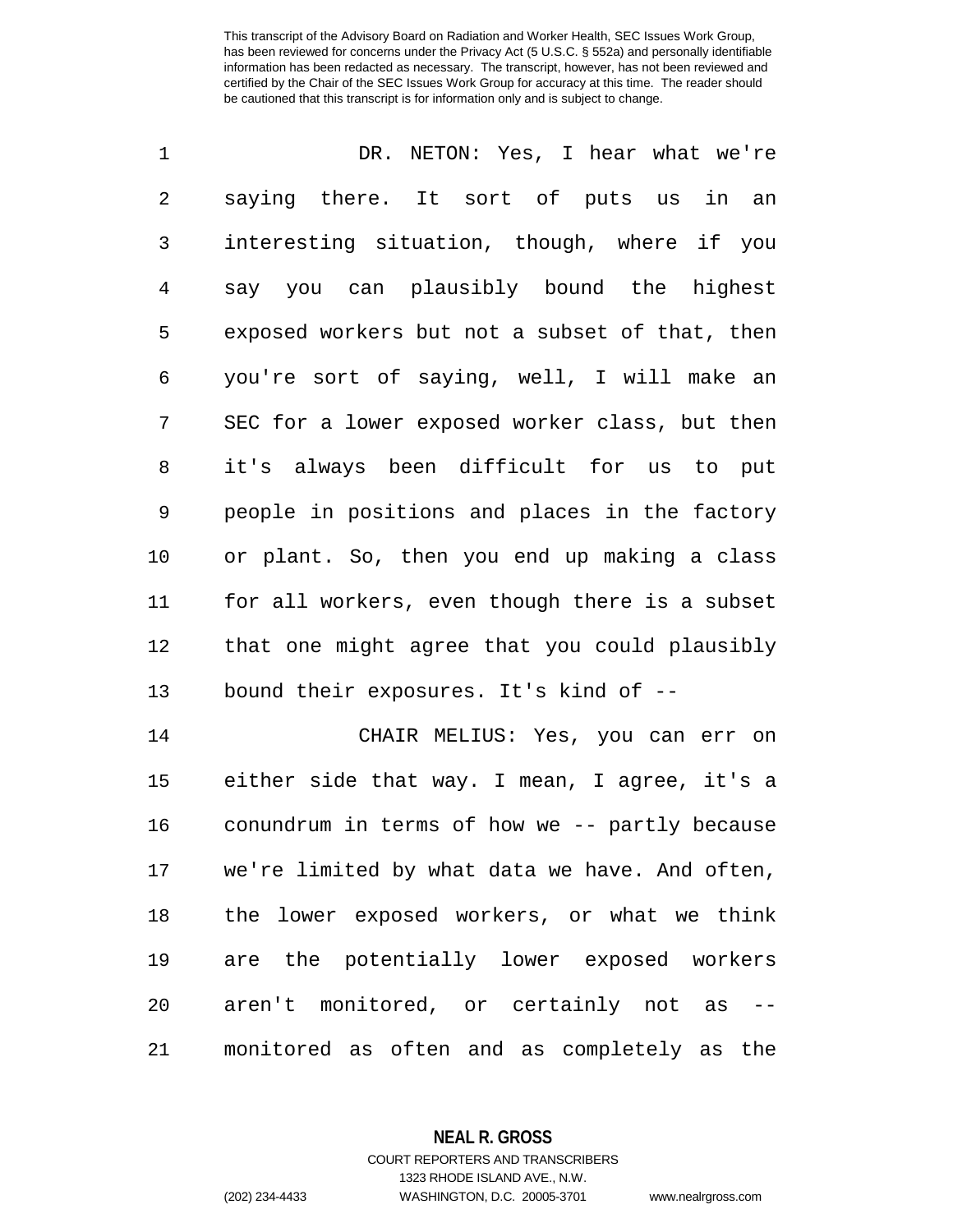higher exposed -- at least potentially higher exposed workers.

 So, then it's -- yes, I think sometimes we've dealt with it by saying well, there aren't that many of those people. I mean, sort of the discussion we were having with the -- on the Fernald Work Group call last week, talked about the coworker model there.

 Well, if you're going to do subcontractors, who are they? Are they the construction workers, are they the plant physicians or, you know, other -- you know, delivery people, whatever. I mean, there's a range there, and how do we -- you know, how do we find the right way of describing who we're trying to, you know, do dose reconstruction 18 for, evaluate, or put in a Class; and, yet, make it practical in terms of implementation. I'll raise sort of a similar issue, but this is more in relation to the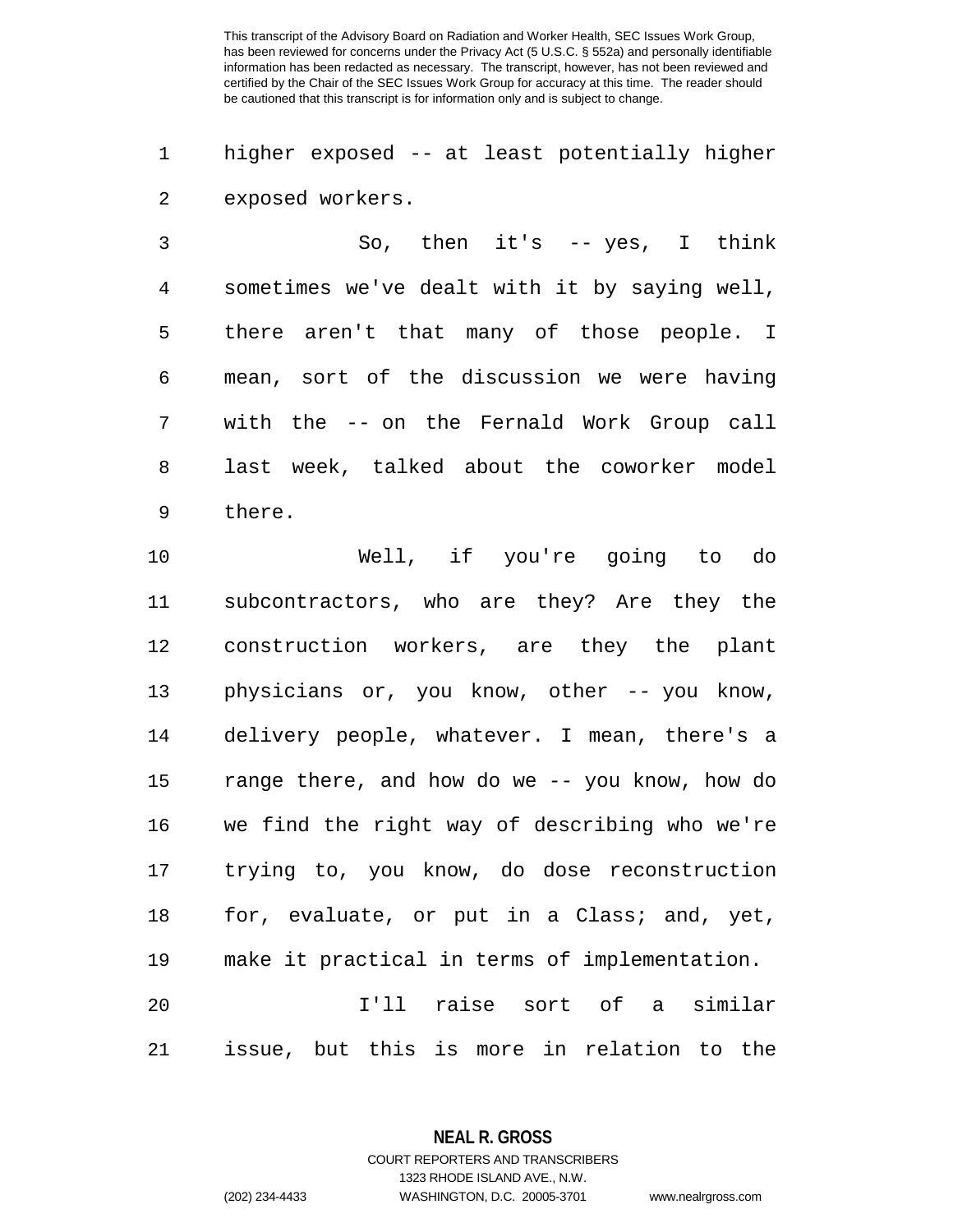coworker models, because I've been reading some of the reports on that. And I'm not sure if everybody else has. I know, Paul, you have, because it's come up before the Procedures, and Josie, perhaps. I don't remember when this came up.

 But it's -- in looking at sort of ORAU and SC&A, going sort of back and forth on coworker models and doing some of the -- suggesting some of the kinds of statistical testing that might be done on that, it sort of struck me that we're -- there are a lot of difficulties in reaching a conclusion on that, because we really don't have a criteria for sufficient accuracy that's quantitative at all.

 You know, we look at sort of an upper limit, an upper bound, but we don't go - - really go beyond that, specifically. And, therefore, the statistical testing, I think, has limitations, and you can argue -- you can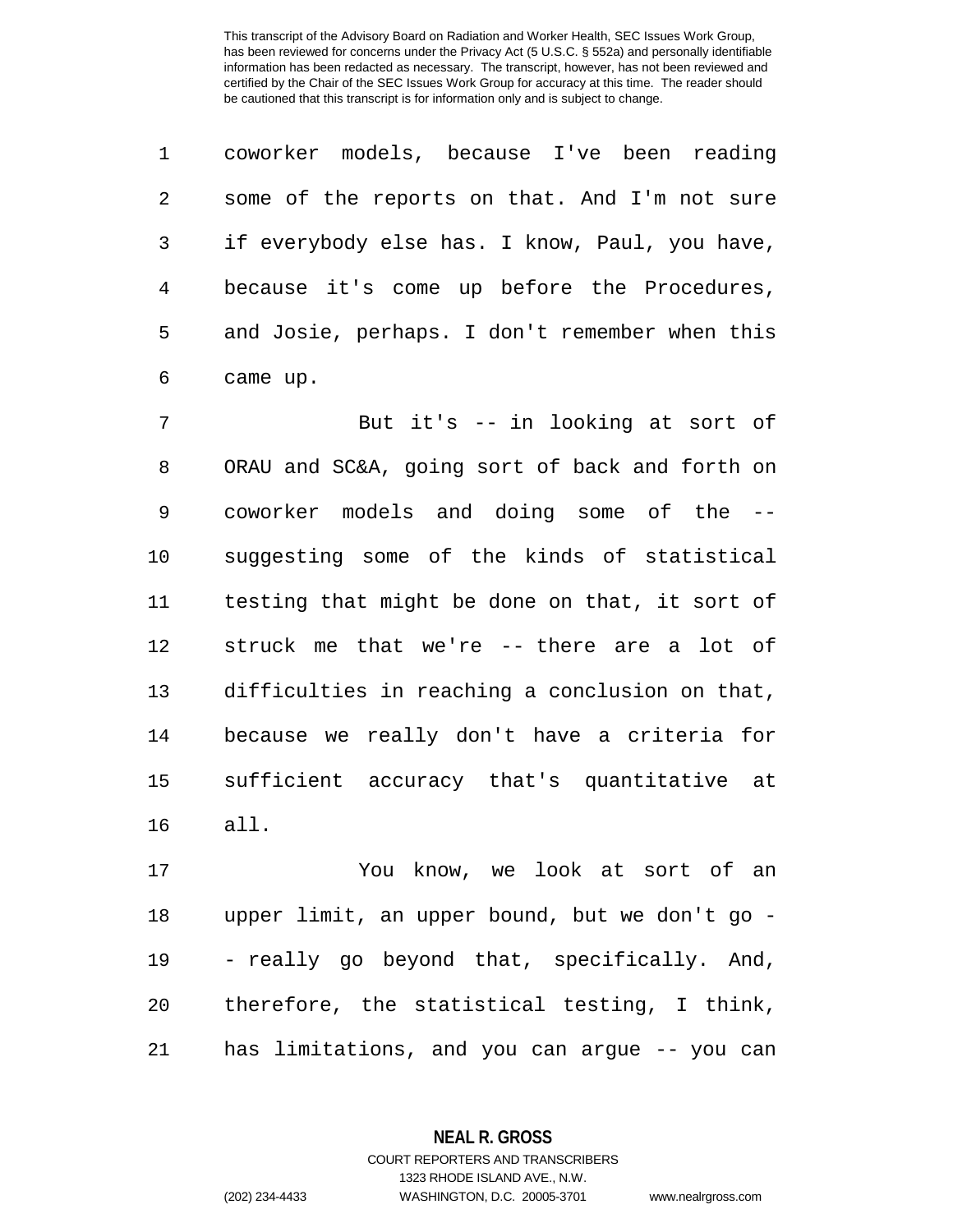have examples that would go both ways because if you're testing on the variance of something, a lot of that depends on the sample size more than it does on the actual numbers involved, so you can have a very high variance for a low -- relatively low exposure quantitatively, you can have the opposite of that for what's a very high exposure; yet, I think the higher exposures are the ones where they're more likely to affect dose reconstruction.

 And I think until we think about how we're going to deal with, you know, realistically what's a -- what levels of exposure or what doses, you know, are we really interested in. And we've already dealt with that in some ways, for example, with what we refer to as environmental dose, or for, you know, residual contamination on a site where we, basically, take a fairly simple approach to that because we believe that those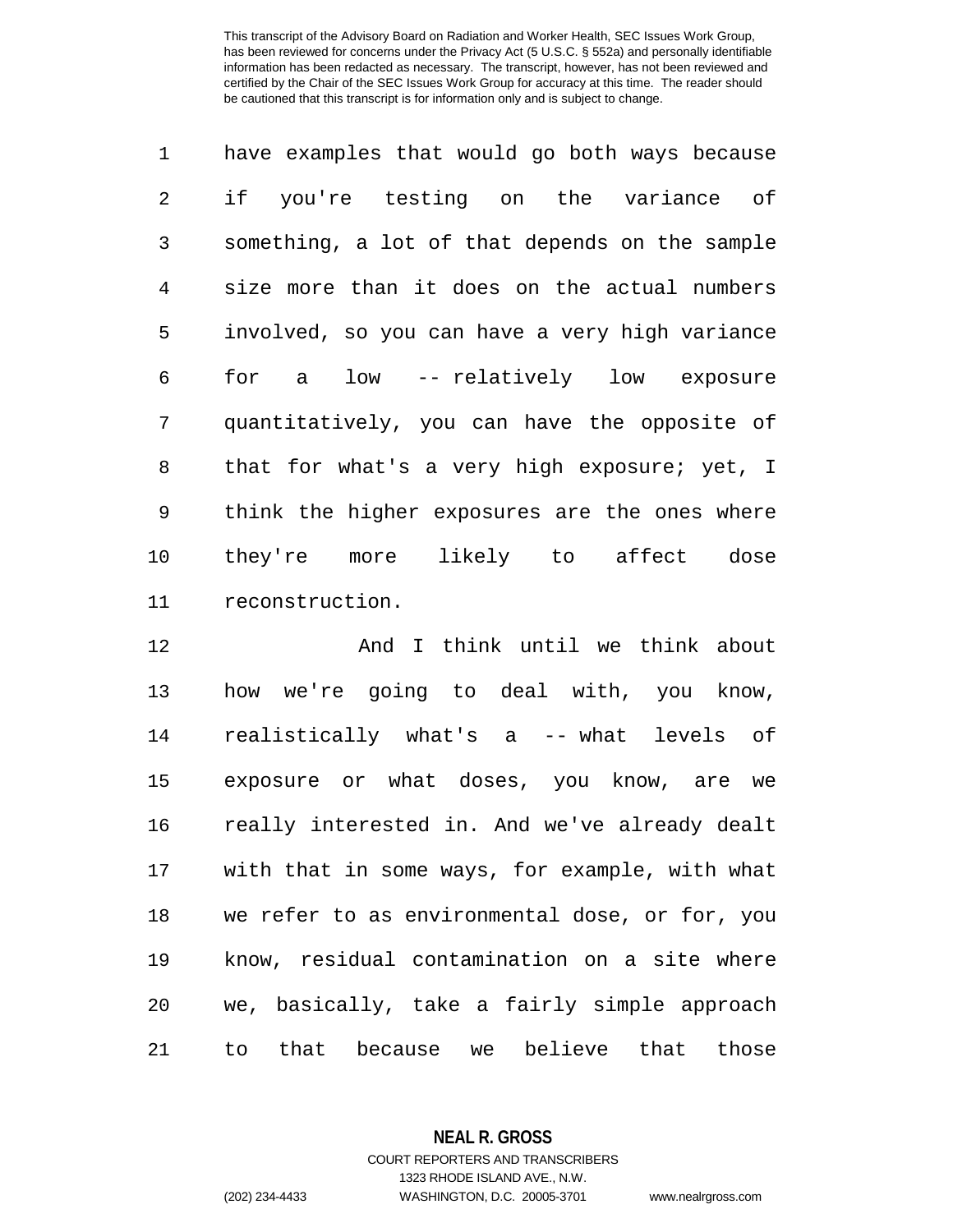exposures are quite low; and, therefore, how much variability we have in them, you know, doesn't matter. And we don't usually have a great deal of data, anyway, and we don't take those into account and so NIOSH has this in this outline. We talked about it at our last meeting. But I think what when we're trying to judge coworker models, and if we're going to assess coworker, or evaluate coworker models based on some sort of statistical testing of those, I think it's going to be very hard unless we come up with some more specific criteria in the area of what -- sort of what level of exposure are we going to worry about, and try to take into account.

 It's hard, we've never defined a number for endangerment, health endangerment. We've always looked at it from sort of the sufficient accuracy. And there we don't really have a quantitative approach defined on sufficient accuracy, so I think we're -- I

> **NEAL R. GROSS** COURT REPORTERS AND TRANSCRIBERS

> > 1323 RHODE ISLAND AVE., N.W.

(202) 234-4433 WASHINGTON, D.C. 20005-3701 www.nealrgross.com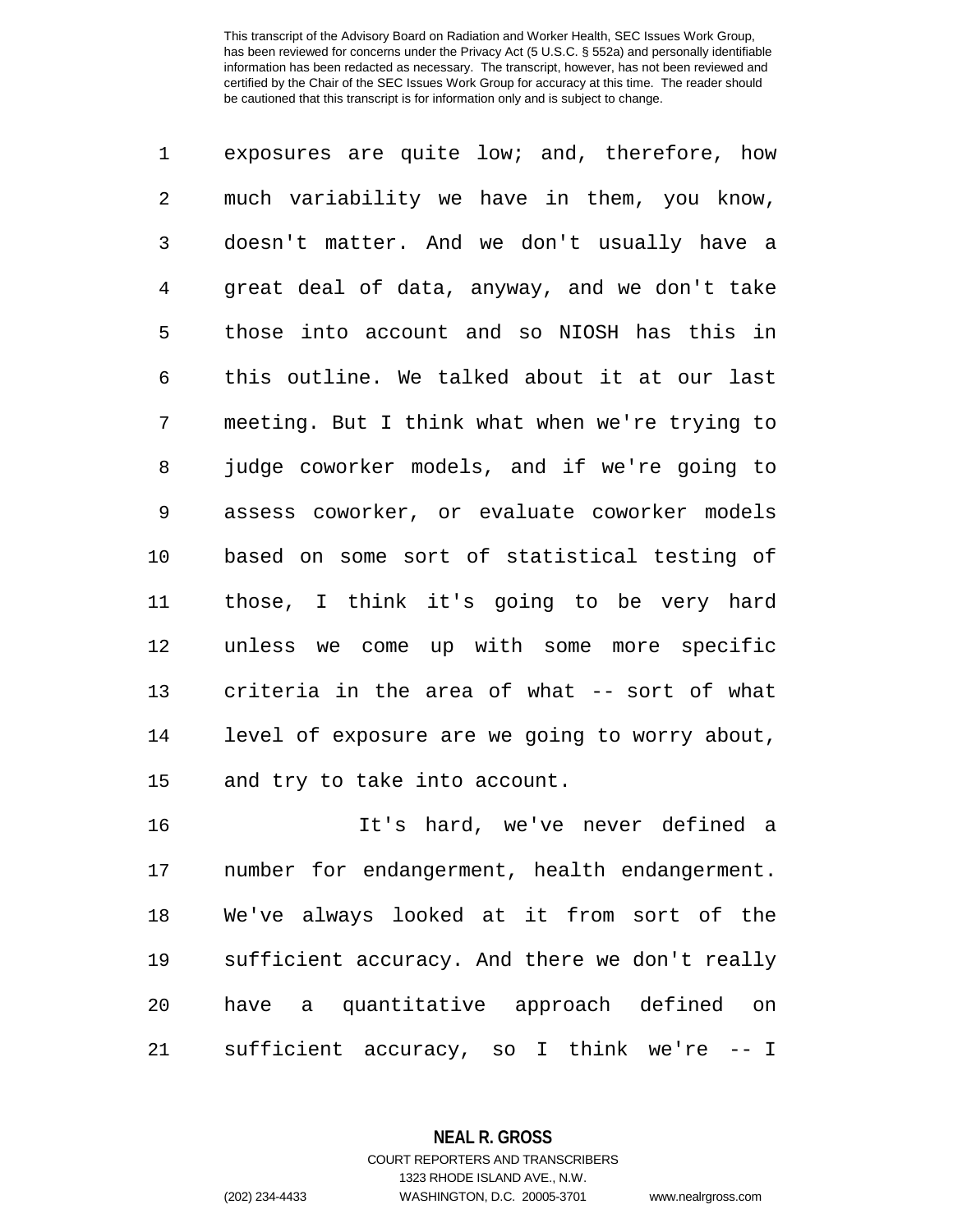| $\mathbf{1}$ | think dealing with the application of this is |
|--------------|-----------------------------------------------|
| 2            | going to get hard unless we come up with, I   |
| 3            | think, some sort of guidelines or guidance on |
| 4            | what levels of exposure are we going to be    |
| 5            | concerned about taking into account<br>in     |
| 6            | coworker models, or any other approach to     |
| 7            | dealing with sufficient accuracy.             |

 MEMBER ROESSLER: Jim, you just brought up a whole new ball game, it seems like, and I'm wondering if when we talk about defining the level of endangerment, and I'm not sure if you're really suggesting that that be done, it almost seems like that's a scientific issues committee assignment.

 CHAIR MELIUS: It could be. I mean, if you remember way back when, we as a Board talked about trying to define endangerment and decided not to, basically. Partly because it was, you know, controversial and difficult, and partly because we thought it -- we weren't necessarily sure that it needed to be done.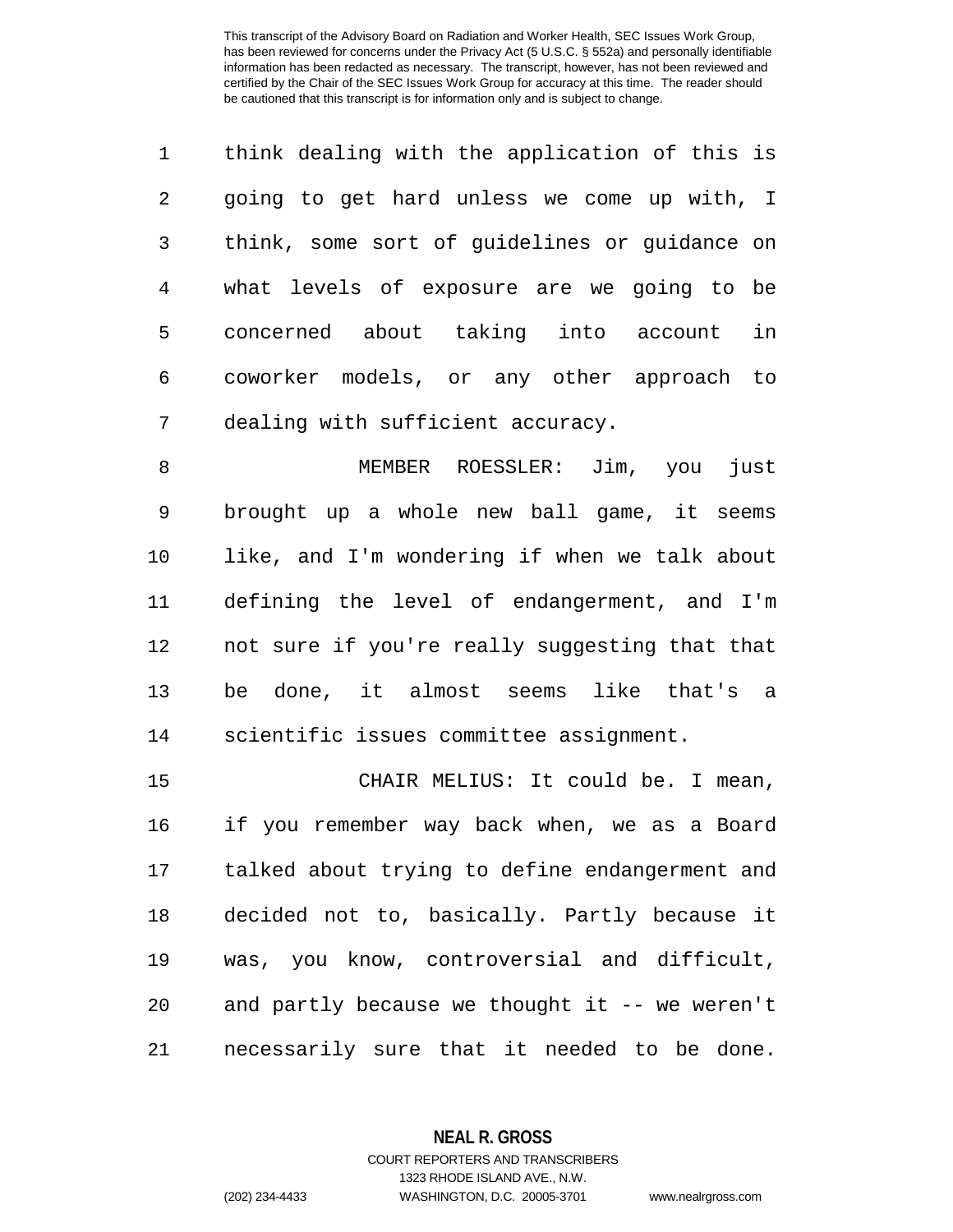| 1              | And I'm not saying it needs to still be done.   |
|----------------|-------------------------------------------------|
| 2              | I'm not sure we want to take that on through    |
| 3              | the Board. I'm not sure that NIOSH wants to     |
| $\overline{4}$ | take on that assignment either.                 |
| 5              | But I think we -- at the same                   |
| 6              | time, there $-$ - I think $-$ - and we may find |
| 7              | ourselves that we have to have some practical   |
| 8              | ways of approaching that in terms of how we     |
| 9              | deal with this issue, because we're -- the      |
| 10             | issue of sufficient accuracy, because I think,  |
| 11             | you know, that -- sufficient accuracy sort of   |
| 12             | begs for some sort of numerical criteria.       |
| 13             | This is<br>Ziemer<br>MEMBER ZIEMER:             |
| 14             | again. Let me throw out some comments or ideas  |
| 15             | on that.                                        |
| 16             | I think we also in a way would                  |
| 17             | feel comfortable if we had a number that we     |
| 18             | could peg things on, and then say okay, we met  |
| 19             | this number criteria. I have a feeling that in  |
| 20             | a sense this could differ in every case, or at  |
|                |                                                 |

every site in the following ways.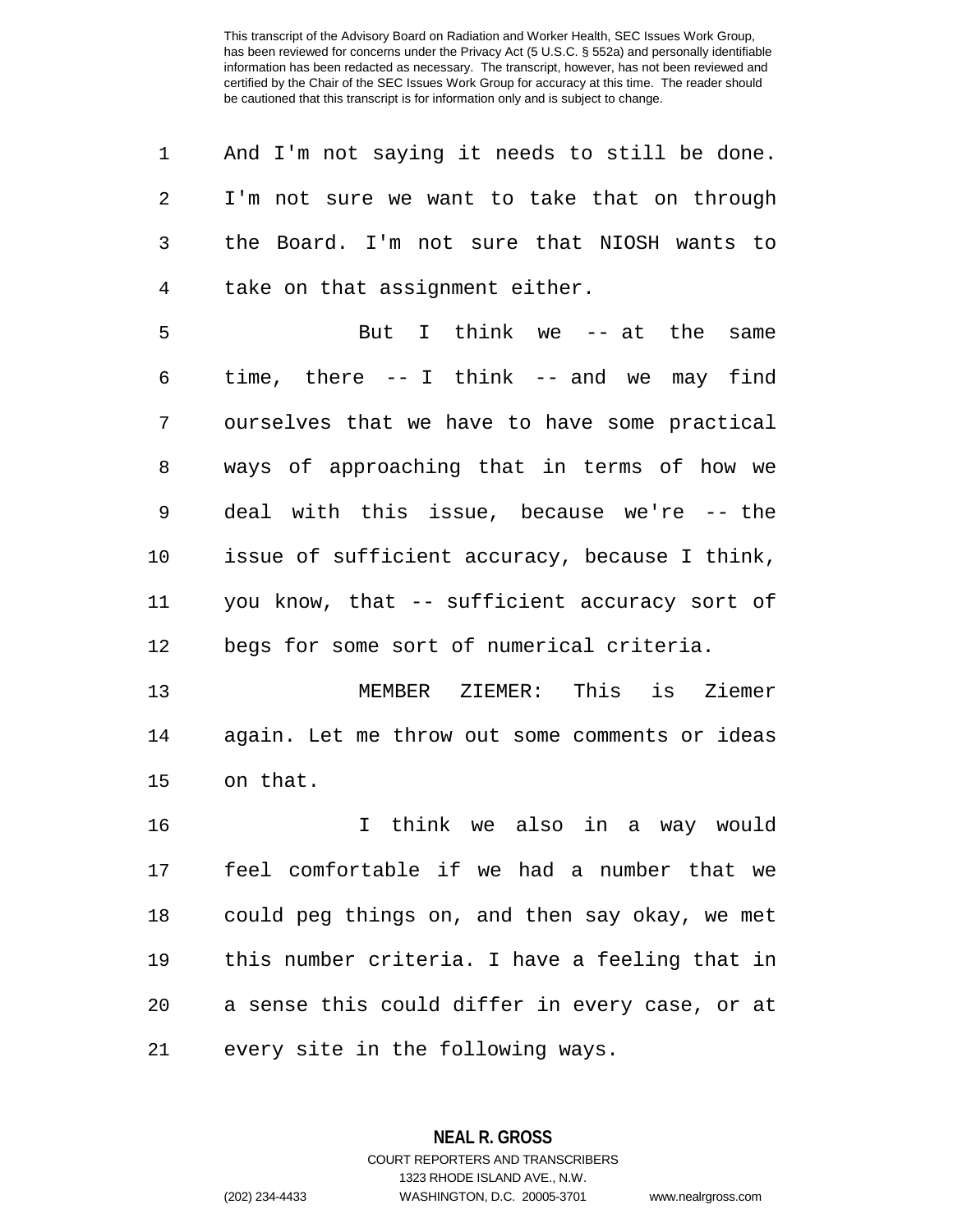| $\mathbf{1}$ | First of all, let's take the low-              |
|--------------|------------------------------------------------|
| 2            | dose end of the thing where you have a         |
| 3            | particular component of the<br>dose            |
| 4            | reconstruction that is a very small fraction   |
| 5            | of the total. We know sort of intuitively that |
| 6            | you can tolerate a lot of variance there, and  |
| 7            | it has very little effect on the Probability   |
| 8            | of Causation.                                  |

 You could be within a factor of 10 and still have very little effect. And we recognized that before, and we talked in the outline about, at the low dose end of things, that you can tolerate a lot of variance without having a big effect on the final outcome.

 But what that number would be, it seems to me, could be different in every case. And it seems to me what we might want to think about was just having some criteria where for a particular situation we ask that the sufficient accuracy be demonstrated according

### **NEAL R. GROSS**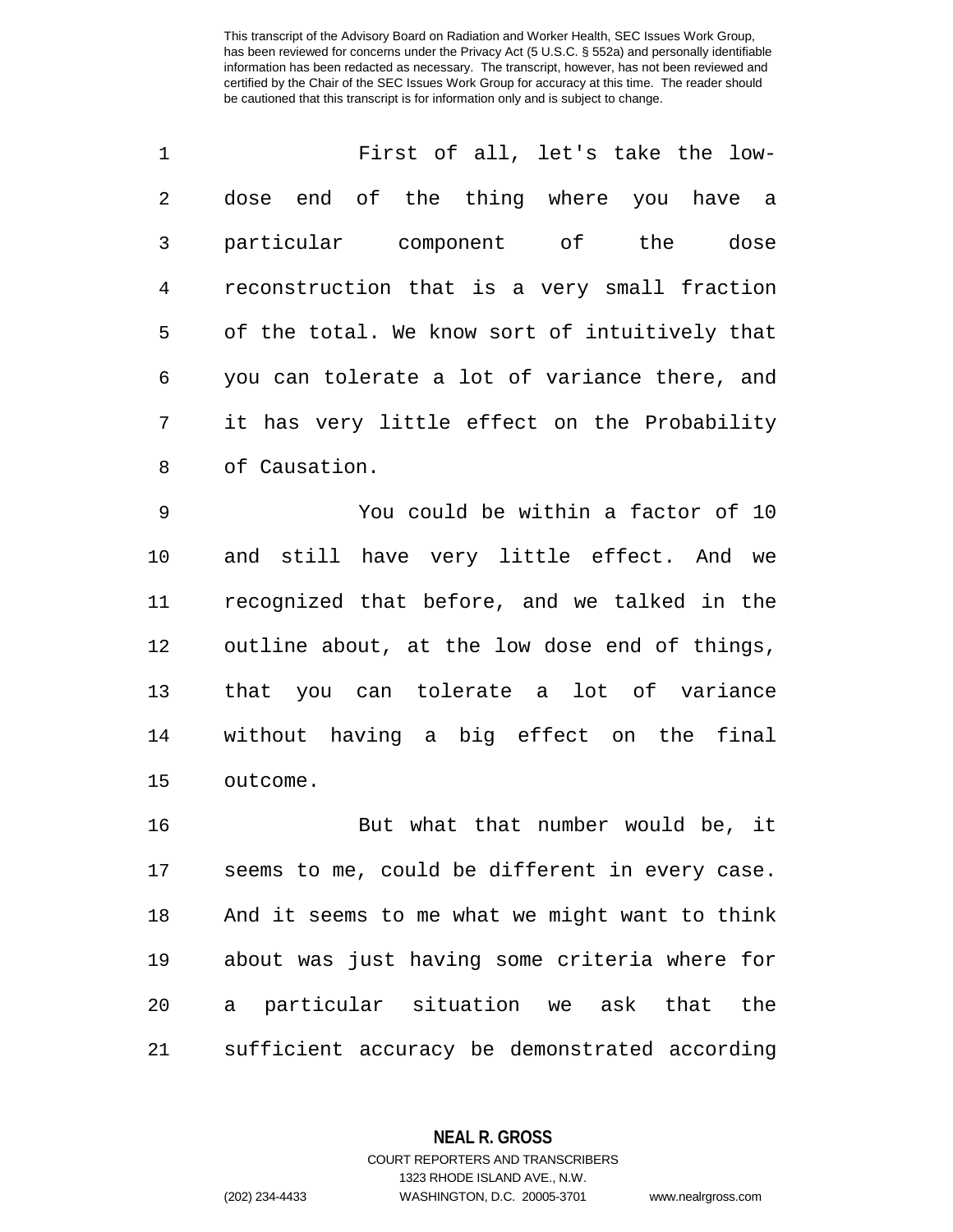to some sort of rules, rather than according to a particular number.

 It's sort of like what we do with the situation where we're looking for the -- one particular site to represent another in the surrogate data case. You have to look at each one specifically following some guidelines, and then make your judgment.

 Maybe we could have guidelines on what sufficient accuracy looks like, both at the lower and at the high end without coming up with a particular number. At the high end, obviously, you don't want to have a factor of 10, let's say, on your estimate and say well, it's between this and that, and one end of that is below the PoC, and the other end is above it. So, you're looking at a much tighter sort of variability in the final outcome.

 But I'm just wondering if we can think in terms of having a guideline, and then in each case it would -- the burden would be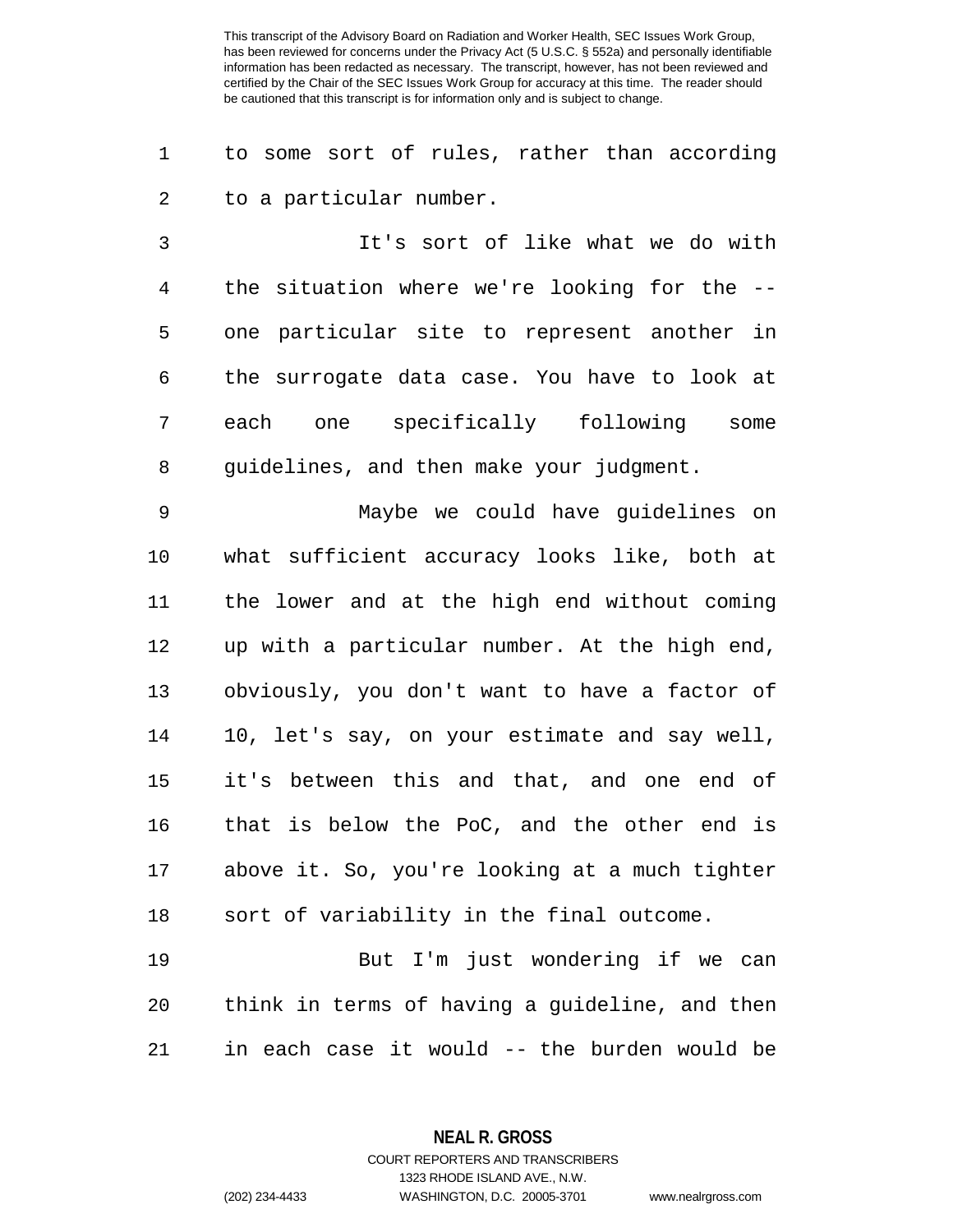| 1              | to say here's what we've got, and here's why   |
|----------------|------------------------------------------------|
| $\overline{c}$ | we think it is of sufficient accuracy.         |
| 3              | CHAIR MELIUS: No, I don't disagree             |
| 4              | with that, Paul, but I think it's -- the high  |
| 5              | end and the low end are probably easier than   |
| 6              | the middle.                                    |
| 7              | MEMBER ZIEMER: That's always the               |
| 8              | case, isn't it?                                |
| $\mathsf 9$    | CHAIR MELIUS: Yes, where's the                 |
| 10             | cut-off. And, certainly, it's going to be      |
| 11             | individual, because it's going to depend on    |
| 12             | the site, and what the exposures are, and are  |
| 13             | there -- what materials are involved, what are |
| 14             | the sources, what are the -- how are people    |
| 15             | exposed, and so forth. So, you know, it's not  |
| 16             | going to be by, you know, radionuclide or      |
| 17             | something like that. It's going to be, you     |
| 18             | know, really depend on the exposure situation. |
| 19             | And, somehow, I think it comes                 |
| 20             | back to what extent that exposure -- that type |
| 21             | of exposure in that particular site and, you   |

**NEAL R. GROSS**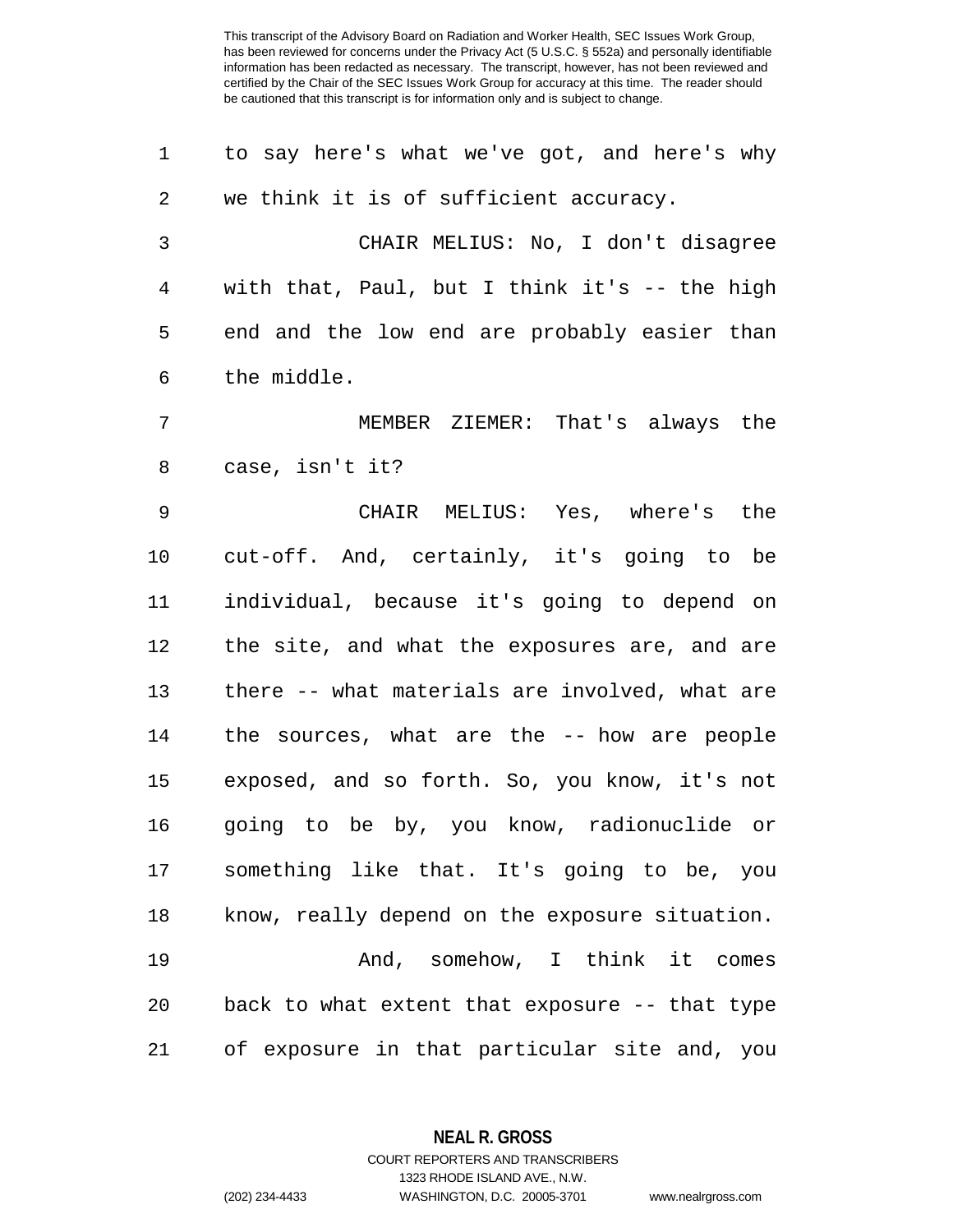| $\mathbf 1$    | know, what we are assuming about the           |
|----------------|------------------------------------------------|
| $\sqrt{2}$     | variability or non-variability of that         |
| 3              | exposure. To what extent will that affect the  |
| $\overline{4}$ | -- you know, a person's dose reconstruction?   |
| 5              | It's going to affect it, you know,             |
| 6              | say 10 or 20 percent in terms of Probability   |
| 7              | of Causation. And then, obviously, that's, you |
| 8              | know, a significant difference. If it's going  |
| 9              | to be a very, very small amount, you know, .01 |
| 10             | percent or less, or whatever, then I think     |
| 11             | we'd have, you know, less concern about that,  |
| 12             | and do that.                                   |
| 13             | So, I think that's the $-$ and it's            |
| 14             | sort of finding that the middle ground --      |
| 15             | where do we get in the middle? And I think it  |
| 16             | is on a case-by-case basis, so I think it will |
| 17             | be<br>on guidelines, because I actually don't  |

 think we often have the numbers, or want to put NIOSH or whoever through all the work it might take to do these estimates. It could get quite complicated, I think, and beyond what is

**NEAL R. GROSS**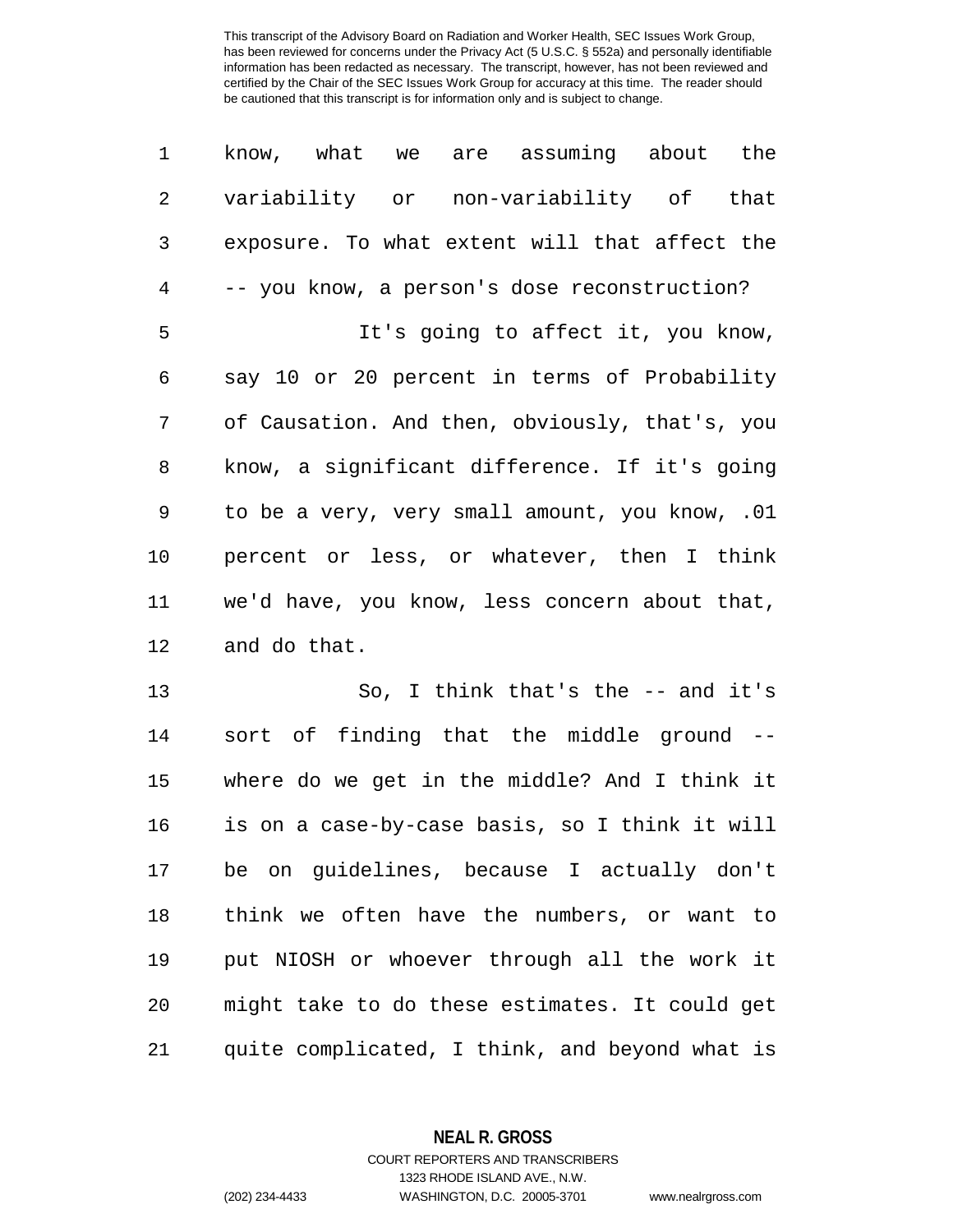| $\mathbf 1$    | necessary. So, it would be a general set of    |
|----------------|------------------------------------------------|
| 2              | guidelines just to identify certain instances, |
| 3              | but I don't think we can ignore it, because I  |
| $\overline{4}$ | don't think we'll $--$ I think if we found it, |
| 5              | at least in some instances we're having        |
| 6              | difficulty dealing with sufficient accuracy.   |
| 7              | And I also think that the approach that NIOSH  |
| 8              | is taking -- and we would consider coworker    |
| 9              | models and stratification within, in coworker  |
| 10             | models, is if we're going to have any way of   |
| 11             | evaluating that using statistics, I think      |
| 12             | we're going to have to come up with some       |
| 13             | quidance to direct that.                       |
| 14             | As I said, when I was reviewing                |
| 15             | the OTIB -- it's not OTIB, it's ORAU, whatever |
|                |                                                |

 the OTIB -- it's not OTIB, it's ORAU, whatever report, 53 on coworker models and stratification. And then the SC&A review of that, I mean, I could agree with both -- I could think of examples where I'd agree with both what ORAU was approaching, and I could disagree with it. In SC&A's critique, I had

> **NEAL R. GROSS** COURT REPORTERS AND TRANSCRIBERS

> > 1323 RHODE ISLAND AVE., N.W.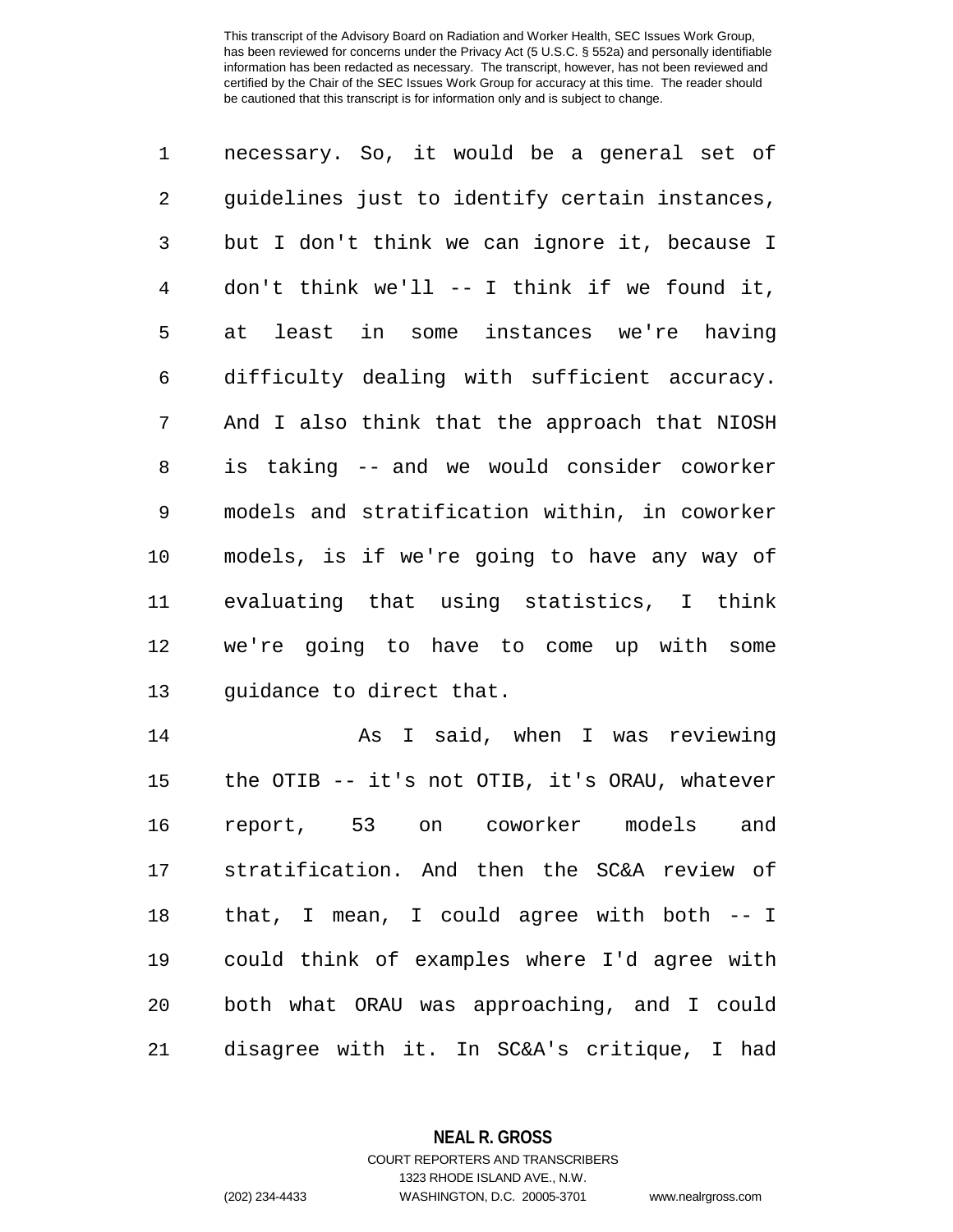| 1              | the same, you know, sense of, that it was --   |
|----------------|------------------------------------------------|
| $\overline{2}$ | that it would depend on the situation, and I   |
| 3              | wasn't sure that those were going to provide   |
| 4              | the kind of general guidance that we needed    |
| 5              | for dealing with coworker models without, you  |
| 6              | know, some more guidelines or guidance         |
| 7              | attached to it.                                |
| 8              | So, SC&A, you've been quiet. Do                |
| 9              | you want to add anything?                      |
| 10             | DR. MAKHIJANI: Dr. Melius, this is             |
| 11             | Arjun.                                         |
| 12             | CHAIR MELIUS: Yes.                             |
| 13             | DR. MAKHIJANI: I've been dealing a             |
| 14             | lot with this question of stratification and   |
| 15             | its application to Savannah River Site, as you |
| 16             | know. We haven't seen the reports yet, but one |
| 17             | of them has gone to DOE and you'll see it      |
| 18             | soon, I hope.                                  |
| 19             | But the problem is actually much               |
| 20             | more complicated. When we got into the         |
| 21             | neptunium database we found that even though   |

**NEAL R. GROSS**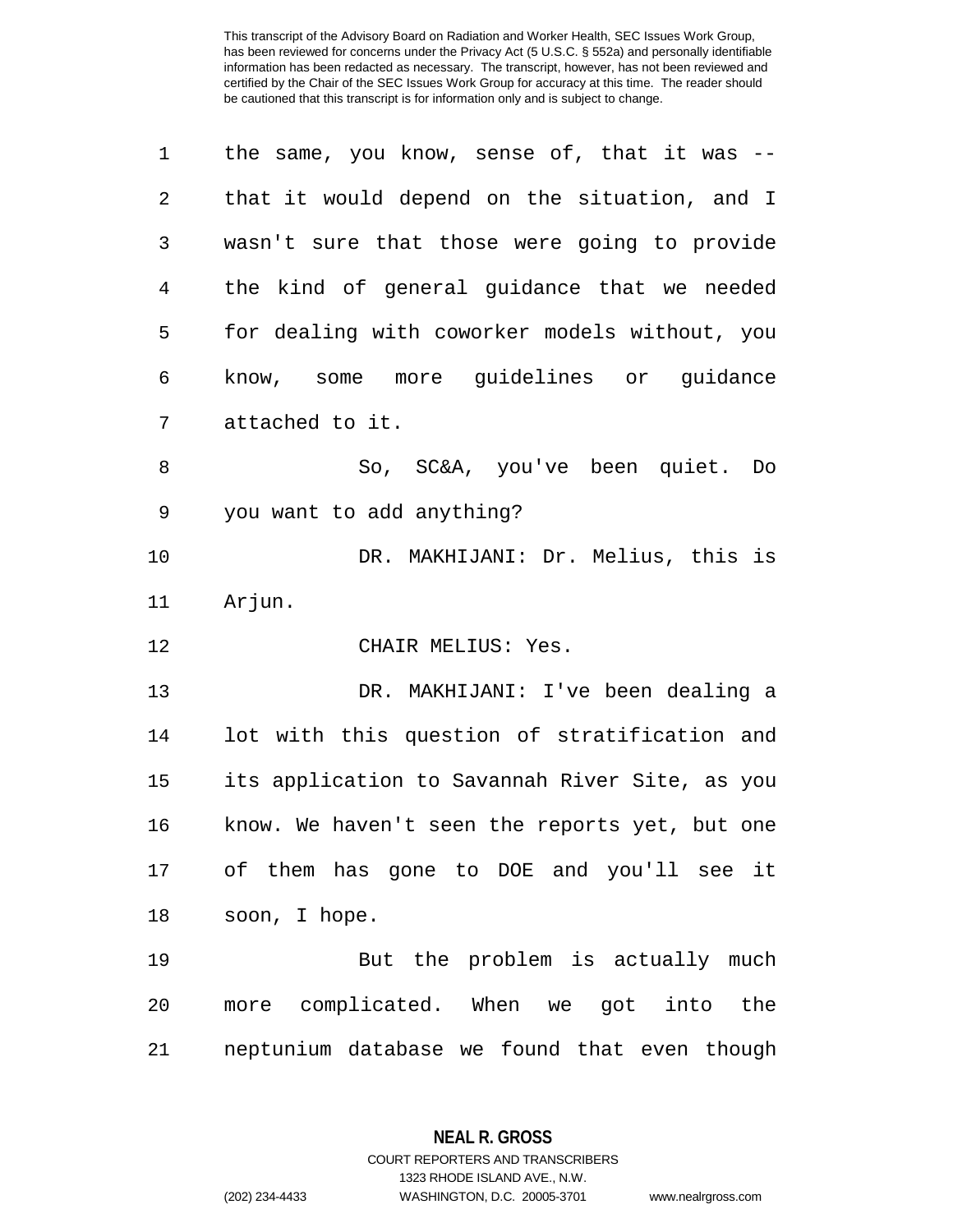you have the minimum number of samples, which are 30, and you cross that threshold -- sorry, that came up in the thorium, sorry about that. The minimum number of samples necessary to assure that you're not saying that they're the same distribution when they're not, so you're controlling that type of mistake. It will depend also on how many samples there are below the minimum detectable limit that you have to fit in with a statistical distribution, and how many are actually detectable, and the relative geometric mean compared to the geometric standard deviation. If you imagine the distribution if you have the means that are far apart, you will see the two bell curves, or two log-normal bell curves separately. And in that case, it'll be easy to tell that there's different distributions. If they're close together, the

means, but the deviations are large, they'll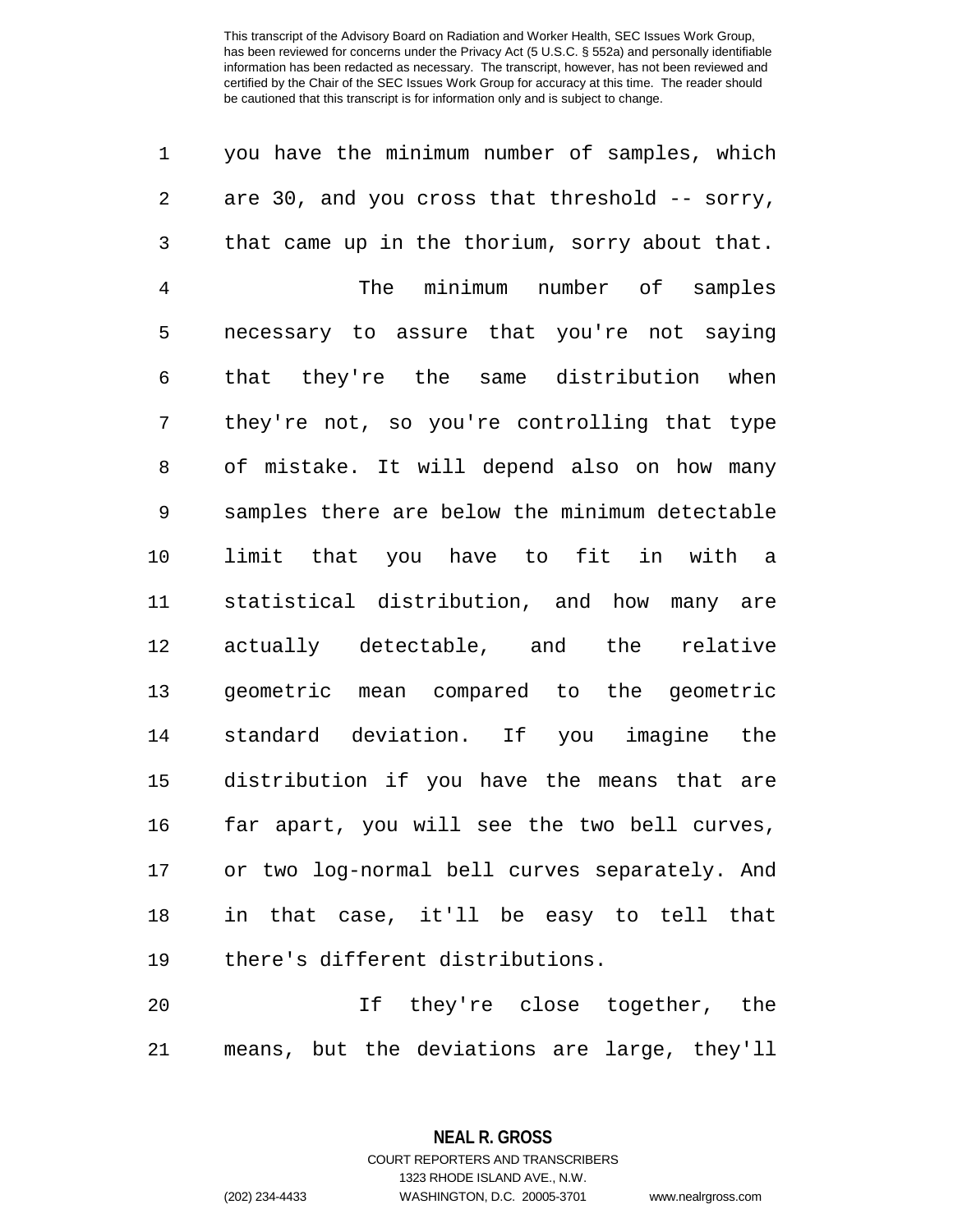be all smeared out and you won't be able to tell whether they're different with high confidence.

 So, it turns out that the problem of the number of samples is somewhat more complicated even than presented in Report 53. And you might have to do it on a case-by-case basis. We examined four years in the thorium report, and in two years it came out fine with the number of samples, and two years it did not.

 CHAIR MELIUS: Yes, that was sort of what I observed. And I agree, I think it is very much dependent on what kinds of -- what types of information you have from the site. And you're right, with below detection raises problems, as well as the nature of the way some of the sampling was done, or who was selected for sampling.

 DR. MAKHIJANI: Right. And the other -- one of the other issues is, was the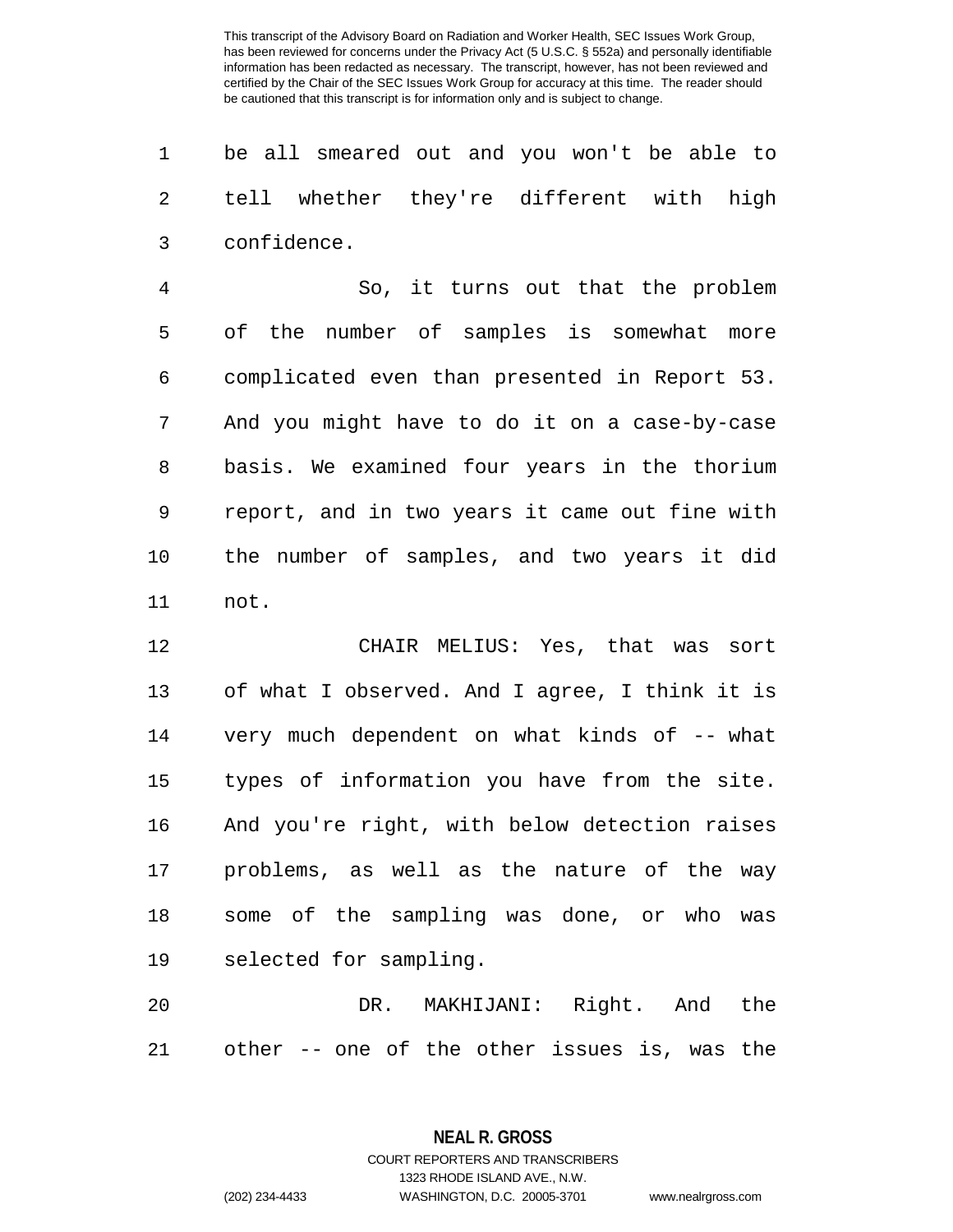| $\mathbf 1$    | protocol for the sampling for the two groups   |
|----------------|------------------------------------------------|
| $\overline{2}$ | the same? So, was one group monitored only     |
| 3              | after incidents mainly or largely, and the     |
| 4              | other group routinely? So, in that case they   |
| 5              | become non-comparable data sets, at least as   |
| 6              | we -- and you've seen that in the report       |
| 7              | that's already gone out from Harry.            |
| 8              | CHAIR MELIUS: Right.                           |
|                |                                                |
| 9              | DR. MAKHIJANI: So, sort of, the                |
| 10             | stratification is necessary in<br>some         |
| 11             | circumstances, as at Savannah River Site we've |
| 12             | shown, but it's very complicated<br>and        |
| 13             | difficult.                                     |
| 14             | CHAIR MELIUS: Yes. And one of my               |
| 15             | concerns is that if we -- that we're never     |

 concerns is that if we -- that we're never going to be able to reach a resolution on those issues unless we have some idea of what, you know, level of difference are we looking for? Some guidance on how to evaluate sort of the sufficient accuracy part of these coworker models.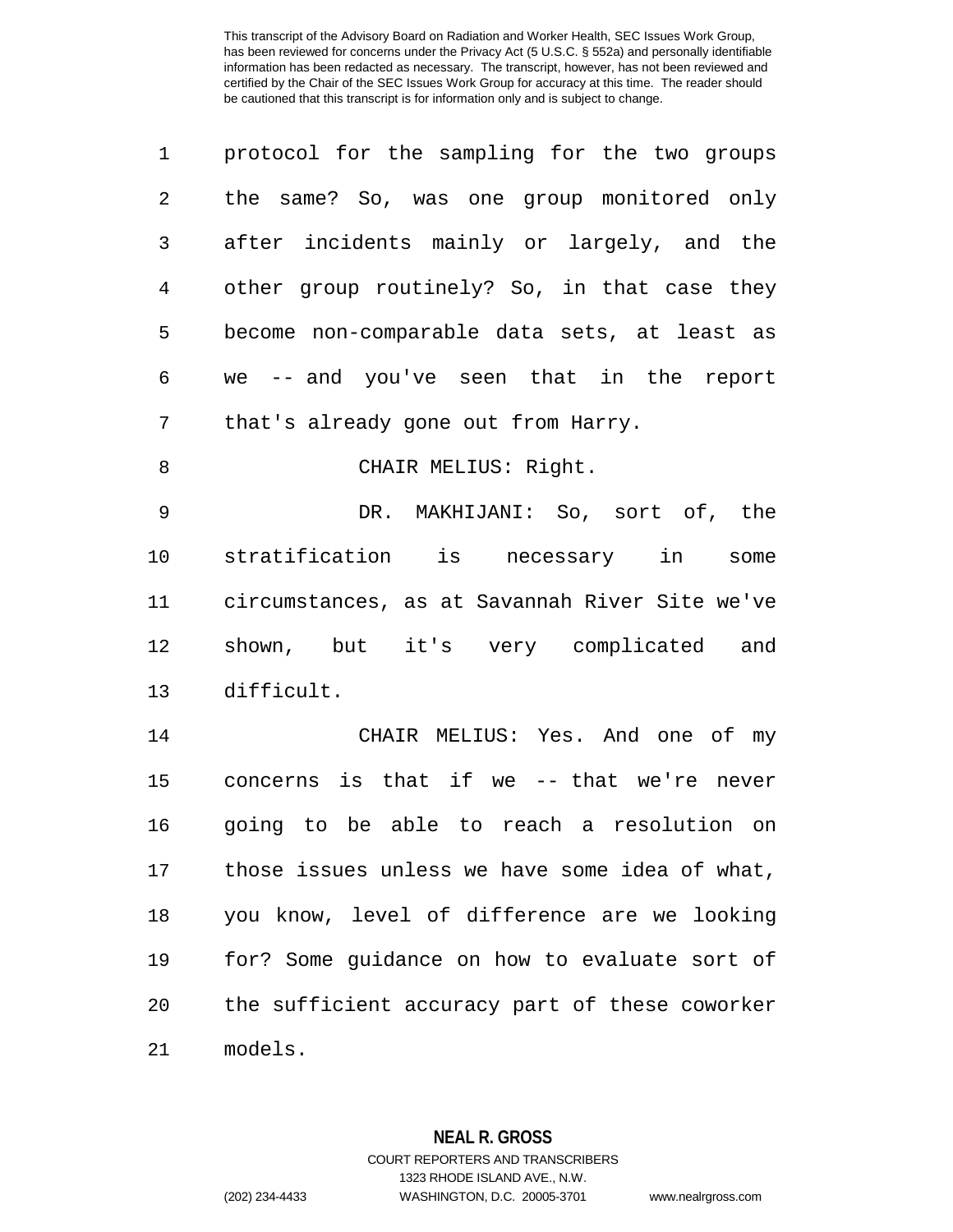Anybody else from SC&A want to say anything?

 MR. STIVER: This is John Stiver. I think Arjun summed it up pretty well, you know, what we're dealing with. We're finding a lot more complexities once we start really trying to implement the Report 53 approach. You know, you get to a point where there's just not enough data available to really discern whether -- and the variances are overlapping to the extent that you can't really separate out any substrata. How then do you deal with these low-exposed strata? You know there are people there for which the high exposures probably don't apply. And we're still grappling with how would we go about naturally trying to implement something like that, given the limitations we have on the data sets.

 This is something we're dealing with at Fernald quite a bit. It's just almost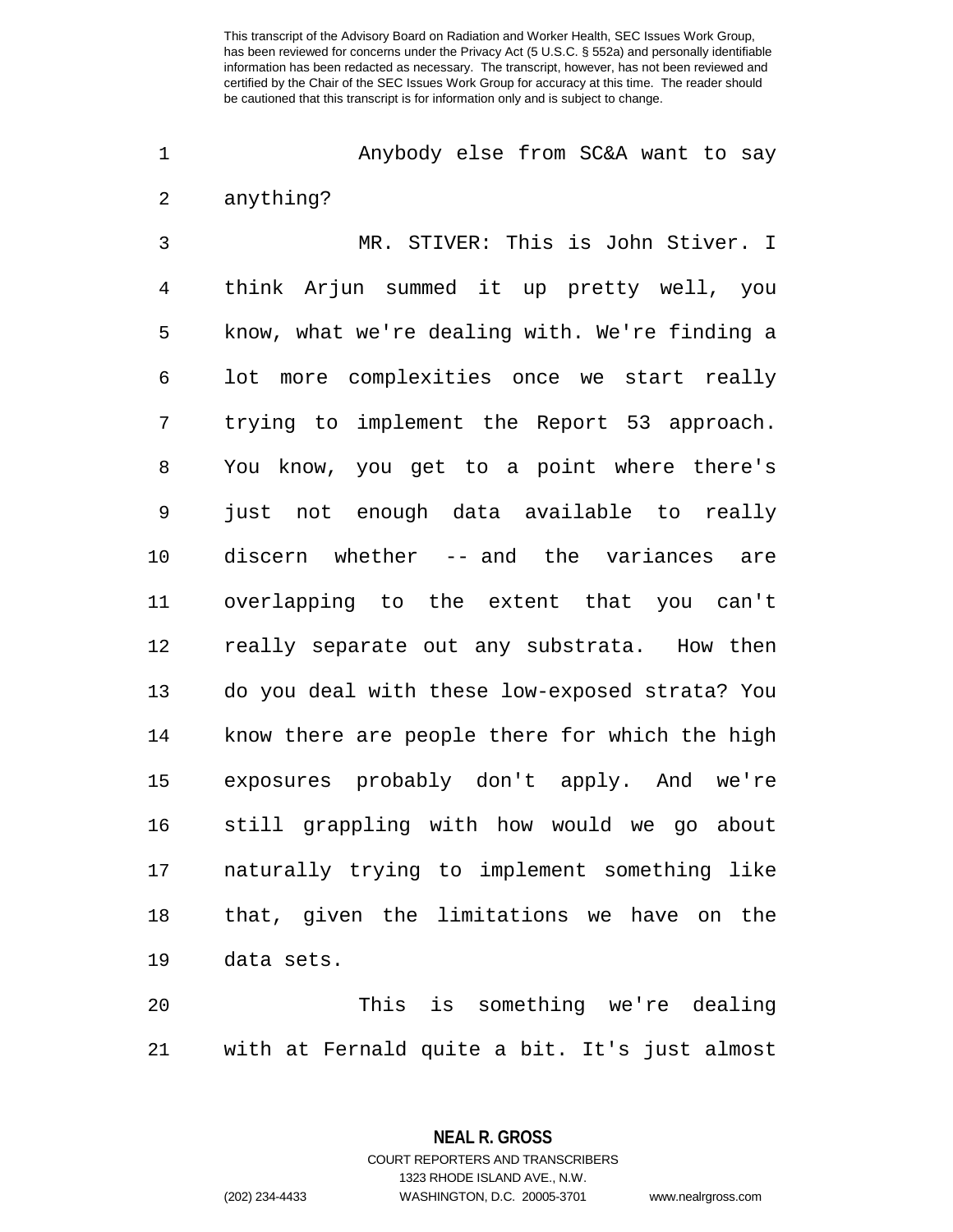| 1  | impossible to -- in earlier years to place     |
|----|------------------------------------------------|
| 2  | people in particular buildings. And,           |
| 3  | oftentimes, the job descriptions are lacking   |
| 4  | or missing, so you may have somebody who was   |
| 5  | an office worker, but --                       |
| 6  | DR. NETON: This is Jim --                      |
| 7  | MR. STIVER: -- we are forced to                |
| 8  | give them the type of exposure you'd expect    |
| 9  | for a laborer. So, yes, I guess I'm talking    |
| 10 | around in circles here, but I -- how to go     |
| 11 | about quantifying sufficient accuracy. You're  |
| 12 | almost coming out of a situation where you     |
| 13 | think you recognize it when you see it in a    |
| 14 | particular circumstance, but as far as setting |
| 15 | up rules, that's -- I don't know. We're going  |
| 16 | to have to think about this quite a bit more.  |
| 17 | DR. MAURO: This is John, to weigh              |
| 18 | in a little bit.                               |
| 19 | What we haven't talked about, and              |
| 20 | that's maybe because the first attempt at      |
| 21 | trying to go back historically and see what    |

**NEAL R. GROSS** COURT REPORTERS AND TRANSCRIBERS

1323 RHODE ISLAND AVE., N.W.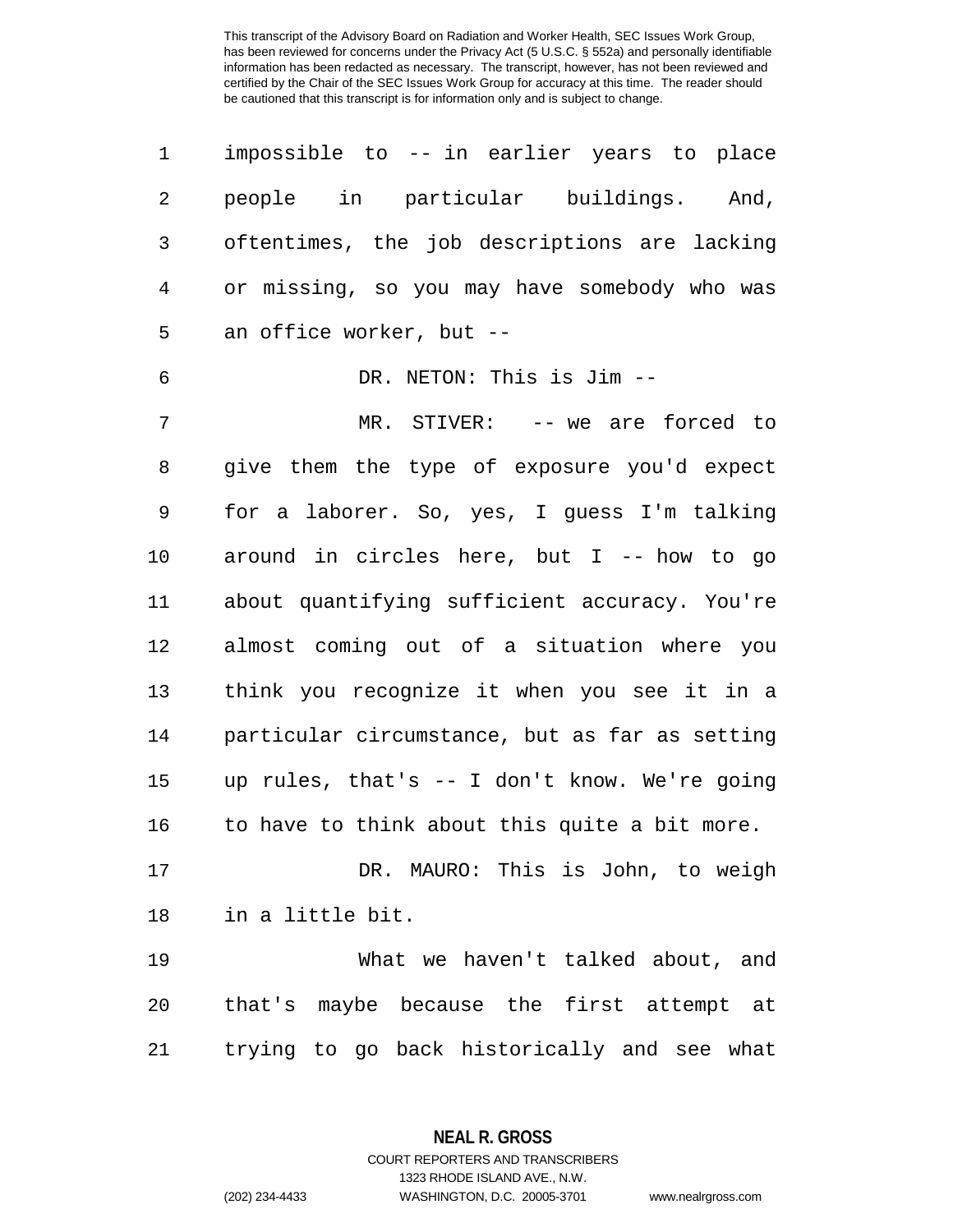was done, but when we did decide to deny an SEC because there was a sense that there was sufficient accuracy and completeness, so that you can reconstruct the dose, whether it be external, or thorium, or uranium, it was interesting that when we looked at the data, we were able to say -- and there was like very little discussion of well, why do we believe that's sufficiently accurate? What kind of test did we put it to with respect to completeness?

12 And, you know, I think back to all of those times when we converged eventually, and concluded yes, I think that group and that tier or strata can be reconstructed with sufficient accuracy, and what brought us to that point? What is it about the data that led us to a place where we all achieved concurrence?

 Most of the conversation we're having is to show right now what are all the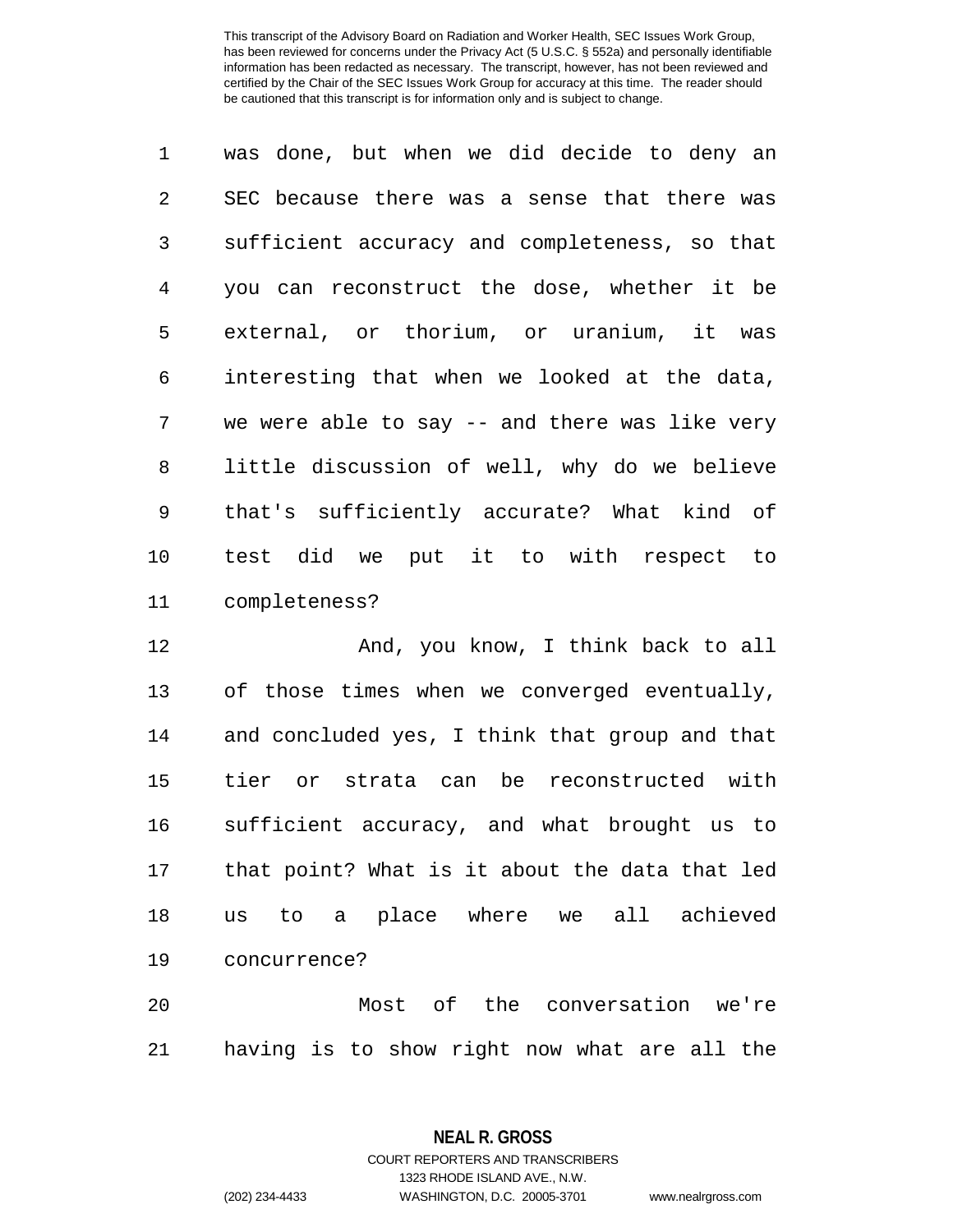reasons which make it extremely difficult to come to -- draw some conclusions regarding sufficient accuracy? And, I guess, I -- when we did agree, it would be -- I would like to get a better sense of what was about it that allowed us to come to that conclusion? And I think about it, and it's almost like sometimes it's self-evident, but it was never really articulated.

 CHAIR MELIUS: No, and I think you're right, John. And I think part of that is that we were -- there are so many SEC evaluations to do that we reached a conclusion 14 on them one way or the other, and then the -- sort of the Site Profile part of it sort of got, you know, procrastinated or delayed somewhat. And, therefore, we never have spent as much time on that, and as much discussion. So, I think -- I don't think we have as much of a record of discussing that. Yes, we evaluate an SEC, we do that, and then we --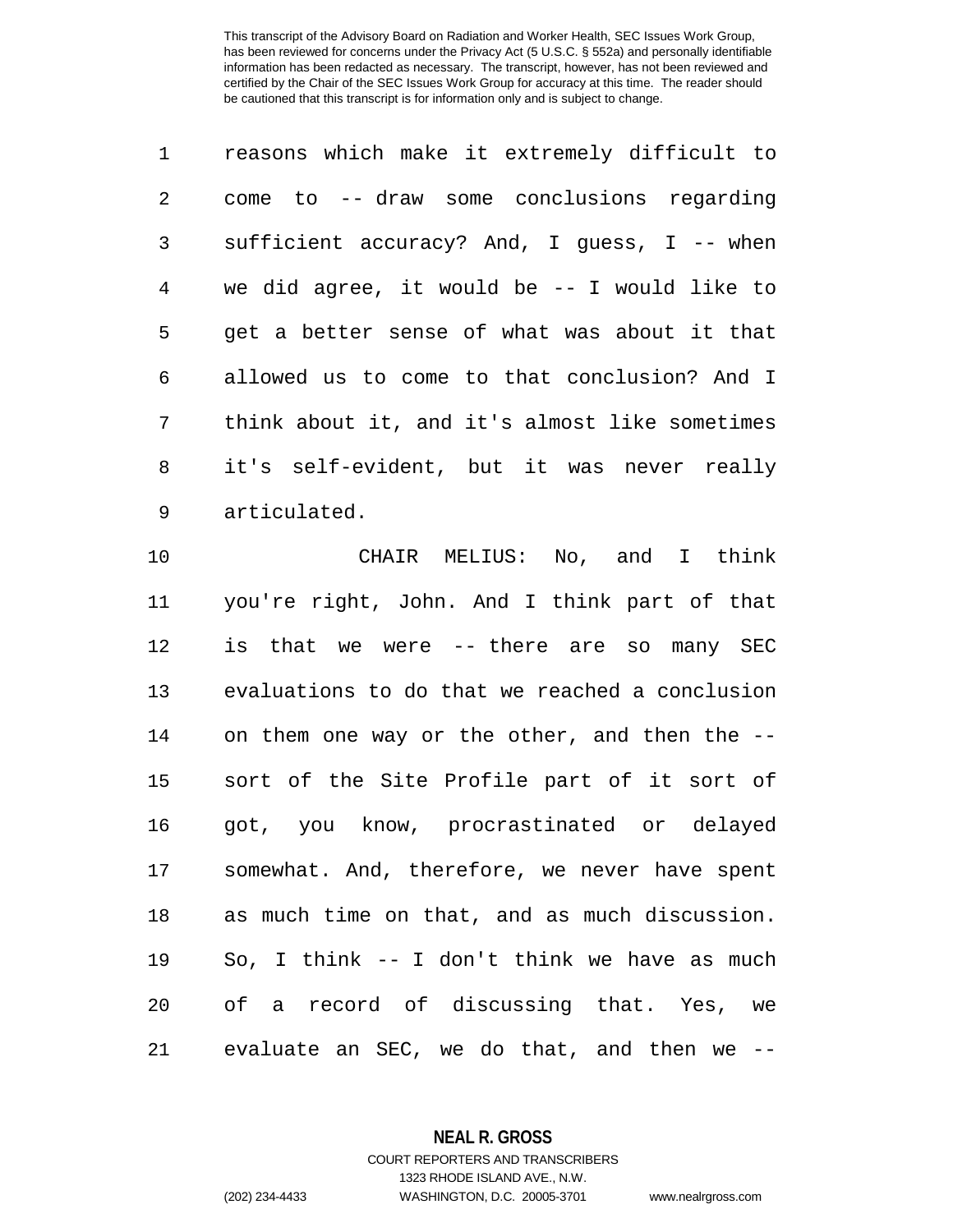|   | before -- and I think the only place where     |
|---|------------------------------------------------|
| 2 | we've done it has been on the potentially Dose |
| 3 | Reconstruction Subcommittee, but in that case, |
| 4 | for the most part, we sort of ignore the       |
| 5 | bigger Site Profile issues, so to speak. We    |
| 6 | don't take those on again, so I'm not sure     |
| 7 | that there's been as much discussion there.    |

 So, I'm not saying we've done anything wrong or incorrectly, but I just think it is something we haven't spent as much time as a Board or within work groups discussing. We've been doing more of it recently, I think.

 DR. MAURO: When SC&A writes a report and has its list of findings, and we all pay attention to the findings, but where we say, well, this looks okay, I guess we usually give reasons for it. I'm almost like thinking out loud now. You know, we would look at the data, how complete it is, how many years, how different, and there's a texture to

> **NEAL R. GROSS** COURT REPORTERS AND TRANSCRIBERS

> > 1323 RHODE ISLAND AVE., N.W.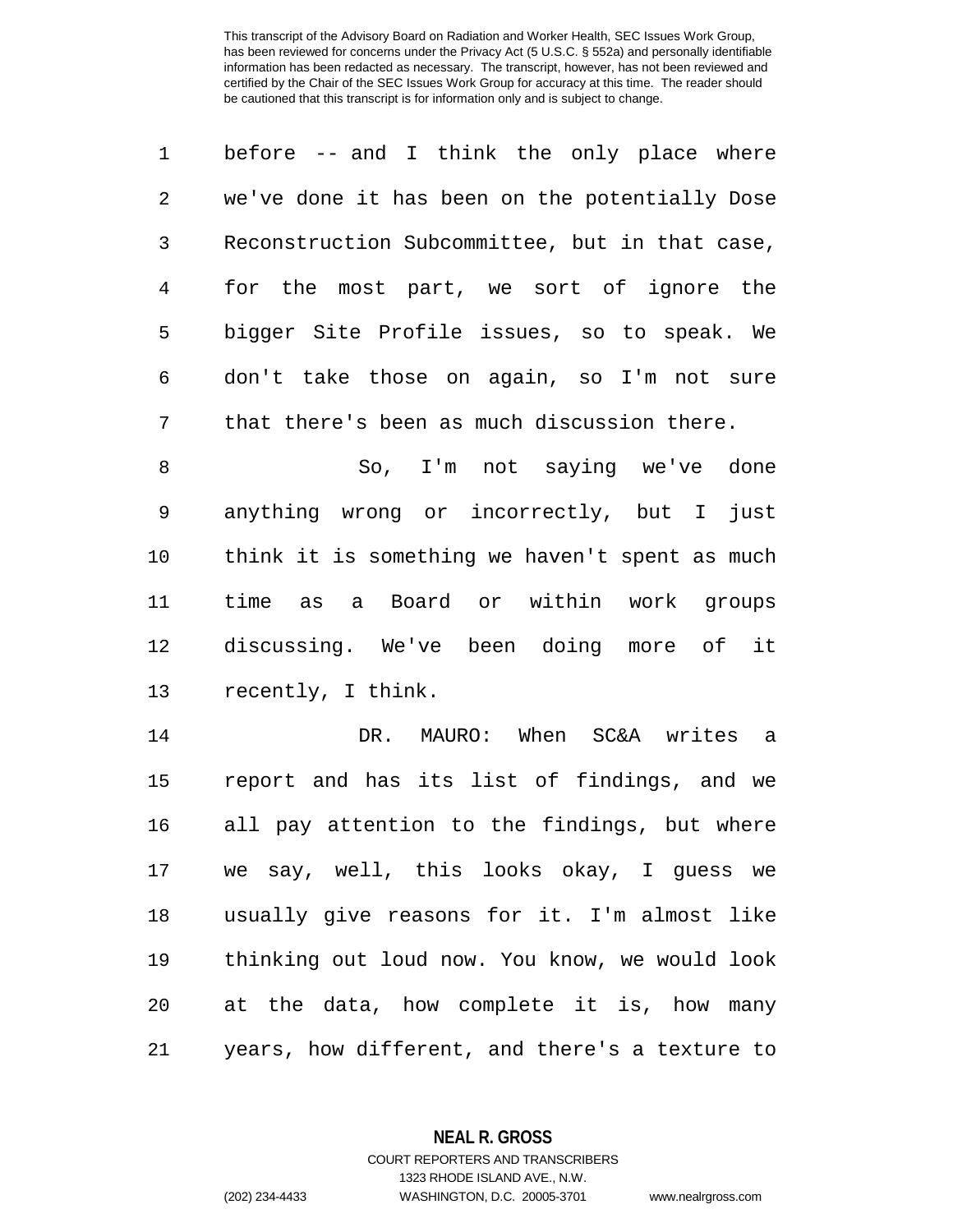it. But somehow we've all -- MR. STIVER: John, are you still on? DR. MAURO: Yes, I'm sorry. Go ahead. Someone just was speaking there. All I'm saying is that to what extent would it be helpful to look at the places where we agreed that there was sufficient accuracy. Is that what we've done previously when we -- when the first attempt was made at this? And what was it about the data set that led to general consensus that this did represent sufficient accuracy? CHAIR MELIUS: Yes, I just don't think the record is there enough to be helpful, as much as the -- as when NIOSH did the opposite approach, which is basically sort of looking at where situations like the thorium situations and so forth, they -- a lot of those decisions were so site-specific, and it has to do with what data was available, and

**NEAL R. GROSS**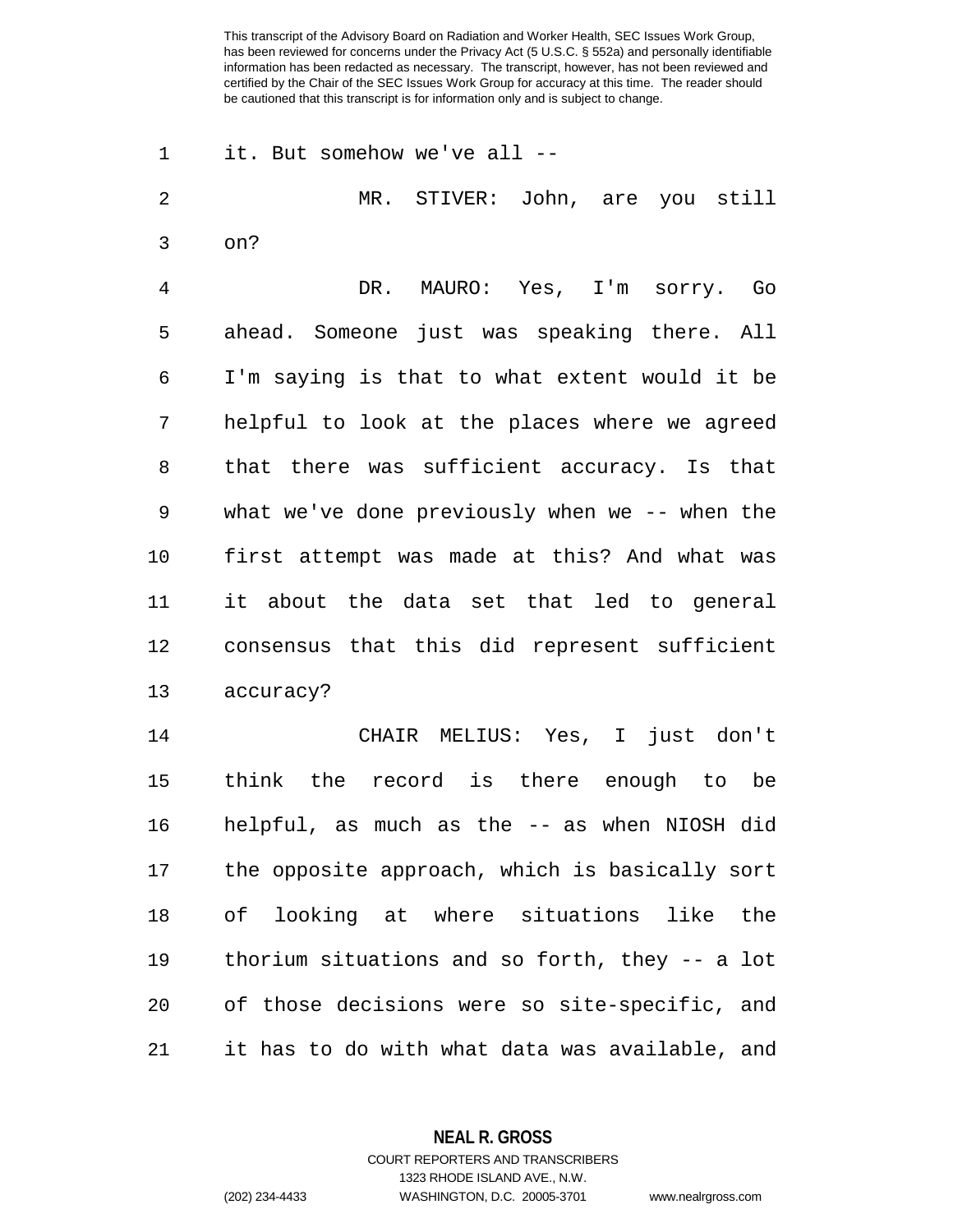different time periods, and so forth, I think it was hard to -- it's hard to generalize from those. John, one thing I question. Do you really think we pay attention to SC&A reports? DR. MAURO: Absolutely. (Laughter.) MR. STIVER: This is Stiver. I just came back on. For some reason, I got disconnected. CHAIR MELIUS: Okay. I hope you didn't hear that then, John. (Laughter.) DR. MAURO: It was okay for my ears, though. Right? CHAIR MELIUS: I wanted to see who was awake. Does NIOSH have any comments on what we're talking about? DR. NETON: This is Jim. I guess I've got a few thoughts on a few things that were mentioned here.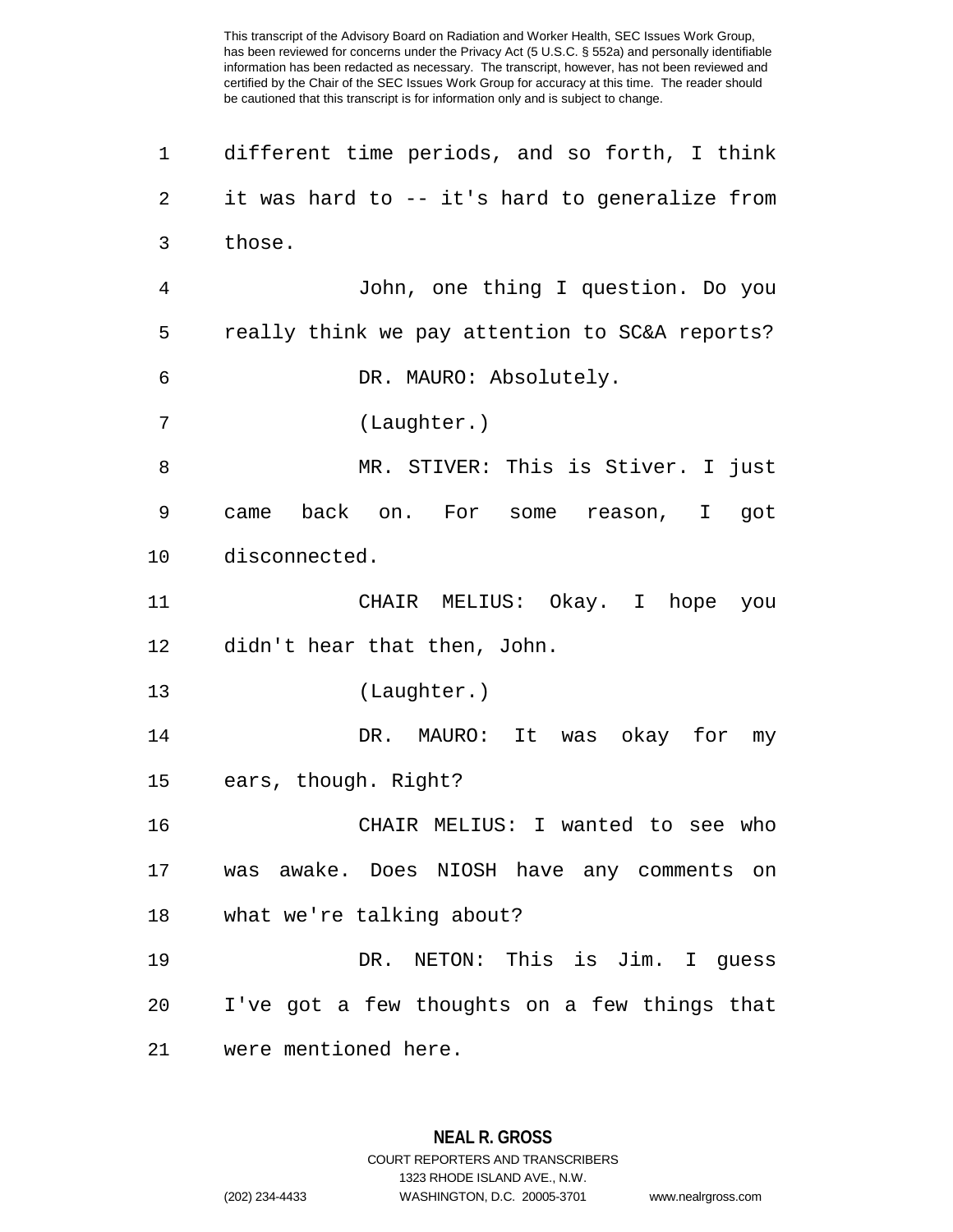## CHAIR MELIUS: Yes.

 DR. NETON: One thing I think that we haven't focused on is, you know, why were workers monitored and why weren't they monitored? In some cases, you know, it's totally appropriate, because they weren't monitored because they weren't exposed, or very lowly exposed, and a general coworker model would be appropriate. So, I think that's part of the analysis, is to say, okay, who was monitored and why. And what do we know about these unmonitored workers, to what extent? And if we can flush that out to some great extent, I think that's when we converge and agree that we can reconstruct the doses for the unmonitored workers.

17 The other point that was brought up that I guess I have some concern with is maybe tying the sufficient accuracy to Probability of Causation difference. We thought about that a lot in the past, and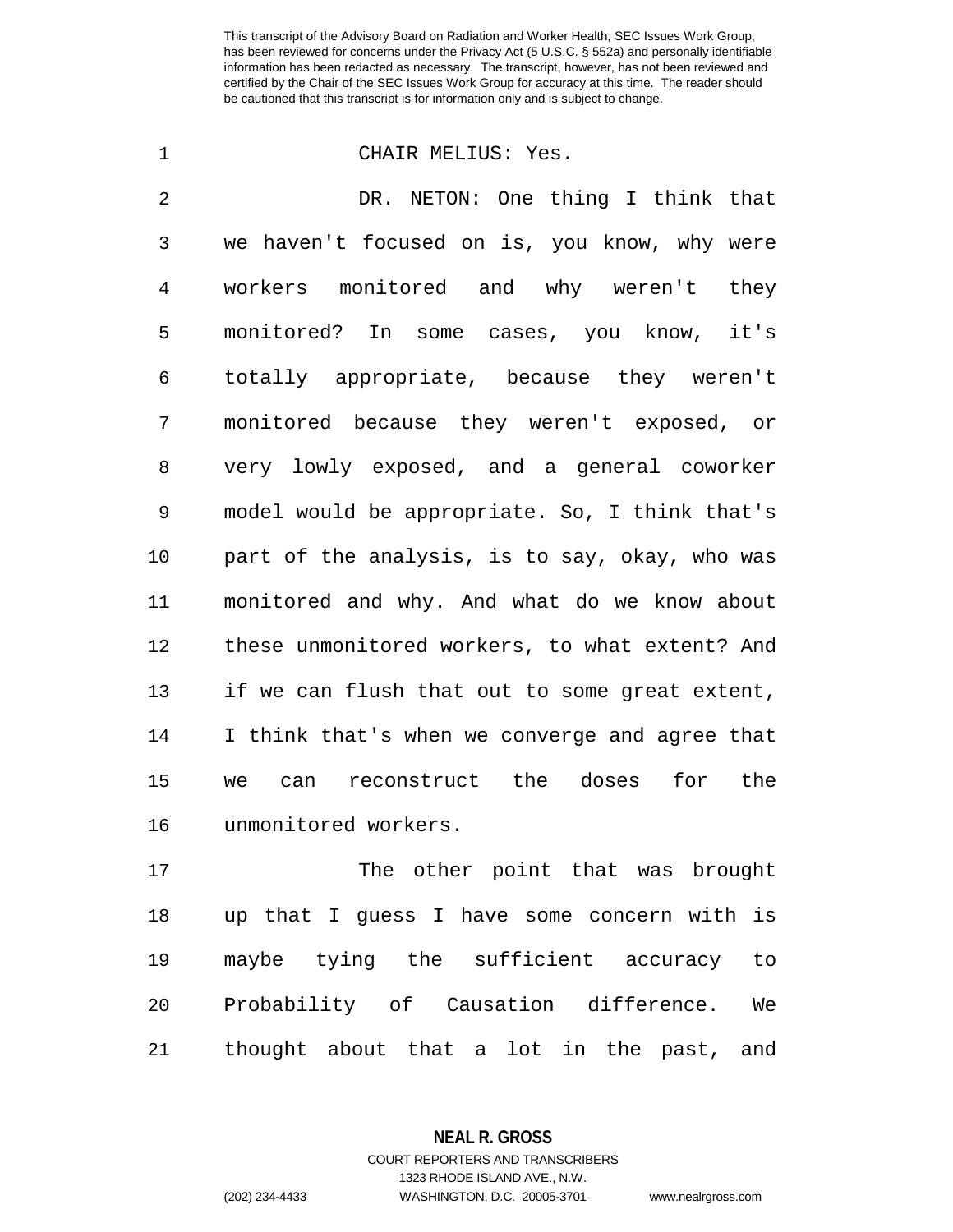|              |                  | 1 there's so many combinations possible to     |
|--------------|------------------|------------------------------------------------|
| $\mathbf{2}$ |                  | calculate, that it probably wouldn't be very   |
|              |                  | 3 fruitful to do something like that, at least |
|              | 4 in my opinion. |                                                |

 CHAIR MELIUS: Oh, I was not suggesting that we try to do it for all these situations. I agree, I think it would be very 8 complicated, but at some sort of -- I mean, that is sort of the test. I mean, we want to know, you know, for particular situations, to what extent does it contribute to -- you know, potentially contribute to a person's dose. And, certainly, at the low end we're making, you know -- we're already sort of implementing that.

16 DR. NETON: Right.

 CHAIR MELIUS: I just worry that without some more thought to that and so forth, I really worry whether we'll be able to get very far with dealing with the coworker issues, at least using statistical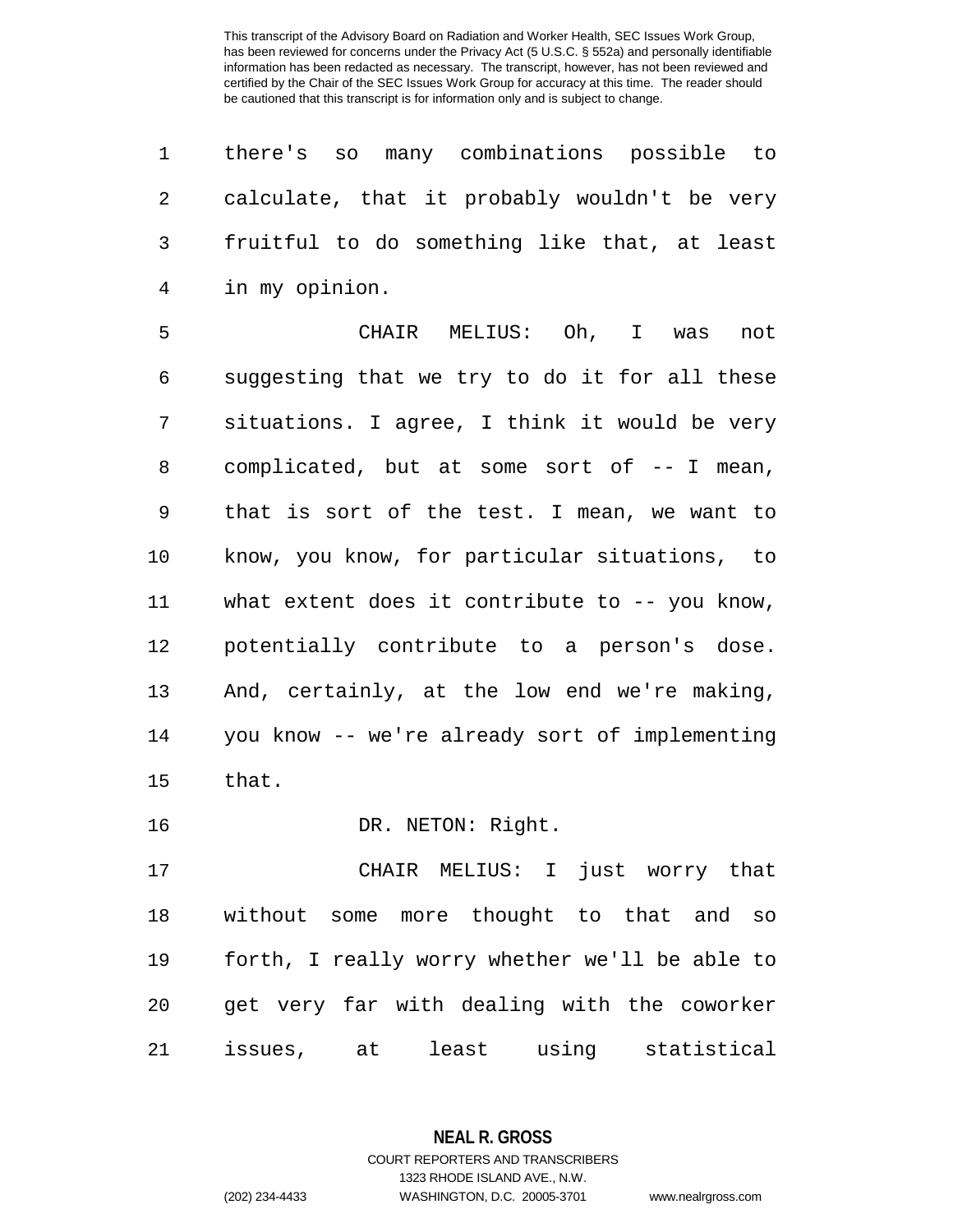comparisons.

| 2              | DR. NETON: I've got a little bit                     |
|----------------|------------------------------------------------------|
| $\mathfrak{Z}$ | thought on this: who was monitored and<br>more       |
| $\overline{4}$ | why. I mean, in my simplistic mind when we           |
| 5              | first started this coworker approach, we             |
| 6              | envisioned that you have the distribution of         |
| 7              | monitored workers. And let's say that we know        |
| 8              | with some certainty that either the highest          |
| 9              | exposed workers were monitored, or a                 |
| 10             | representative sampling of the workers were          |
| 11             | monitored. In that situation, then, we ended         |
| 12             | up developing what I would essentially call a        |
| 13             | two-part job exposure matrix where one would         |
| 14             | assign the 95 <sup>th</sup><br>percentile of that    |
| 15             | distribution to the workers that<br>were             |
| 16             | potentially highly exposed, and the 50 <sup>th</sup> |
| 17             | percentile to all other workers that weren't         |
| 18             | monitored and more in categories that were not       |
| 19             | likely heavily exposed. I thought that seemed        |
| 20             | to make a lot of sense.                              |

Now, I do agree that there are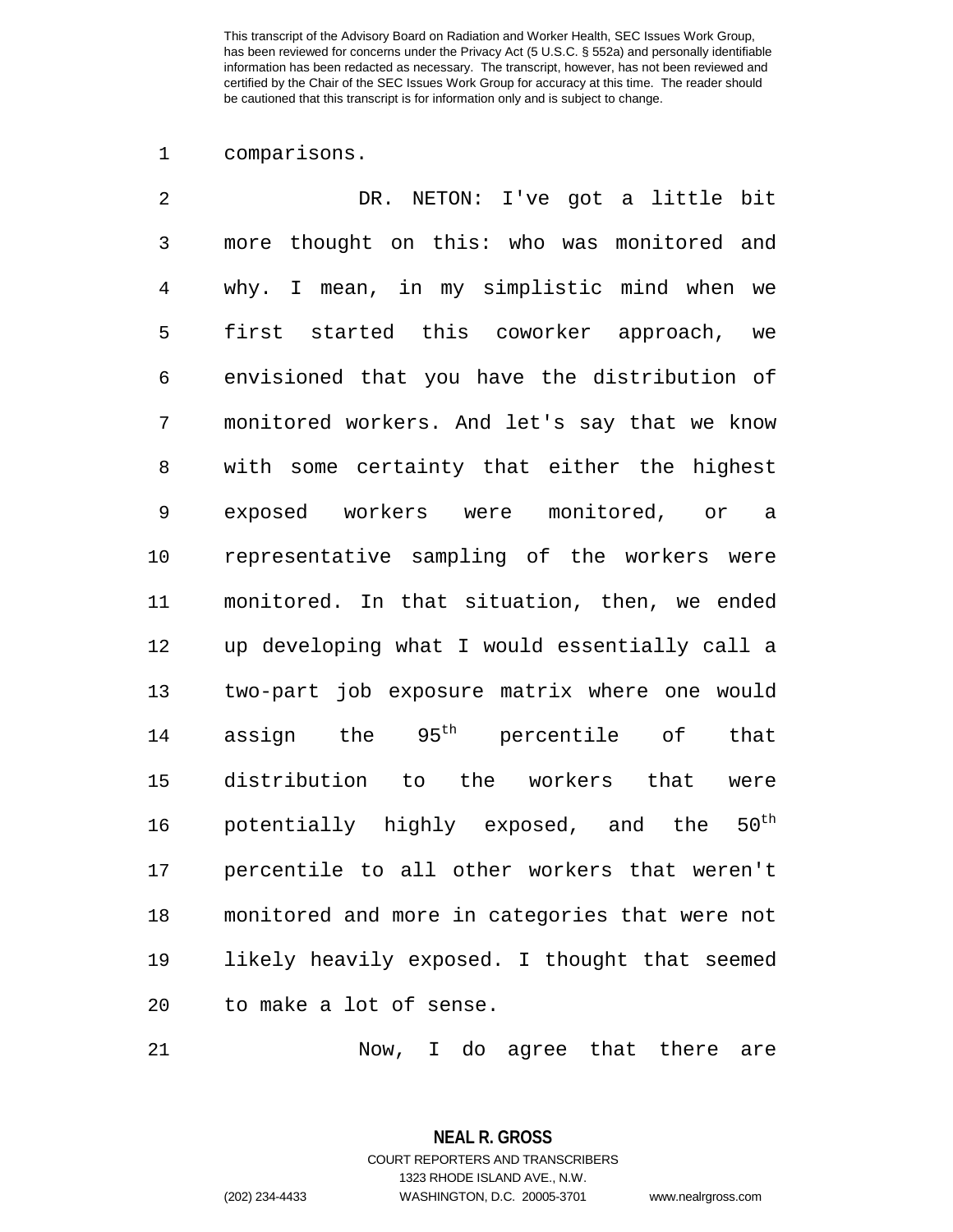some situations where maybe there were some categories of workers that -- and this typically comes up in the area of construction workers that had some very high exposures that are -- were not monitored that were in that upper tail of the distribution. Then you've got an issue, but for most other instances, I think it seems, in my opinion, fairly clear- cut that you have this sort of two-compartment job exposure matrix, it works fairly well. The trick, of course, is to define which job categories fit into which bin.

 CHAIR MELIUS: Yes. And then do you have enough information on the -- to place people in those job categories. I think that is --

 DR. NETON: I think for the most part we have a pretty good idea of what the person was doing. I mean, whether they were administrative. And, you know, we always tend to err on the claimant-favorable side.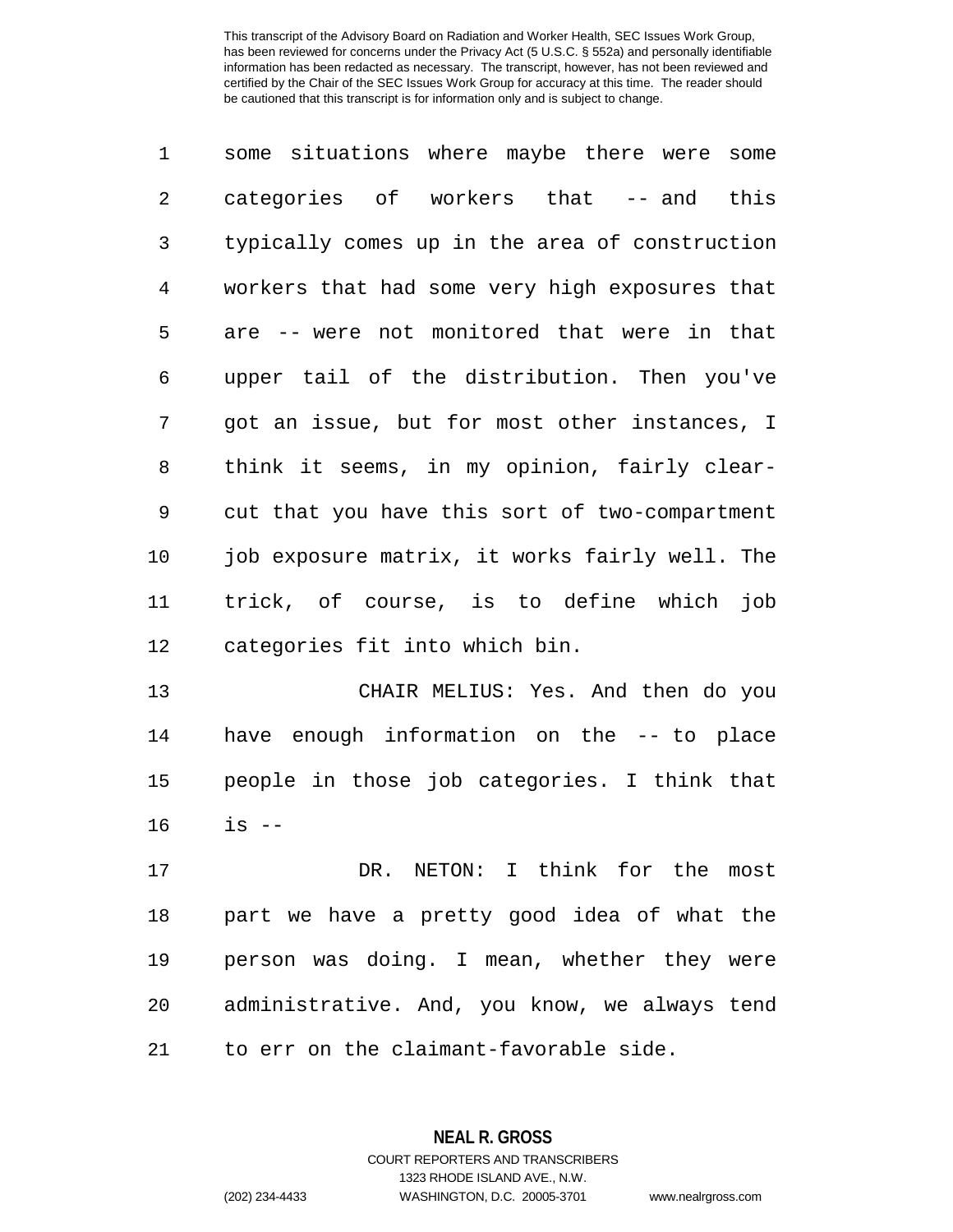| 1              | CHAIR MELIUS: Yes, but I think                            |
|----------------|-----------------------------------------------------------|
| $\overline{c}$ | that -- and I'm thinking more in terms of the             |
| 3              | SEC evaluations. There are a lot of -- well,              |
| $\overline{4}$ | there are a lot of workers that move around               |
| 5              | the facility, not just construction workers,              |
| 6              | security and so forth, and there are a lot of             |
| 7              | people, I think, that are hard to know where -            |
| 8              | - what category to put them in.                           |
| 9              | DR. NETON: Well, I don't know. I                          |
| 10             | would say the 95 <sup>th</sup> percentile covers the most |
| 11             | highly exposed workers working on distinct                |
| 12             | processes, operations with their --                       |
| 13             | essentially their faces near the operations,              |
| 14             | and the glove boxes, and welding operations               |
| 15             | and such. And the ones who frequented the work            |
| 16             | areas on a regular basis, even, I think the               |
| 17             | 50 <sup>th</sup> percentile would certainly capture that. |
| 18             | But, again, that's just -- that's the way we              |
| 19             | set it up in the beginning, and that's why                |
| 20             | we're talking -- I guess it's not --                      |
|                |                                                           |

DR. MAURO: This is John. In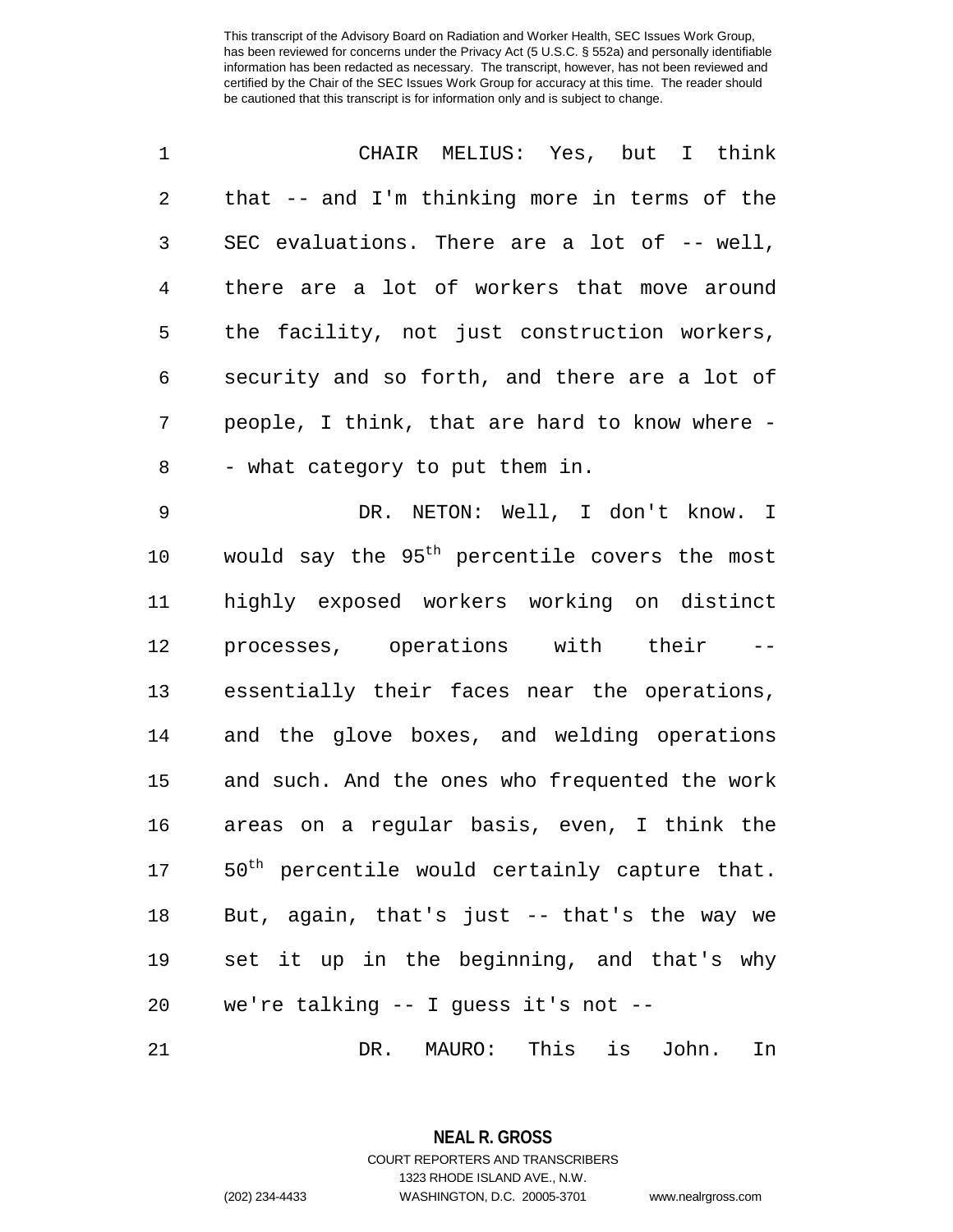thinking about it in its simplest sense, are we asking ourselves the question that says okay, we have a group that may or may not be homogeneous. Okay? But we do have a lot of 5 data. And we could pluck off the upper 95<sup>th</sup> percentile, and say it's very unlikely that any worker could have experienced the upper 8 95<sup>th</sup> percentile day in and day out, or year in and year out. And, as a result, as you just described previously, that becomes your coworker number for the high end individuals.

 Then doesn't the next question that goes now towards sufficient accuracy, is that you have to ask yourself the very difficult question, are there lower tier groups -- and this is what happened, of course, with the construction workers at Fernald. Are there lower tier groups that in 19 theory, their upper  $95<sup>th</sup>$  percentile might be 20 higher than the aggregate upper  $95<sup>th</sup>$ percentile?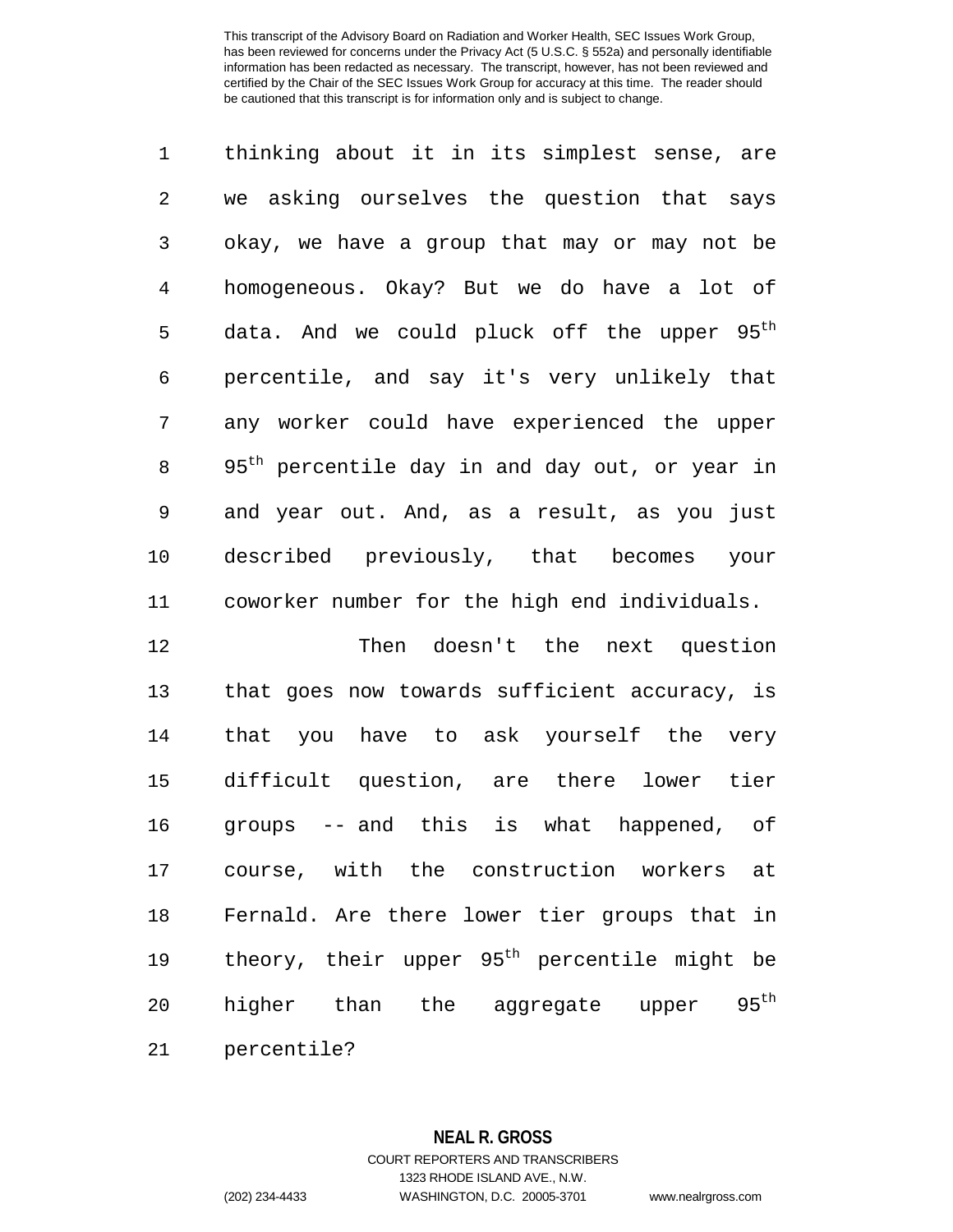| $\mathbf 1$    | I'm sort of drawing upon the                   |
|----------------|------------------------------------------------|
| $\overline{2}$ | experience we just went through on Fernald.    |
| 3              | So, what it becomes is a combination of        |
| $\overline{4}$ | quantitative and a qualitative approach. The   |
| 5              | qualitative side is doing some introspection   |
| 6              | that within the overall group, is there reason |
| 7              | to believe that there are subgroups that might |
| 8              | for some reason, such as the construction      |
| 9              | workers and subcontractors, could -- it's      |
| 10             | almost a sense from experience, could have     |
| 11             | experienced something different; and,          |
| 12             | therefore, they're a different population.     |

13 But then the second part becomes quantitative. Then the second part becomes yes, we do believe that there are these groups that might have been problematic.

 Then you see if you could find data for that group. And I don't have an answer to this, but the real question you have to ask yourself is, given the data, can we assign to that sub-tier an upper 95th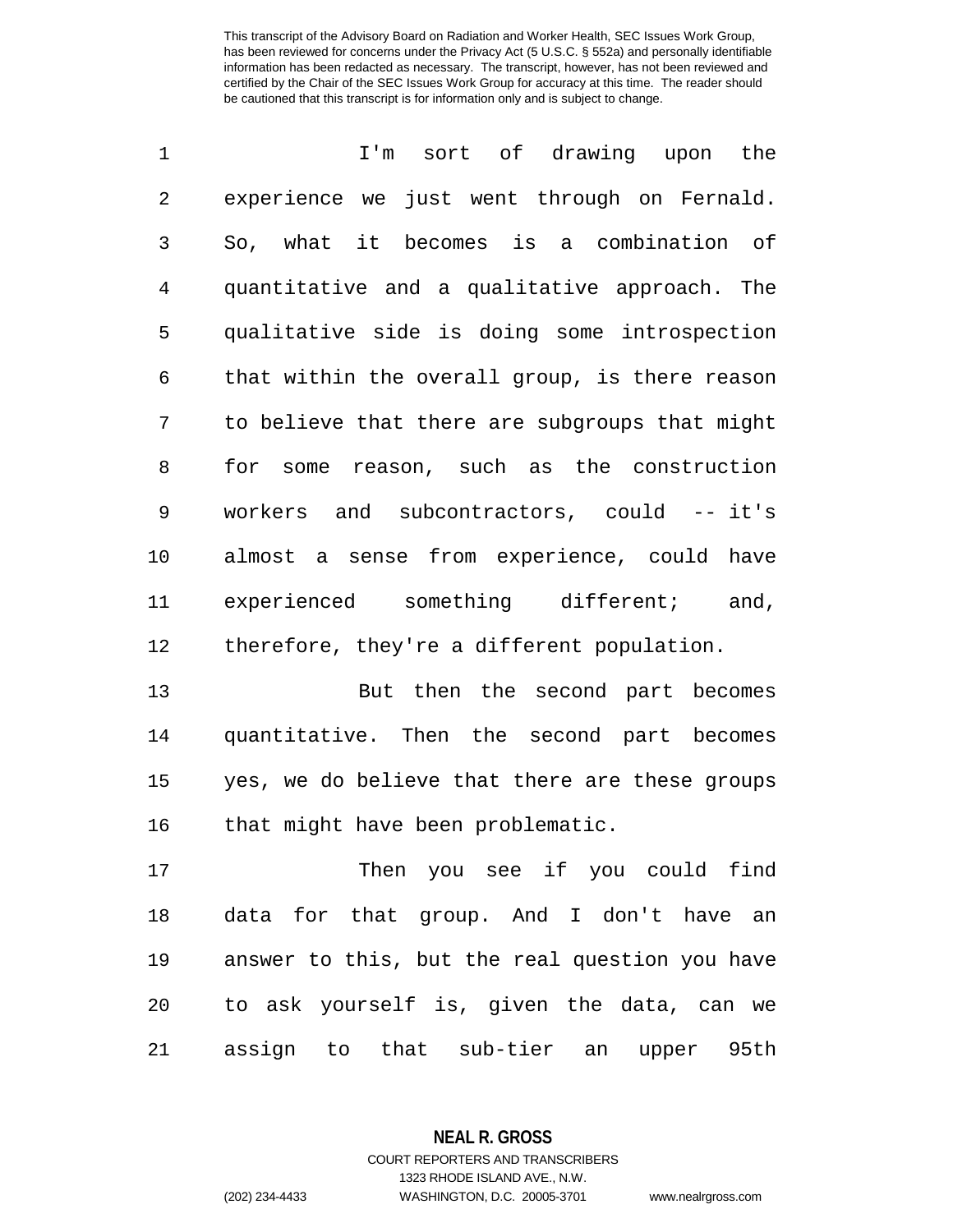| percentile, and is that upper 95th percentile |  |  |  |
|-----------------------------------------------|--|--|--|
| greater than the aggregate group?             |  |  |  |

 And these are a couple of -- a process that in thinking through what we've done before, it really came down to that. And if we weren't able to do that, we found ourselves in the realm of, I think we've got ourselves an SEC issue.

 DR. NETON: Well, see, John, in my opinion you have to establish that not only were they more highly exposed, that group, but they were also not monitored.

13 DR. MAURO: Yes.

14 DR. NETON: Because by definition, you have some data from that population that is higher than the rest of the population. Grant you that.

18 DR. MAURO: Yes.

19 DR. NETON: But then I think it's 20 C- you need to look at it and say okay, well, 21 were there a large number of these people in

> **NEAL R. GROSS** COURT REPORTERS AND TRANSCRIBERS

> > 1323 RHODE ISLAND AVE., N.W.

(202) 234-4433 WASHINGTON, D.C. 20005-3701 www.nealrgross.com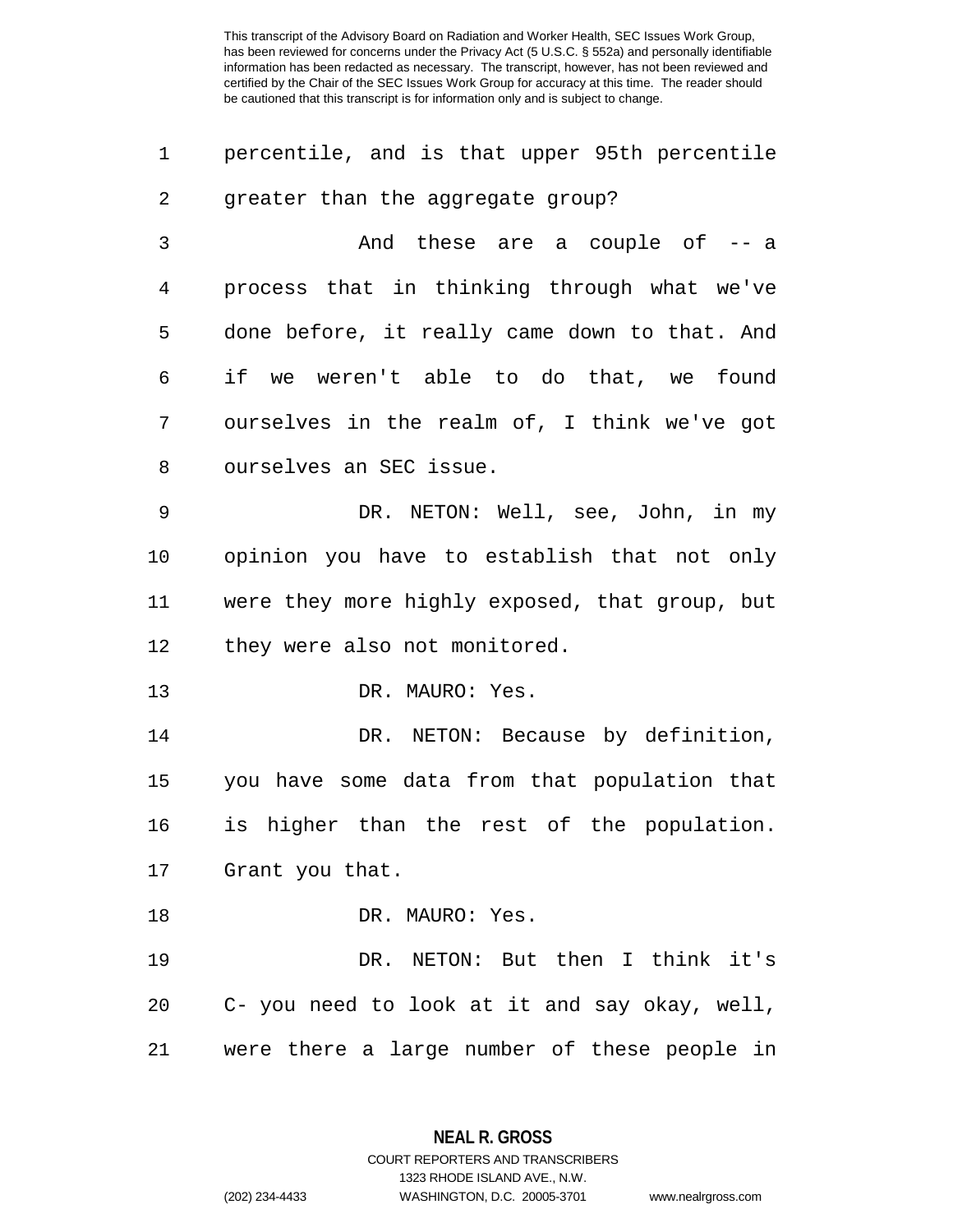| 1  | that group that weren't monitored at all?      |
|----|------------------------------------------------|
| 2  | MAURO: And could have<br>DR.<br>had            |
| 3  | these high end exposures.                      |
| 4  | DR. NETON: Could have had these                |
| 5  | high exposures. See, that's the key. One has   |
| 6  | $to$ $--$                                      |
| 7  | DR. MAURO: I agree with that.                  |
| 8  | DR. NETON: You've got to look at               |
| 9  | the whole data set.                            |
| 10 | DR. MAURO: Yes, but you see, those             |
| 11 | first couple of questions are very subjective. |
| 12 | You know, are there these groups, did they     |
| 13 | have the potential for exposure? And, if so,   |
| 14 | do we have any data? You know, so --           |
| 15 | DR. NETON: We've got that. I mean,             |
| 16 | we see that. And Arjun has pointed out a       |
| 17 | couple of examples where, yes, there are       |
| 18 | construction workers that have -- at least on  |
| 19 | paper the mean value is higher.                |
| 20 | DR. MAURO: Yes.                                |
| 21 | DR. NETON: The median value, but               |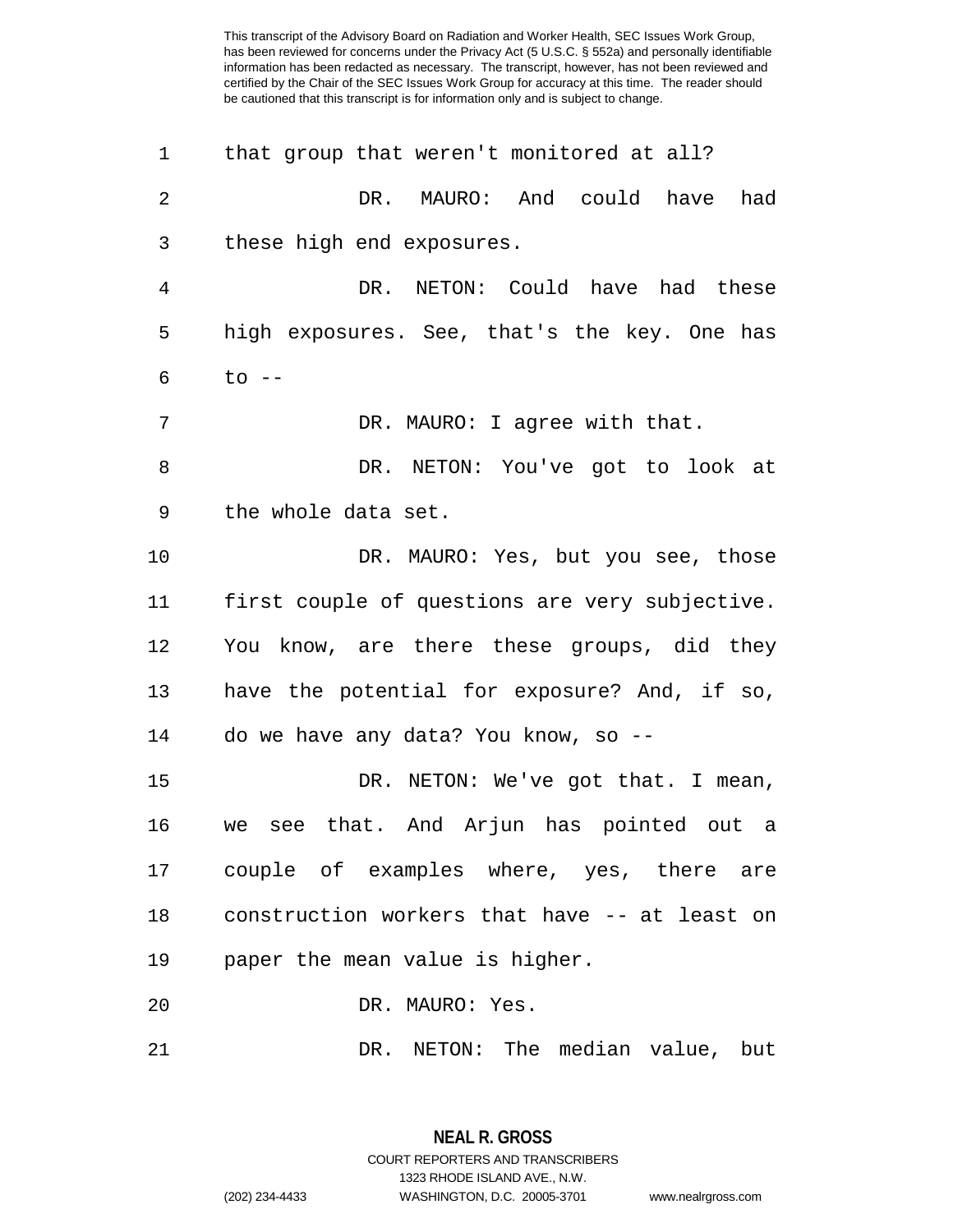| 1  | there's a large amount of variability on top   |
|----|------------------------------------------------|
| 2  | of that. But then were there a large number of |
| 3  | these other workers, or any workers that were  |
| 4  | in that high category that weren't monitored   |
| 5  | at all? You know, I'm not saying they weren't. |
| 6  | I just say that that needs to be somehow       |
| 7  | established.                                   |
| 8  | DR. MAURO: Yes.                                |
| 9  | DR. MAKHIJANI: This is Arjun. Am I             |
| 10 | off mute?                                      |
| 11 | CHAIR MELIUS: Yes, you are, Arjun.             |
| 12 | DR. MAKHIJANI: The -- you know, if             |
| 13 | look at<br>Savannah River external and<br>we   |
| 14 | internal, we didn't have much problem with the |
| 15 | construction worker or non-construction worker |
| 16 | on the external dose. And NIOSH<br>had put     |
| 17 | forward a comparison, and then we reviewed it, |
| 18 | and we found there was one job category, or    |
| 19 | two, if I'm remembering correctly, where       |
| 20 | construction workers had higher exposure       |
| 21 | potential. And we were able to agree on a      |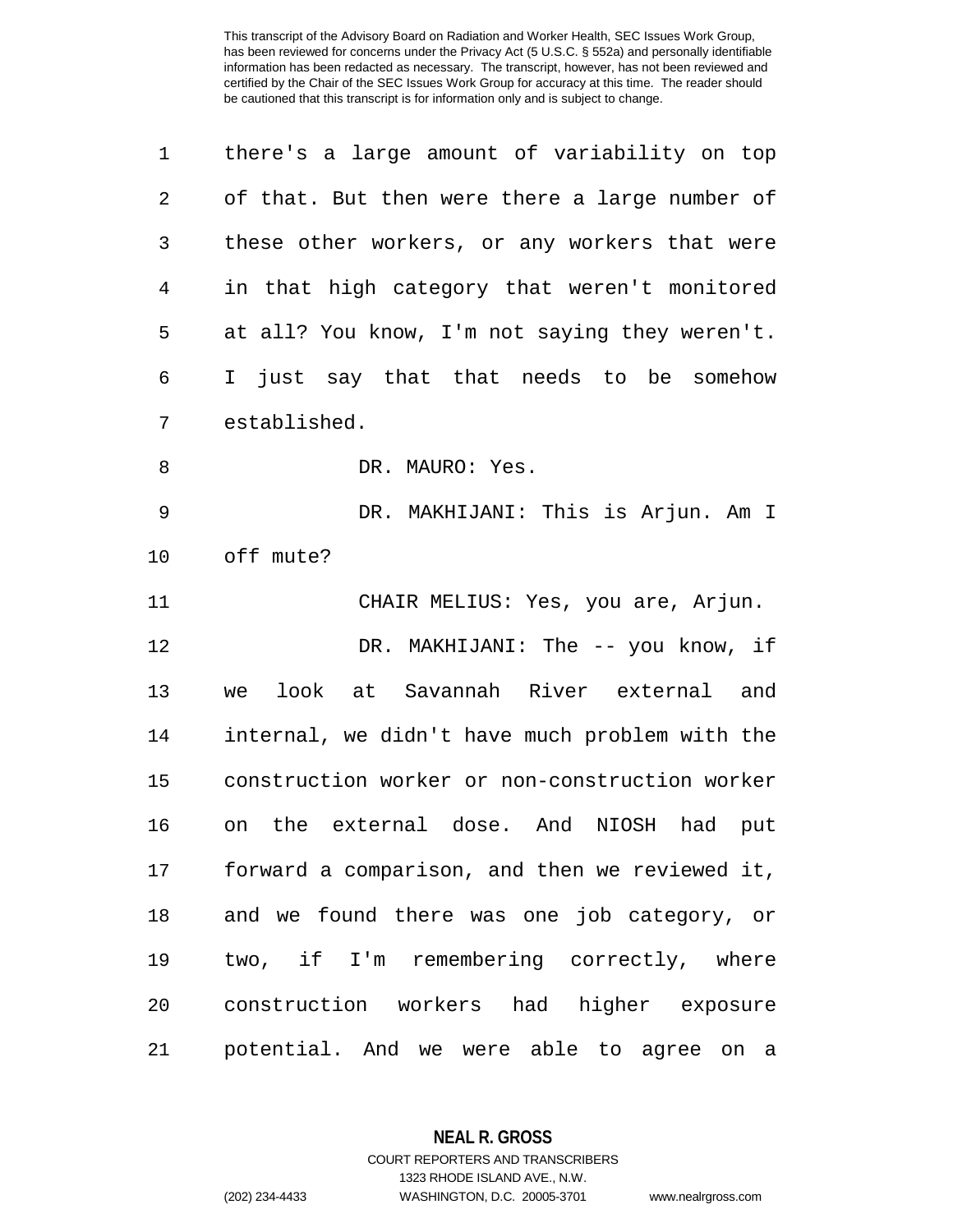multiplying factor for a coworker model, but that's because the amount of monitoring data available was so large that we were able to go through these comparisons with some great amount of confidence.

 The problem with internal doses is you've got so many radionuclides, and for some of them, typically, uranium/plutonium, you often have a large amount of monitoring data, but the amount of monitoring data for many radionuclides is quite small, your neptuniums, your thoriums, and so on. And then it becomes very, very difficult to settle these questions in terms of stratification, who was higher than whom, what was the monitoring protocol, or was there a monitoring protocol?

 And that's, I think, where many of these practical difficulties -- I actually like the paper overall that NIOSH put together. I think it needs a little bit more scientific graininess, and there's some gaps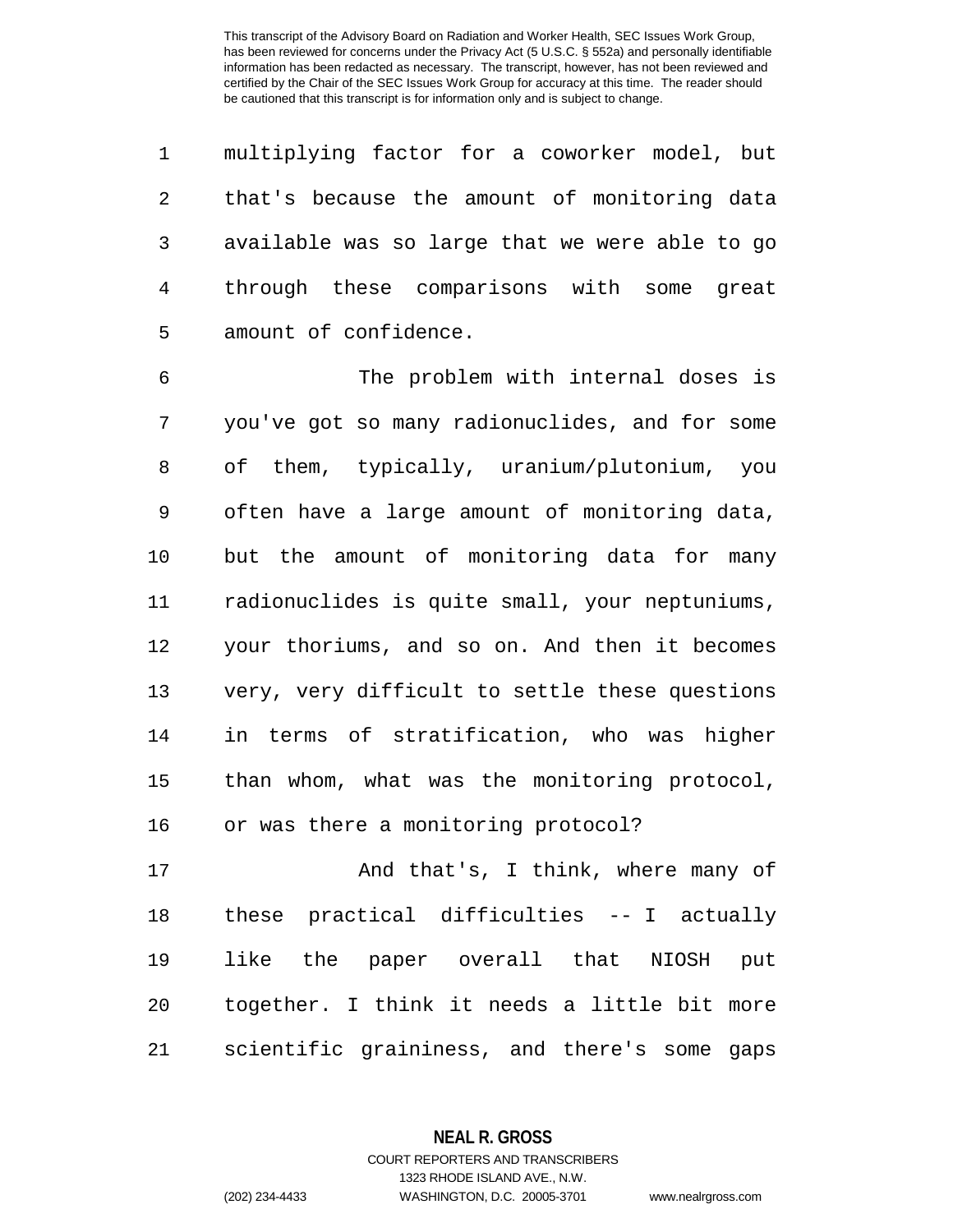| $\mathbf 1$    | in terms of scientific reasonableness that           |
|----------------|------------------------------------------------------|
| $\overline{2}$ | needs to be put in, and some statistical             |
| 3              | constraints that need to be there, but overall       |
| $\overline{4}$ | think these kinds of constraints, we<br>$\mathbf{I}$ |
| 5              | actually follow them in an SEC. You tend to          |
| 6              | come up against difficulties with particular         |
| 7              | radionuclides because there just isn't enough        |
| 8              | data.                                                |
| 9              | CHAIR MELIUS: No. I think that is                    |
| 10             | usually the difficulty. And I think that's           |
| 11             | often why in the past we have given -- made          |
| 12             | certain sites into SECs based on that.               |
| 13             | DR. MAKHIJANI: Right. Exactly.                       |
| 14             | CHAIR MELIUS: And now we're coming                   |
| 15             | to some situations where maybe there's, you          |
| 16             | know, some more monitoring data. But the             |
| 17             | question is, is it enough? And then how do we        |
| 18             | -- is it appropriate to apply it maybe with a        |
| 19             | less stratified model than we might use if           |
| 20             | there were -- because it wouldn't support any        |
| 21             | evaluation of stratification.                        |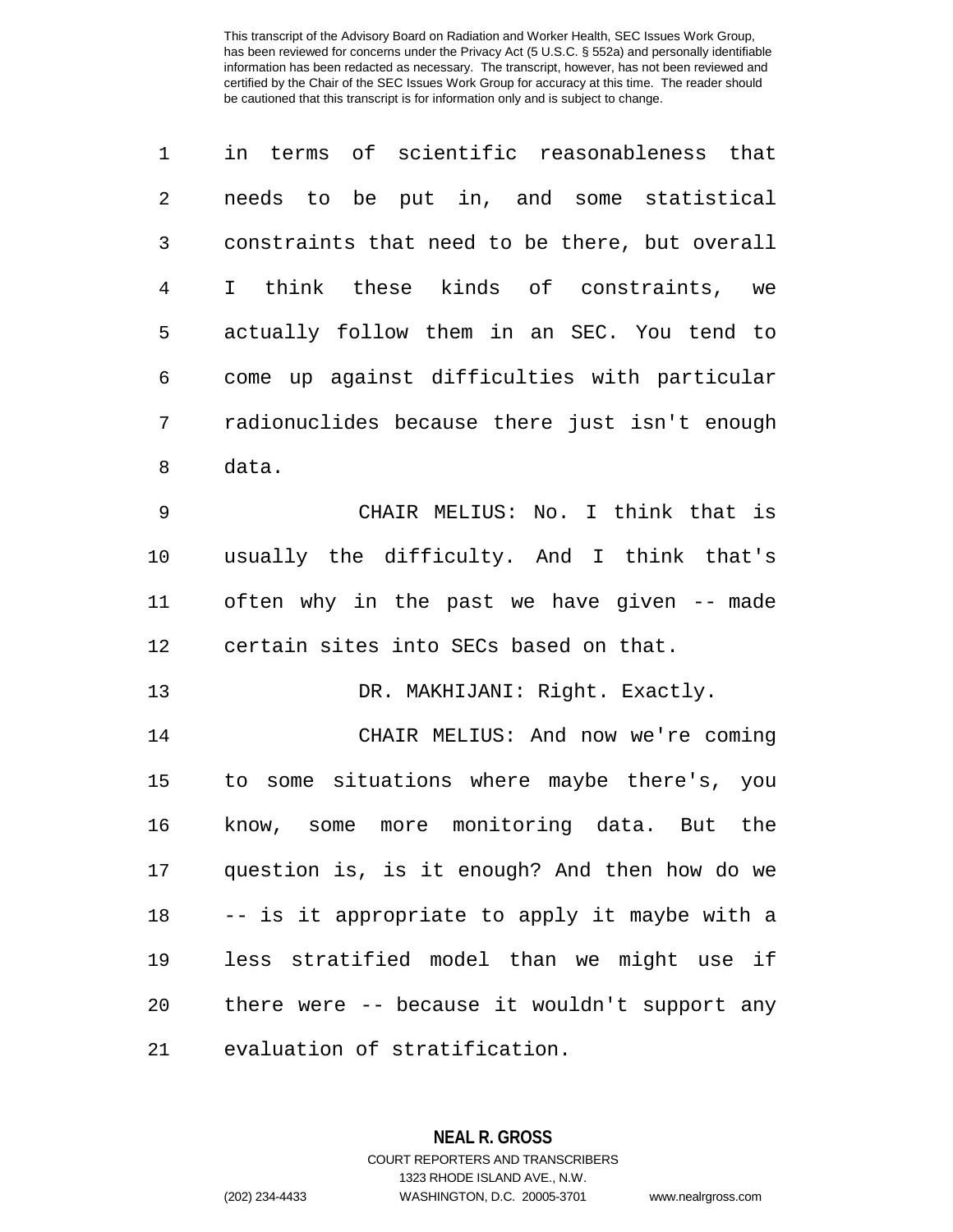| 1  | And, again, as you said, Arjun,                |
|----|------------------------------------------------|
| 2  | often we have much more limited information on |
| 3  | the sort of the sampling strategy and so forth |
| 4  | for those. So, those are the ones that, you    |
| 5  | know, again, for these sites, they're the ones |
| 6  | we're mostly interested in because,            |
| 7  | certainly, they're the crux of what we do in   |
| 8  | terms of making an SEC evaluation at these     |
| 9  | sites.                                         |
| 10 | Any other comments on the report               |
| 11 | or these issues right now?                     |
| 12 | MEMBER ROESSLER: Jim, this is Gen.             |
| 13 | CHAIR MELIUS: Yes.                             |
| 14 | MEMBER ROESSLER: I was trying to               |
| 15 | get off mute. I would like to not just simply  |
| 16 | dismiss the thought that John Mauro brought up |
|    | 17 about looking at the cases where we thought |
| 18 | there was sufficient accuracy. You know, I     |
| 19 | don't think it deserves a great detailed       |
| 20 | evaluation, but I would think that someone     |
| 21 | would be able to kind of look at them and see  |

**NEAL R. GROSS**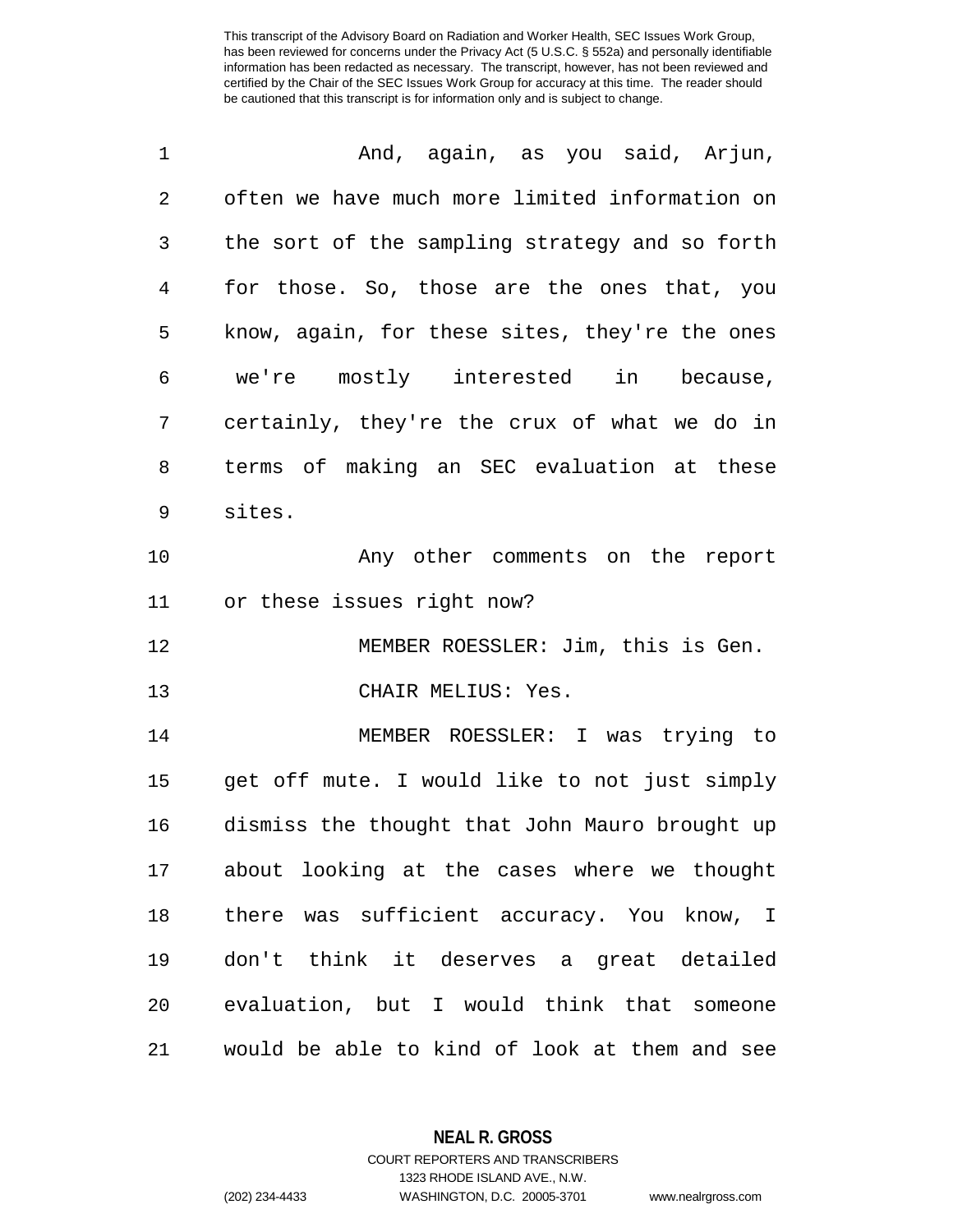| 1              | if there's a general trend, or if there's      |
|----------------|------------------------------------------------|
| $\overline{2}$ | anything sort of on the surface there that     |
| 3              | could be looked at deeper.                     |
| 4              | CHAIR MELIUS: NIOSH, do you have               |
| 5              | any response to that?                          |
| 6              | DR. NETON: Not right at the                    |
| 7              | moment. I'd have to think about that.          |
| 8              | MEMBER ROESSLER: I think, at least             |
| 9              | think about this.                              |
| 10             | DR. NETON: It might be worth                   |
| 11             | doing. I don't know. I just don't have a feel  |
| 12             | in my brain right now, as to which sites that  |
| 13             | would be, and what data might be available.    |
| 14             | MEMBER ROESSLER: I just don't want             |
| 15             | to completely dismiss it because it seemed     |
| 16             | like a pretty interesting concept.             |
| 17             | CHAIR MELIUS: Yes, I think the --              |
| 18             | at least, personally, I think one of the       |
| 19             | problems in thinking about that is that -- at  |
| 20             | least I was disappointed in the other reports, |
| 21             | because I actually thought we would get more   |

**NEAL R. GROSS** COURT REPORTERS AND TRANSCRIBERS

1323 RHODE ISLAND AVE., N.W.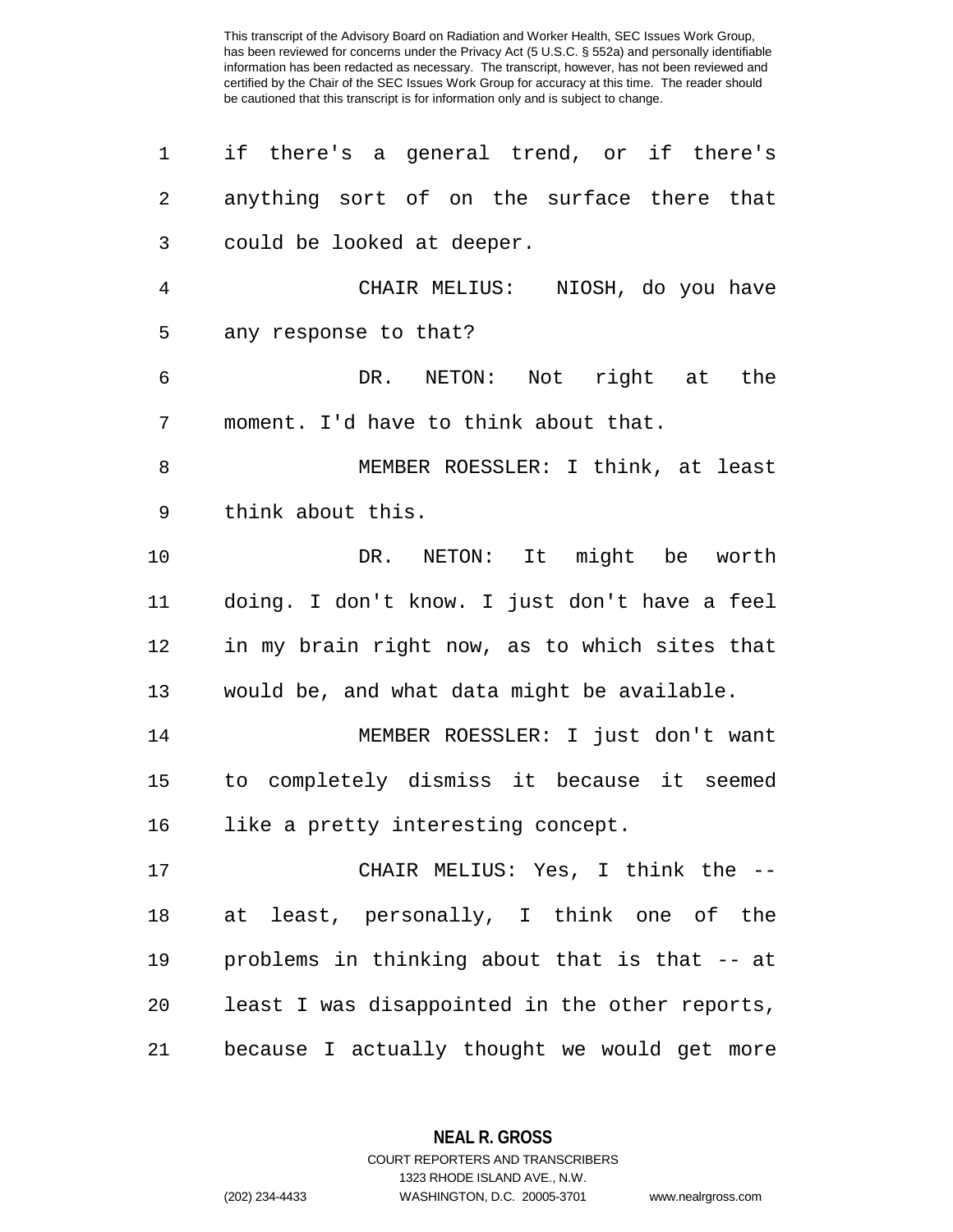out of those, and they'd be more helpful than they were. And I'm not faulting NIOSH or ORAU, whoever prepared those reports. I just think it's -- our SEC decisions are very much driven by the specifics about a particular site. And often, work monitoring wasn't done, and the nature of operations of these sites. And these sites are quite diverse, so in terms of sort of general conclusions, we didn't get as much out of that as we thought we might. But let's think about doing that.

 MEMBER BEACH: Jim, this is Josie, to add onto that. SC&A uses a set of criteria when they develop whether a certain site or a certain issue is sufficiently adequate. Have we talked about looking at their criteria, and maybe that will help in the thinking of how to look at that?

 CHAIR MELIUS: I don't know what their criteria you're referring to are.

MEMBER BEACH: Well, SC&A would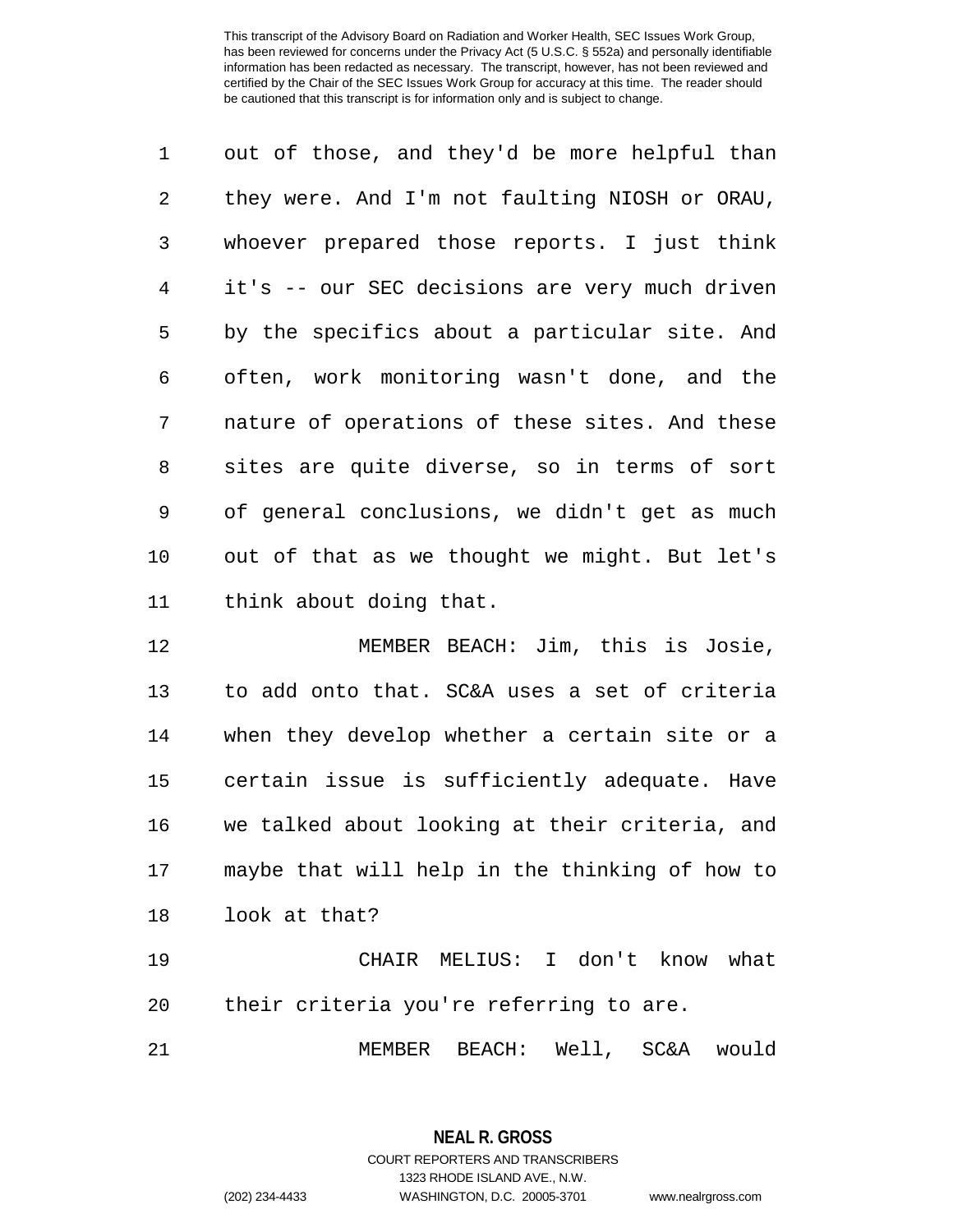| 1              | probably have describe that. I'm sure --       |
|----------------|------------------------------------------------|
| $\overline{2}$ | CHAIR MELIUS: No, no. I was making             |
| 3              | an opening for SC&A of --                      |
| 4              | MEMBER BEACH: Oh, thank you.                   |
| 5              | MR. STIVER: This is Stiver. Are                |
| 6              | you talking about our data adequacy and        |
| 7              | completeness reviews?                          |
| 8              | MEMBER BEACH: Yes, I believe so. I             |
| 9              | mean, you go through a set of criteria when    |
| $10 \,$        | you're looking at whether a site has adequate  |
| 11             |                                                |
| 12             | MR. STIVER: Well, yes, we try to               |
| 13             | list to determine whether they're -- you know, |
| 14             | all the years and buildings where operations   |
| 15             | took place have monitoring data. Basically,    |
| 16             | the same kind of thing that's laid out here in |
| 17             | this hierarchical approach. So, we don't       |
| 18             | necessarily have a set of fixed criteria that  |
| 19             | we look at. That's sort of a kind of approach, |
| 20             | you know. You look at the source terms, the    |
| 21             | exposure potential, you know, the different    |

**NEAL R. GROSS**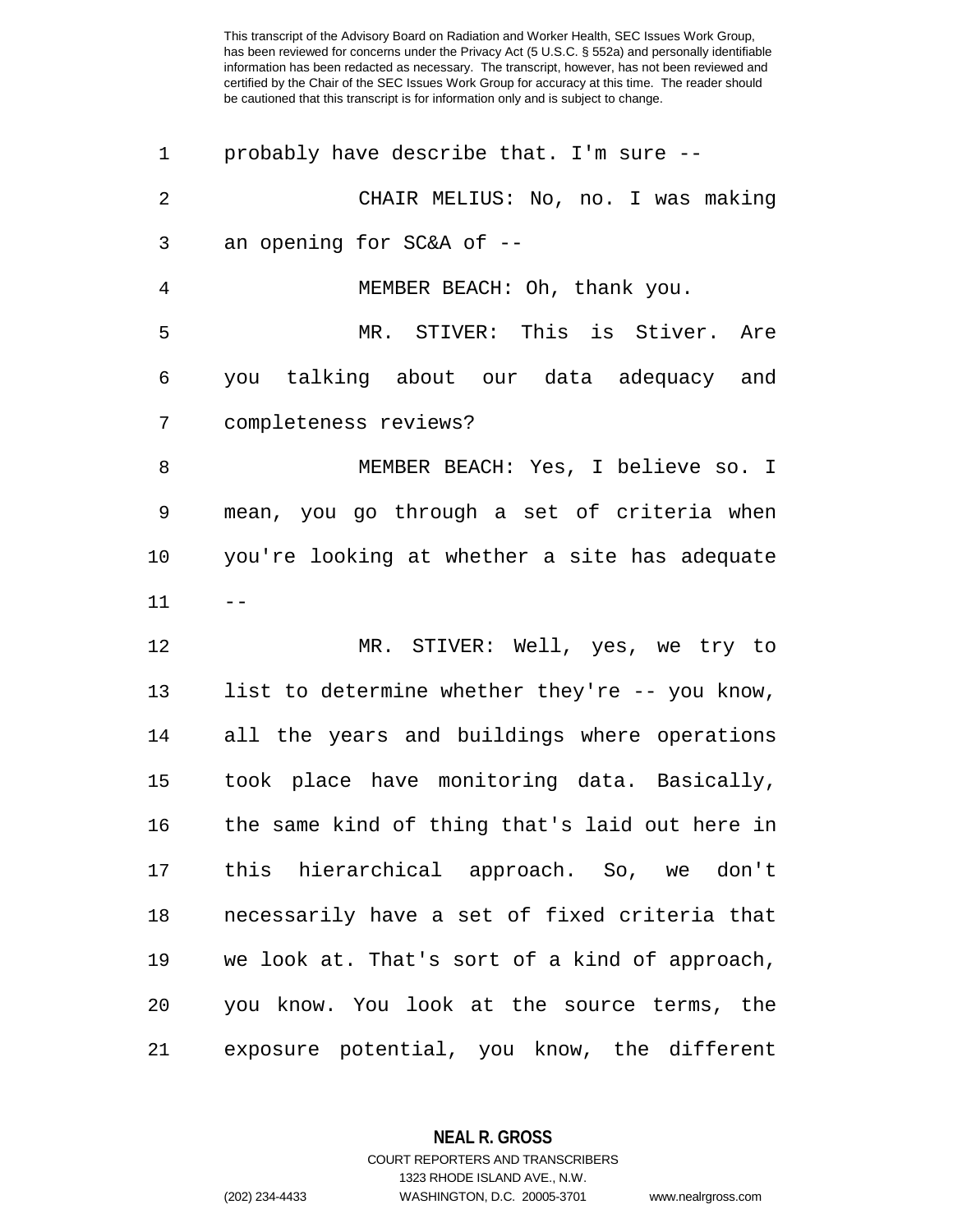aspects of that, and then look to see whether the proper type of monitoring was invoked based on the types of radionuclides and so forth.

 As Arjun said, we've mentioned earlier, Savannah River is a pretty good example. You typically have pretty good external dosimetry data which allows you to make some kinds of adjustments for certain strata, but oftentimes you don't have that for the less well represented radionuclides, like thorium or neptunium and so forth. So, it becomes a matter of looking at those and seeing what operations are going on, what radionuclides were in place, and what the exposure potential is. And then given that, do you feel they're statistically significant data available of high quality that can then be used to reconstruct dose? A lot of it comes down to a matter of professional judgment.

(Simultaneous speaking.)

**NEAL R. GROSS** COURT REPORTERS AND TRANSCRIBERS

1323 RHODE ISLAND AVE., N.W. (202) 234-4433 WASHINGTON, D.C. 20005-3701 www.nealrgross.com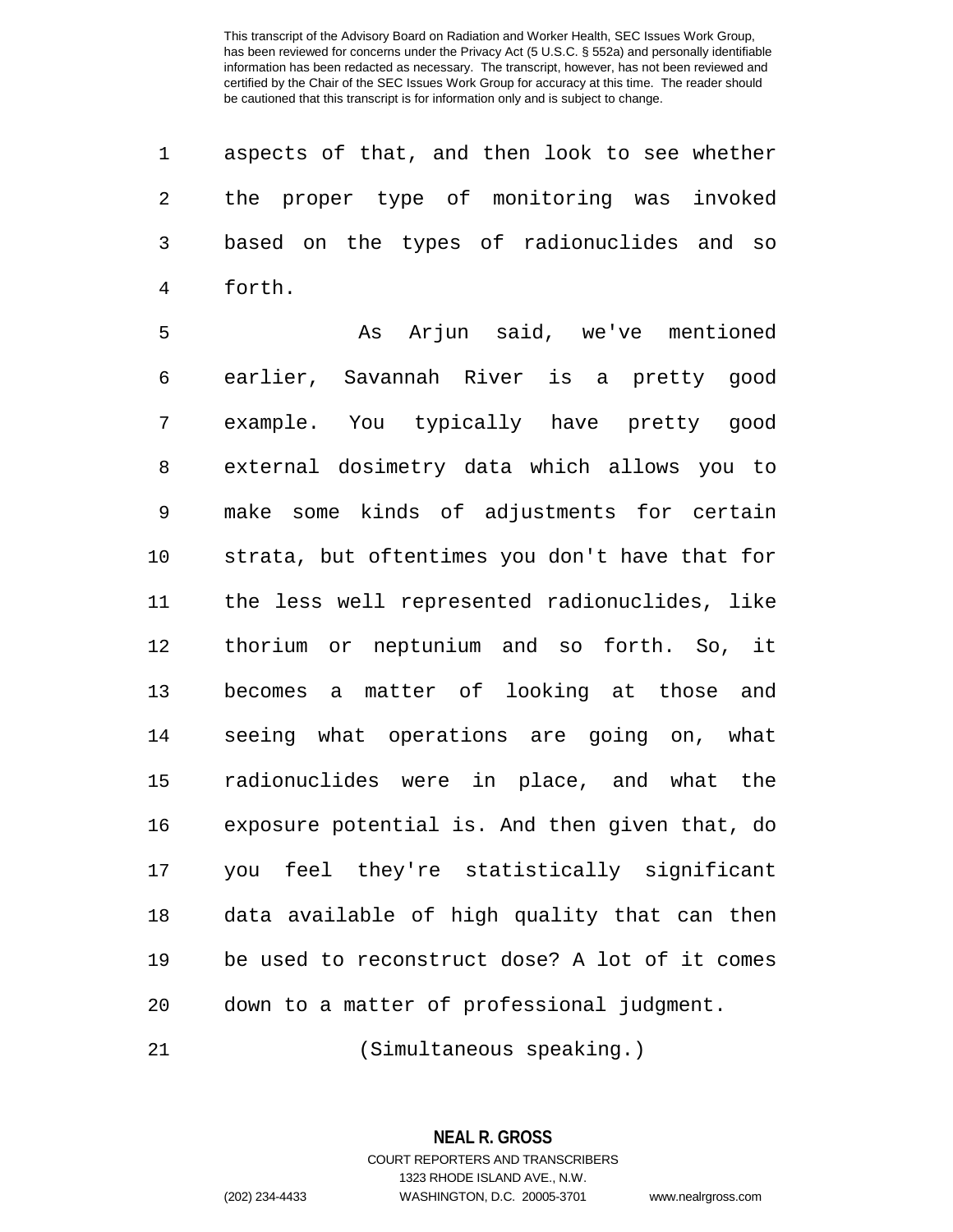| 1              | DR. MAKHIJANI: I would supplement                         |
|----------------|-----------------------------------------------------------|
| $\sqrt{2}$     | that a little bit. This is Arjun. We have                 |
| 3              | procedures by which we -- for reviewing SECs,             |
| $\overline{4}$ | and also for reviewing site profiles, and                 |
| 5              | those were submitted to the Board early on.               |
| 6              | John Mauro, correct me if I'm wrong.                      |
| 7              | DR. MAURO: You are correct.                               |
| 8              | DR. MAKHIJANI: And we generally                           |
| 9              | follow those procedures. We also, you know,               |
| 10             | bounce off of specific NIOSH reports when                 |
| 11             | we're reviewing SECs with which I'm<br>more               |
| 12             | familiar. We start with the -- we start,                  |
| 13             | obviously, with the evaluation<br>report                  |
| 14             | typically when it says dose reconstruction is             |
| 15             | feasible. And then we go through a very, very             |
| 16             | similar set of criteria, but I think the                  |
| 17             | scientific and statistical feasibility sides              |
| 18             | of it are a little bit more elevated than they            |
| 19             | are in the document that NIOSH sent out on the            |
| 20             | 20 <sup>th</sup> of May. But the ideas about source term, |
| 21             | the availability of monitoring data,<br>the               |

**NEAL R. GROSS**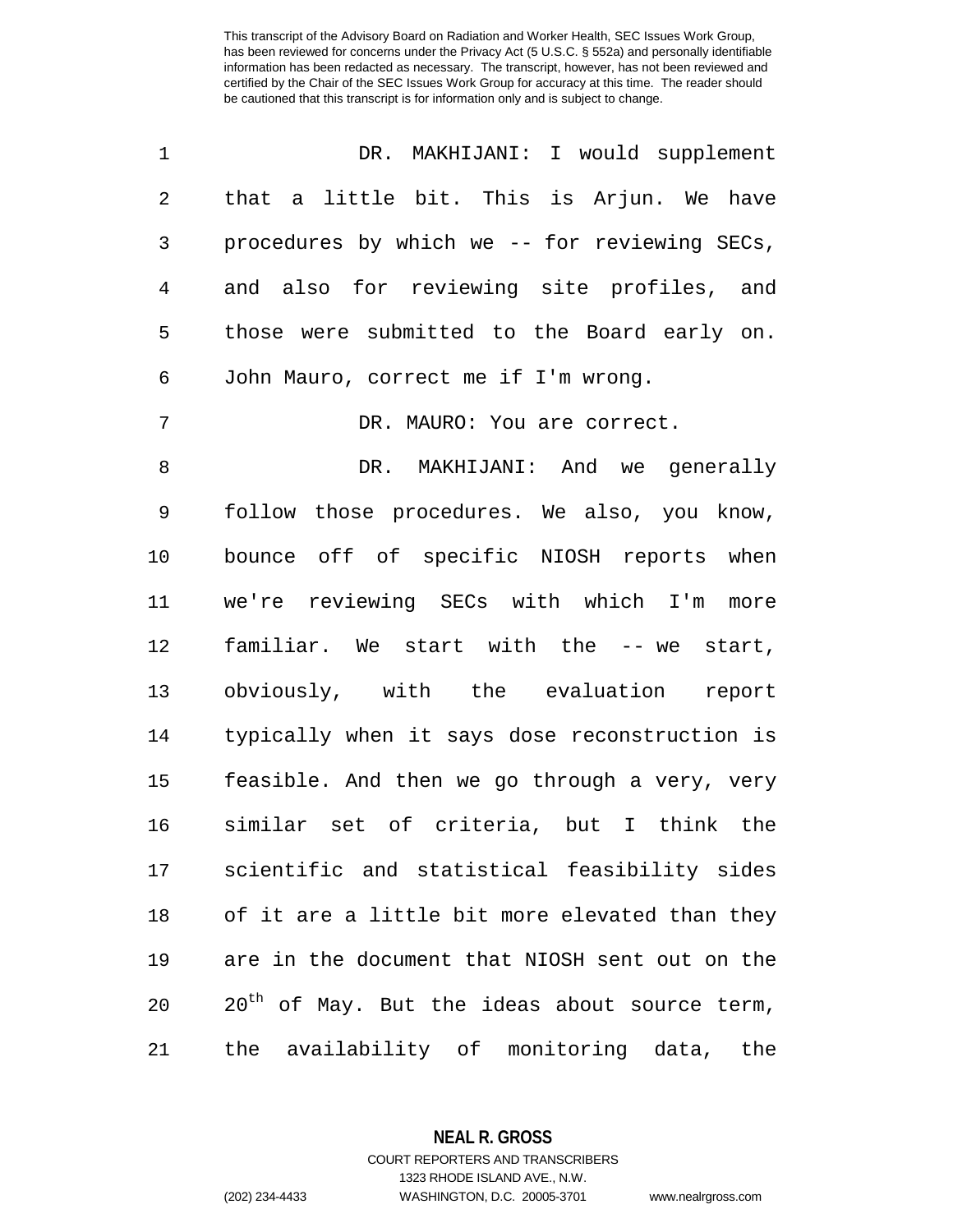| 1  | various kinds of radionuclides, external and   |
|----|------------------------------------------------|
| 2  | internal; external are usually not a problem,  |
| 3  | so mostly internal. And they're not very       |
| 4  | different than the ones you have before you.   |
| 5  | We have -- and I think if NIOSH                |
| 6  | probably developed a document in more detail,  |
| 7  | you won't come up with something that's very   |
| 8  | different than what we do.                     |
| 9  | DR. MAURO: A good example; I mean,             |
| 10 | when we recently worked on PROC-44 where one   |
| 11 | of the things we added to the attachment was - |
| 12 | - in a funny sort of way, it goes very much to |
| 13 | this topic where we say, well, there are a     |
| 14 | number of sites that SC&A worked on with the   |
| 15 | Board and NIOSH, and where we did come to      |
| 16 | convergence, eventually, by pushing the data   |
| 17 | through a certain process. I'm thinking -- and |
| 18 | there are four examples, I believe, in PROC-   |
| 19 | 44. And we did it solely as a way to review    |
| 20 | the current protocol that NIOSH employs for    |
| 21 | doing SEC reviews.                             |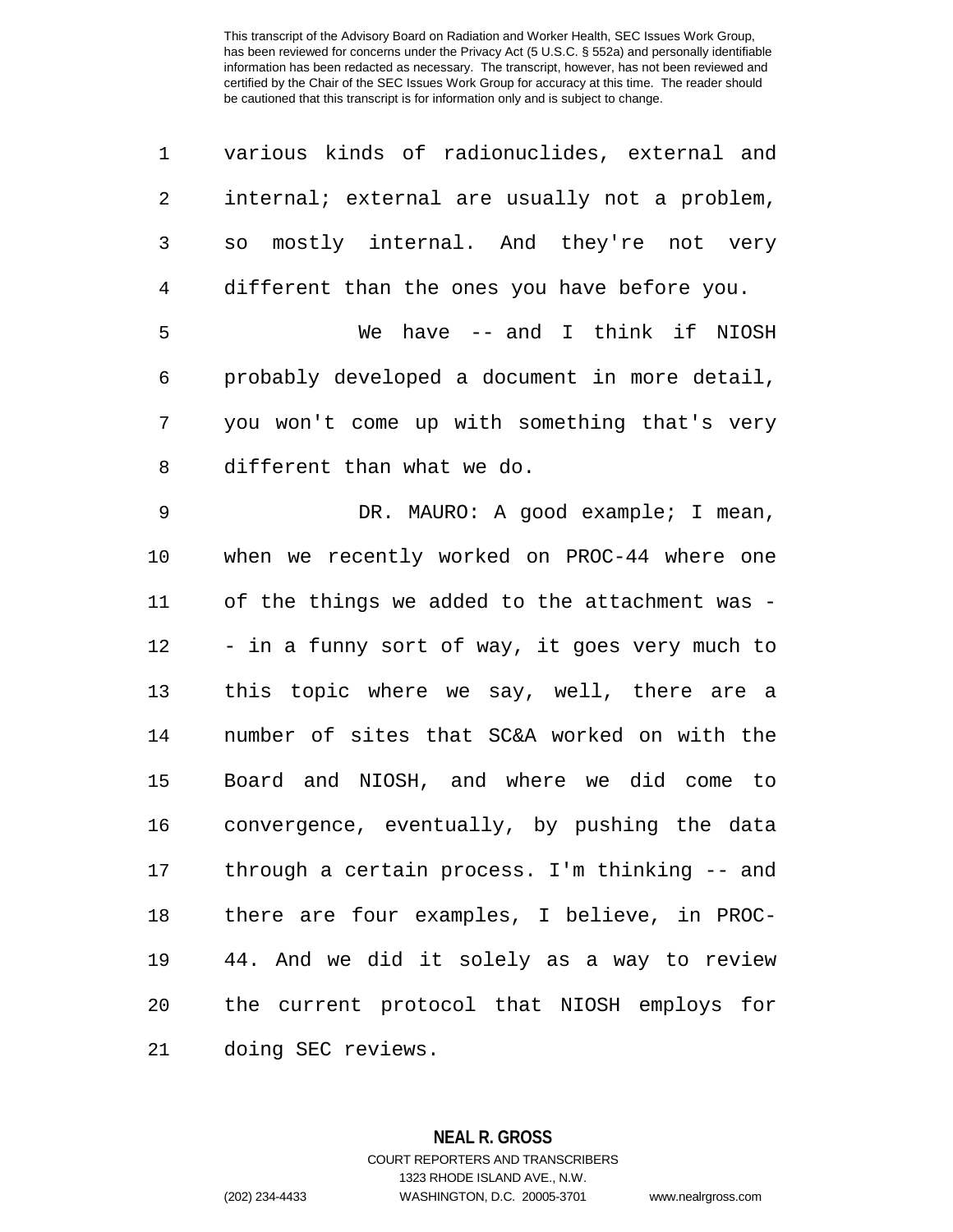| 1              | And if you recall, one of our                  |
|----------------|------------------------------------------------|
| $\overline{2}$ | commentaries was to get more explicit, and     |
| 3              | perhaps with some examples of what does        |
| 4              | constitute -- how do you go about getting to   |
| 5              | the point where you achieve what we call       |
| 6              | completeness, accuracy, adequacy, that sort of |
| 7              | thing?                                         |
| 8              | Now, the best we did is give a few             |
| 9              | examples in Attachment A to PROC-44, but I     |
| 10             | think that goes toward the things we're        |
| 11             | talking about. When -- under<br>what           |
| 12             | circumstances were we able to get to a place   |
| 13             | where there was consensus, yes, we think we    |
| 14             | agree that there is data adequacy and          |
| 15             | completeness? We don't usually use the term,   |
| 16             | meets the test of sufficient accuracy, but we  |
| 17             | usually do get to a place where we say we      |
| 18             | think they're scientifically accurate and      |
|                | 19 claimant-favorable.                         |

 I would just maybe want to point everyone to that attachment in PROC-44 review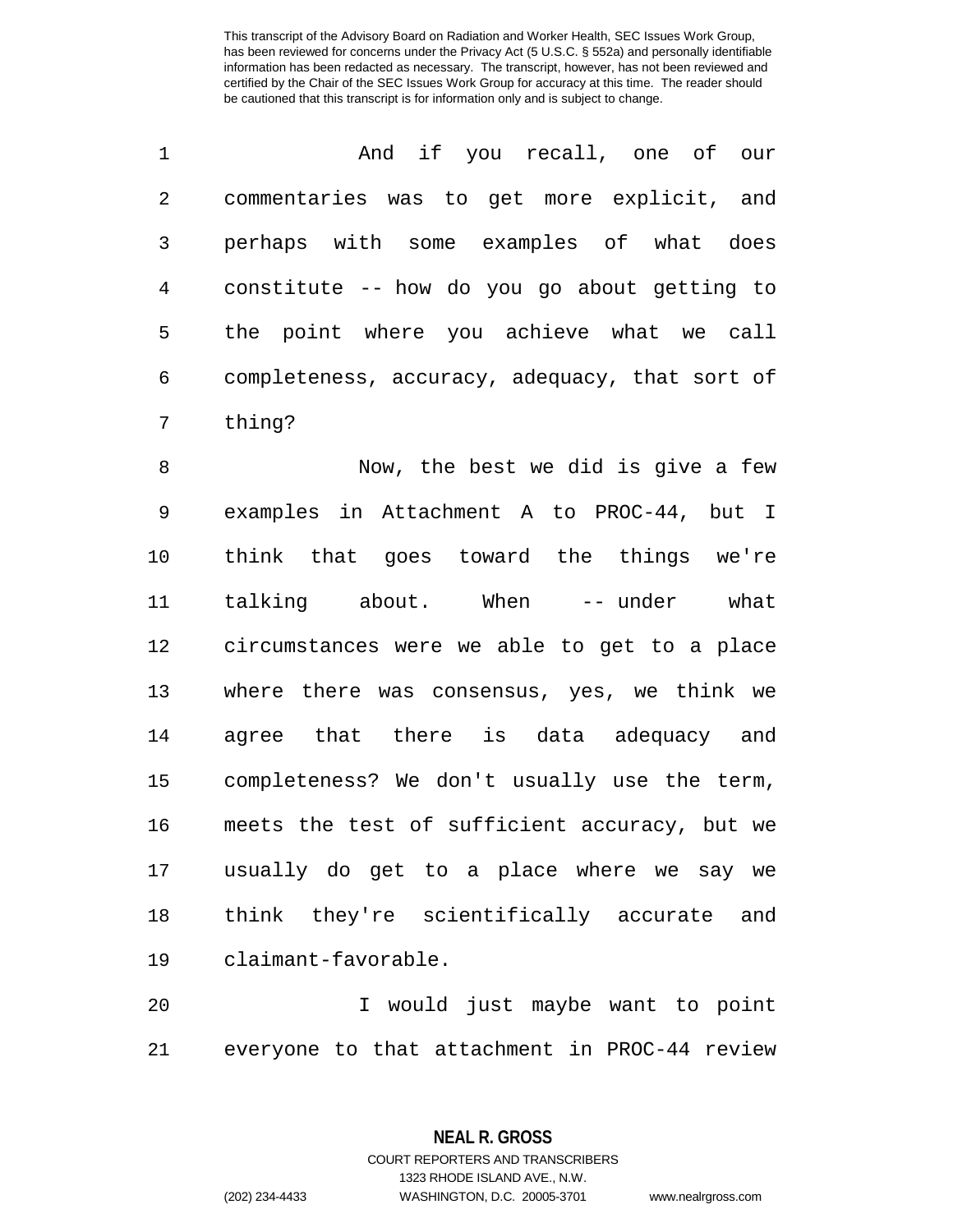|                 | that we submitted six months ago or so, as    |
|-----------------|-----------------------------------------------|
| $\overline{a}$  | being a place just to take a look at, because |
| $\mathbf{3}$    | it goes a little bit toward what Gen had      |
| $4\overline{ }$ | mentioned earlier, that, you know, under what |
| 5               | circumstances did we achieve convergence? And |
| 6               | I think a few examples are in there, but      |
| 7               | certainly there are more.                     |

 DR. MAKHIJANI: If I might add something for Josie. You know, it's not so much the specific criteria that are different, but maybe how sometimes we look at them. So, for instance, in this paper, NIOSH says it must be possible to demonstrate that the highest exposed workers were monitored. And we agree, and we -- but often the discussions and differences are, were the highest exposed workers actually monitored, and how do you demonstrate that? Because it says it might be possible to demonstrate, because once you've demonstrated that, then as Genevieve was saying earlier, then your road to a coworker

> **NEAL R. GROSS** COURT REPORTERS AND TRANSCRIBERS 1323 RHODE ISLAND AVE., N.W.

(202) 234-4433 WASHINGTON, D.C. 20005-3701 www.nealrgross.com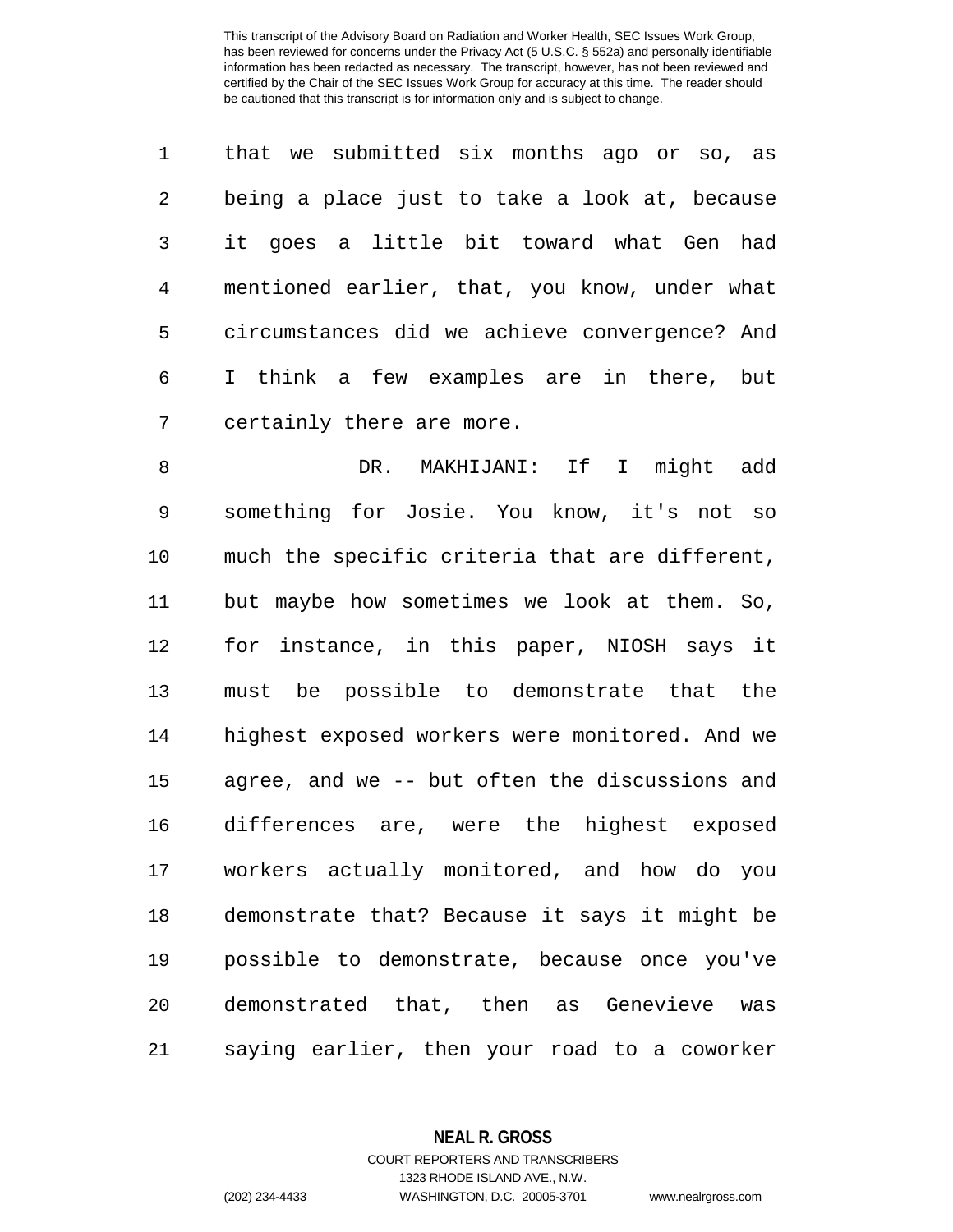model is clear. But in terms of demonstrating that for some radionuclides, it's very, very difficult.

 I'm recalling about a site where a certain population of workers was very frequently monitored, but we weren't able to establish the relationship, at least that's my interpretation, between that monitoring and many other groups of workers who didn't have very much monitoring, but who had exposure potential.

 So, it's the -- and then the statistical depth to which you need to demonstrate something is a pretty important consideration, so I just ended one example. So, in Report 53, NIOSH had a hypothesis that the two distributions of construction workers, or two distributions being compared, say construction workers and non-construction workers, are the same. And the bar for rejecting that was very high, so when you look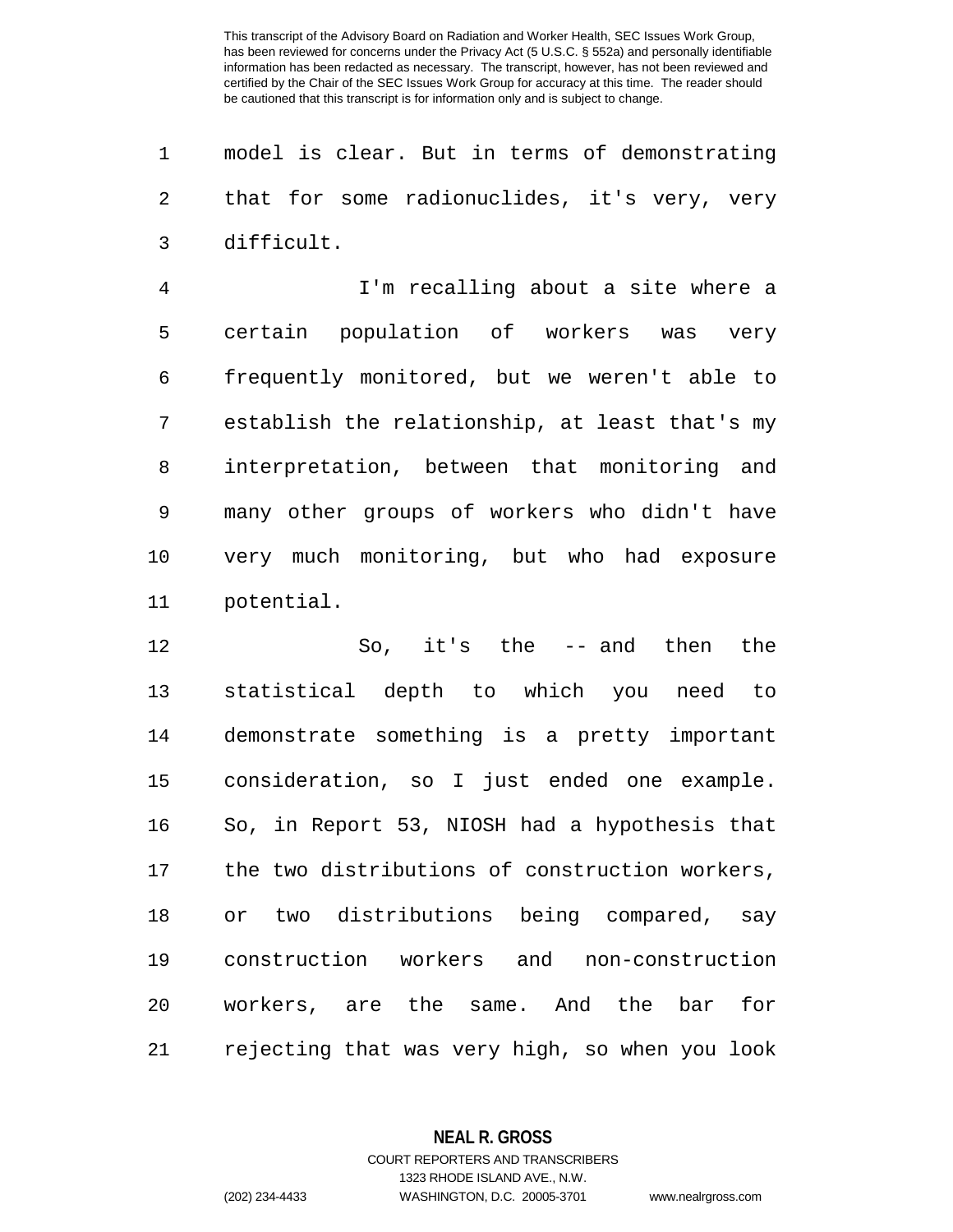|   | at it the other way, the bar for $-$ - you can |
|---|------------------------------------------------|
| 2 | often be wrong and say they're the same when   |
| 3 | they're actually not the same. But we believe  |
| 4 | that you need to look at that question with as |
| 5 | much rigor as the first question. So, you need |
| 6 | to control for both types of errors.           |

 So, how you -- so, a lot of the differences, Josie, have arisen not in the things that we look at, because we all look at the same things. We look at the source terms, the work, and the monitoring data, and how much is available, and what the radionuclides were. It's in how we approach the demonstration of whether these data can do the job or not.

16 MEMBER BEACH: Absolutely. Thanks, Arjun.

 CHAIR MELIUS: And I would just add, I think the -- often it's the -- that's just the numbers -- it does come down to what extent is there data available to demonstrate.

> **NEAL R. GROSS** COURT REPORTERS AND TRANSCRIBERS

> > 1323 RHODE ISLAND AVE., N.W.

(202) 234-4433 WASHINGTON, D.C. 20005-3701 www.nealrgross.com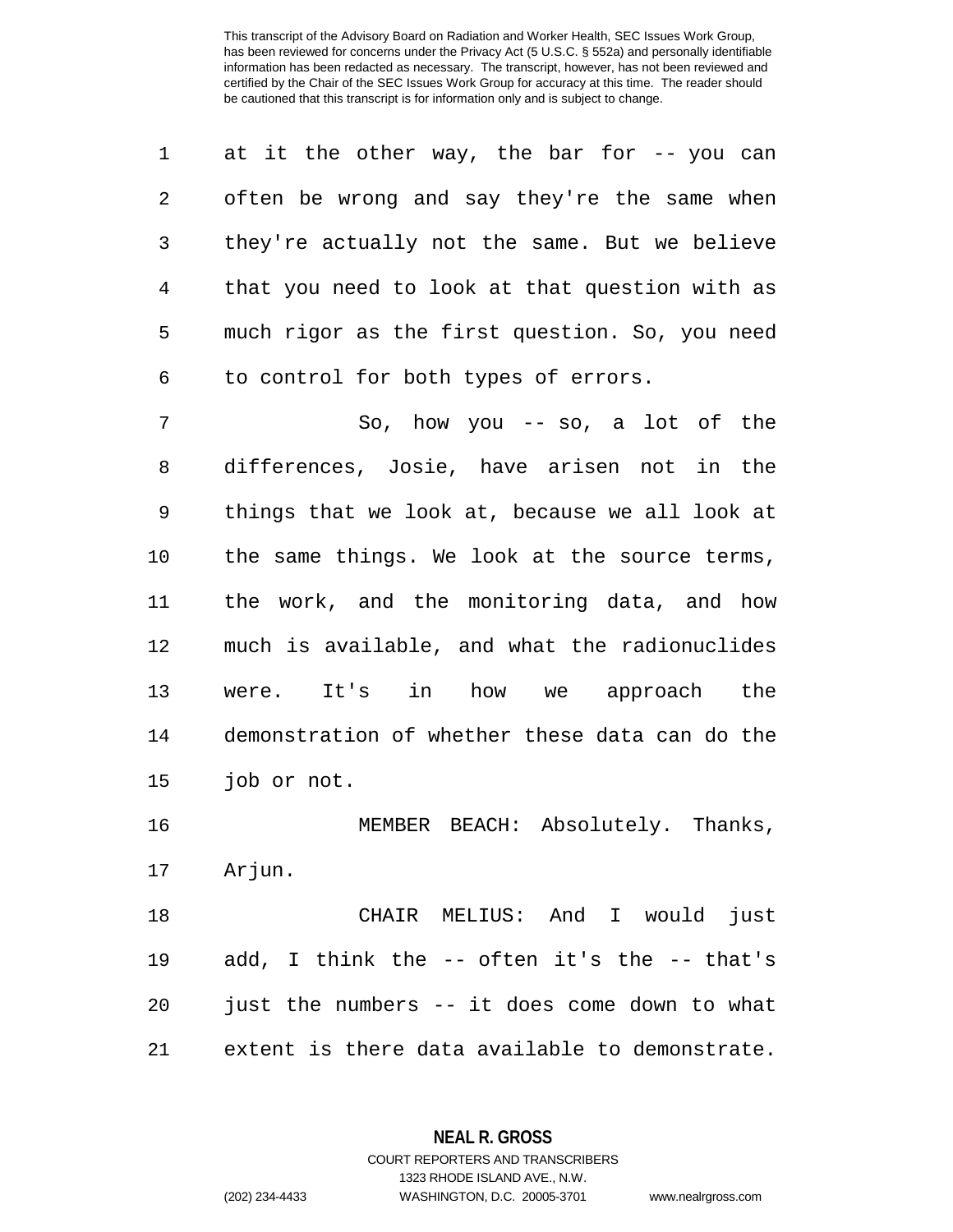| $\mathbf{1}$   | And if we're -- that data is not available,      |
|----------------|--------------------------------------------------|
| 2              | what do we -- what assumptions do we make? Do    |
| $\overline{3}$ | we assume that it means that the exposures       |
| 4              | aren't stratified, or that between various       |
| 5              | groups, or that they are? I mean, that's $-$ - I |
| 6              | think right now we would assume they aren't.     |
| 7              | And is that a valid approach?                    |

8 And then if we're going to make that -- if we don't have adequate data to make -- to evaluate that, then we're going back to how do we, you know, interpret, or how much do we know about, you know, what people did to make sure the sampling protocols for the site and so forth. So, there's a lot of different types of information that we would take into account. So, now we've learned that SC&A hasn't already figured this out. And the Board hasn't, and NIOSH hasn't.

 So, what I would suggest doing, going forward, we're going to be discussing this at the Board meeting in Idaho. And I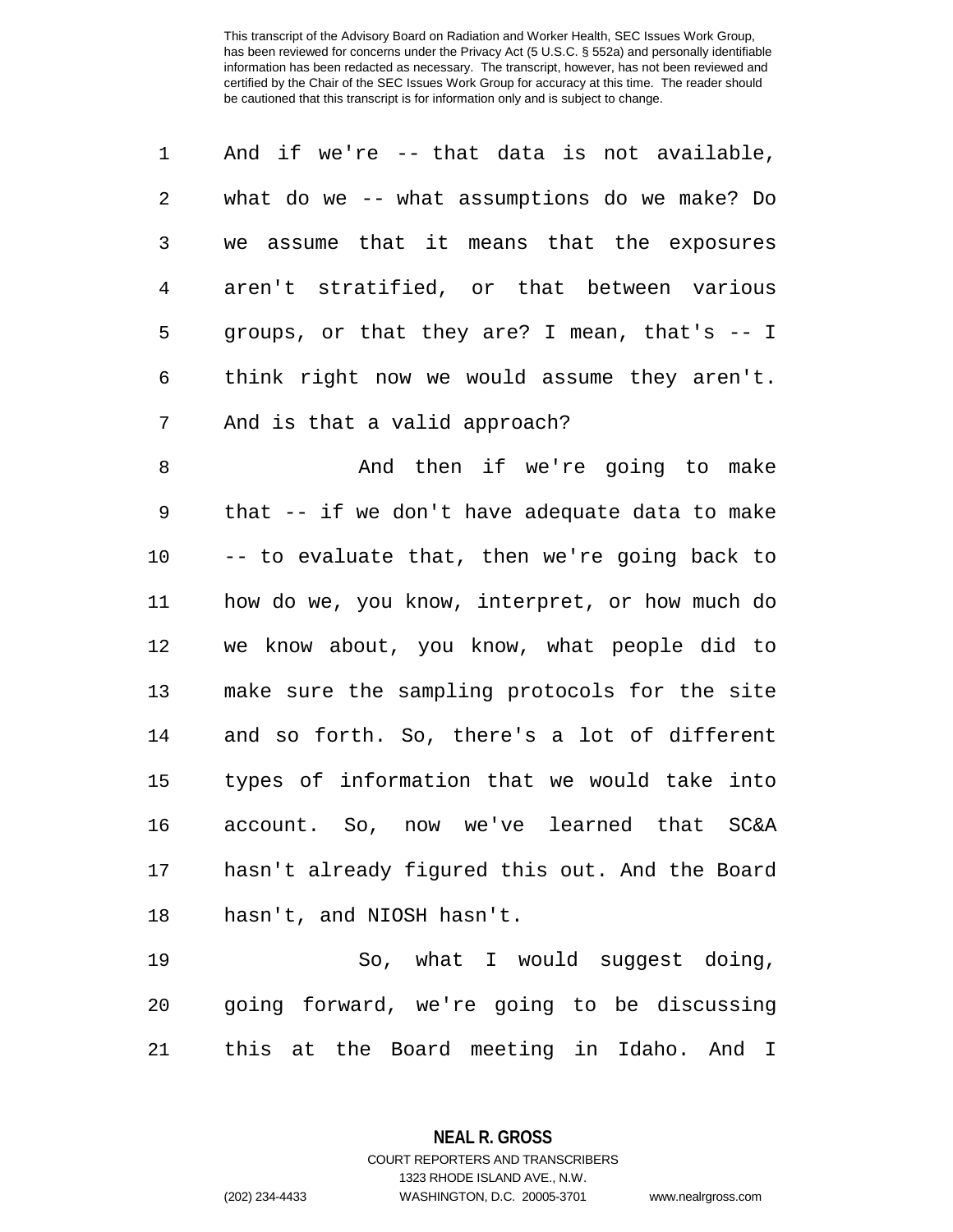think we, you know, should -- and we're going to also be discussing the ORAU-0053 and the SC&A review of that, so I think those two will tie together. And we have a fairly significant amount of time devoted to that. I think actually later in the meeting we'll also be discussing the Fernald site. There's an example where we'll be dealing with this coworker stratification issue, so I think there will be a lot of time to think about that and so forth.

12 12 I mean, what I would like to do is get some input from other Board Members, and get a sense of what should we be doing to approach this? What makes sense to do at this point in time? Is that reasonable with the other Board Members on the Work Group, and with NIOSH? 19 DR. NETON: Yes, it sounds good.

MR. HINNEFELD: Same here.

CHAIR MELIUS: Okay.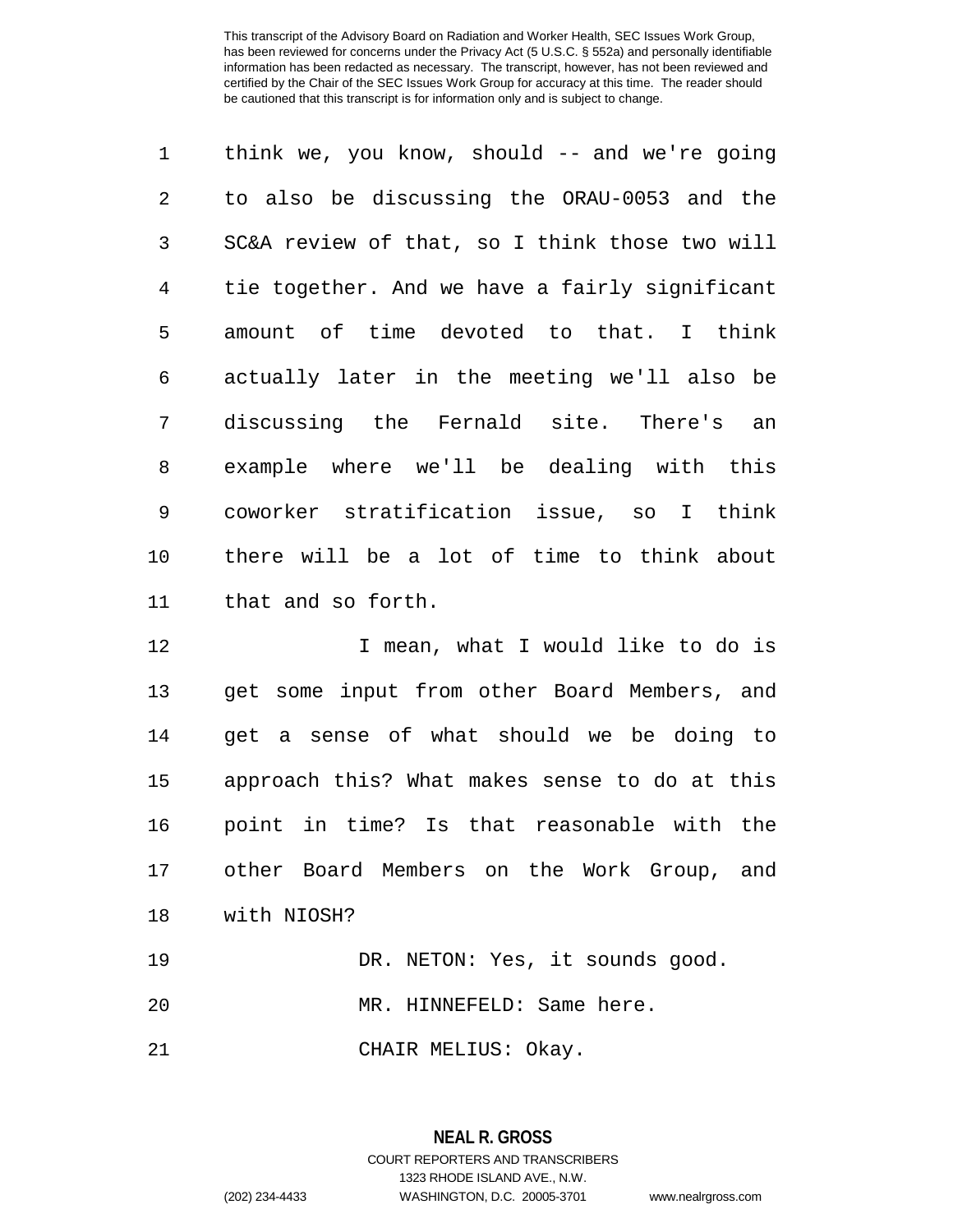| 1  | MR. HINNEFELD: Now, for the July               |
|----|------------------------------------------------|
| 2  | Board meeting would you expect us to have      |
| 3  | taken a shot at some of the sites where SECs   |
| 4  | were not granted, to kind of look at what was  |
| 5  | special there, or what was --                  |
| 6  | CHAIR MELIUS: Well, let's wait                 |
| 7  | until we get up to -- out to Idaho.            |
| 8  | MR. HINNEFELD: Okay.                           |
| 9  | CHAIR MELIUS: That's not to not do             |
| 10 | it, that's -- I just don't think there's time  |
| 11 | to --                                          |
| 12 | MR. HINNEFELD: I don't think we                |
| 13 | could do much of it.                           |
| 14 | CHAIR MELIUS: Given some of the                |
| 15 | resource constraints and so forth, I don't     |
| 16 | want to burden you until we may be able to pin |
|    | 17 it down a little bit more.                  |
| 18 | MR. HINNEFELD: All right.                      |
| 19 | CHAIR MELIUS: Do that. I mean,                 |
| 20 | because there are some other things that come  |
| 21 | up. One of the things I was actually thinking  |

**NEAL R. GROSS** COURT REPORTERS AND TRANSCRIBERS

1323 RHODE ISLAND AVE., N.W.

(202) 234-4433 WASHINGTON, D.C. 20005-3701 www.nealrgross.com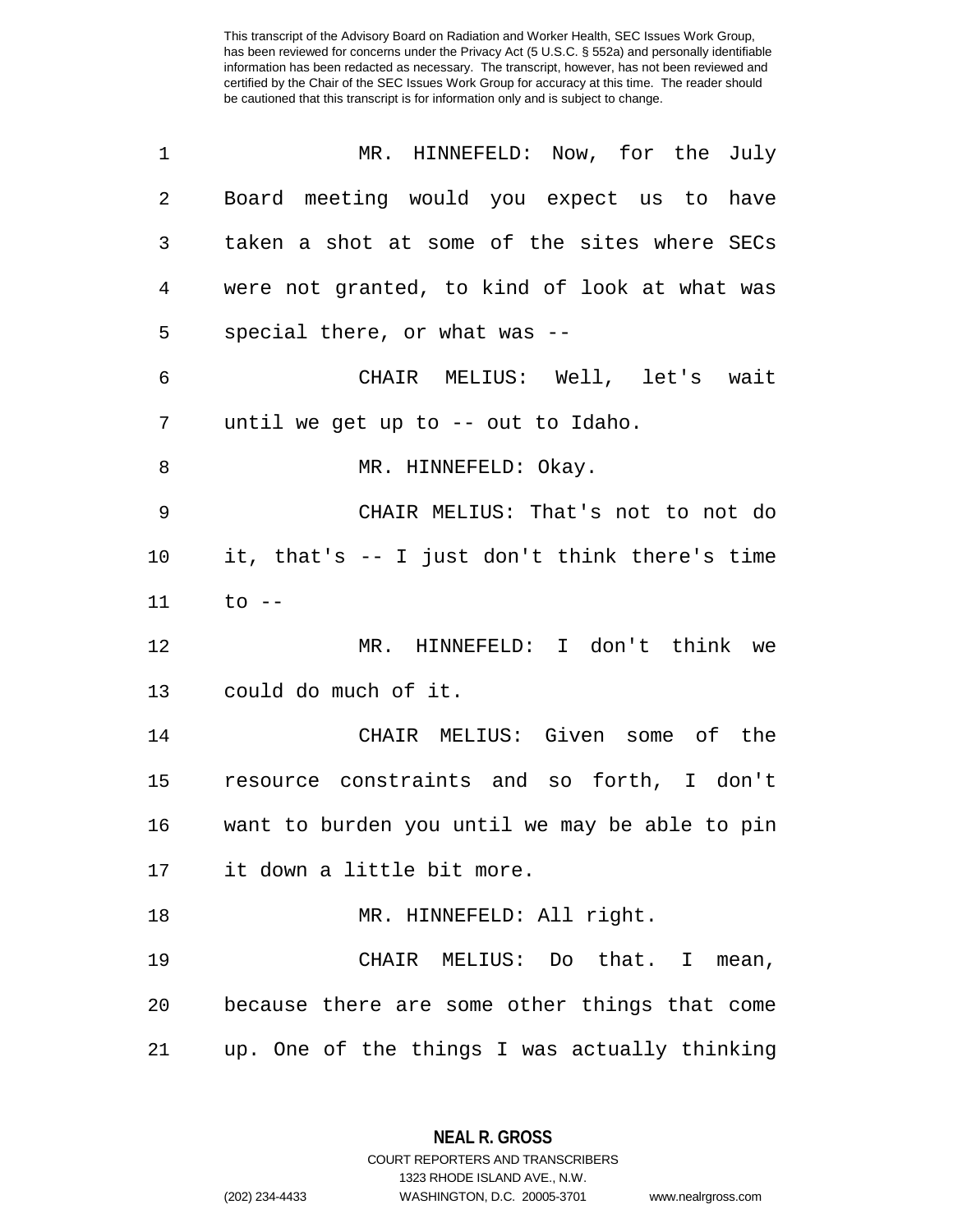|   | about when Arjun was talking about the        |
|---|-----------------------------------------------|
| 2 | Savannah River is, well, what is it about the |
| 3 | external monitoring data that led us to sort  |
| 4 | of accept that in terms of coworker models?   |
| 5 | And then what -- you know, how far did we go  |
| 6 | with that in terms of stratification, or non- |
| 7 | stratification and what was that based on?    |

8 And that would be examples where we have less constraint due to the amount of data available, and probably more information -- because the data is so dense that we have more information on understanding and confidence in the sampling strategy and so forth, so that we weren't concerned about some of those issues. Well, then what did we conclude based on that? You know, we conclude it was sufficiently accurate. It wasn't -- I mean the SEC is not based on that, so maybe that's an example of something that would be useful to think about from this perspective. But let's all think about it. There will be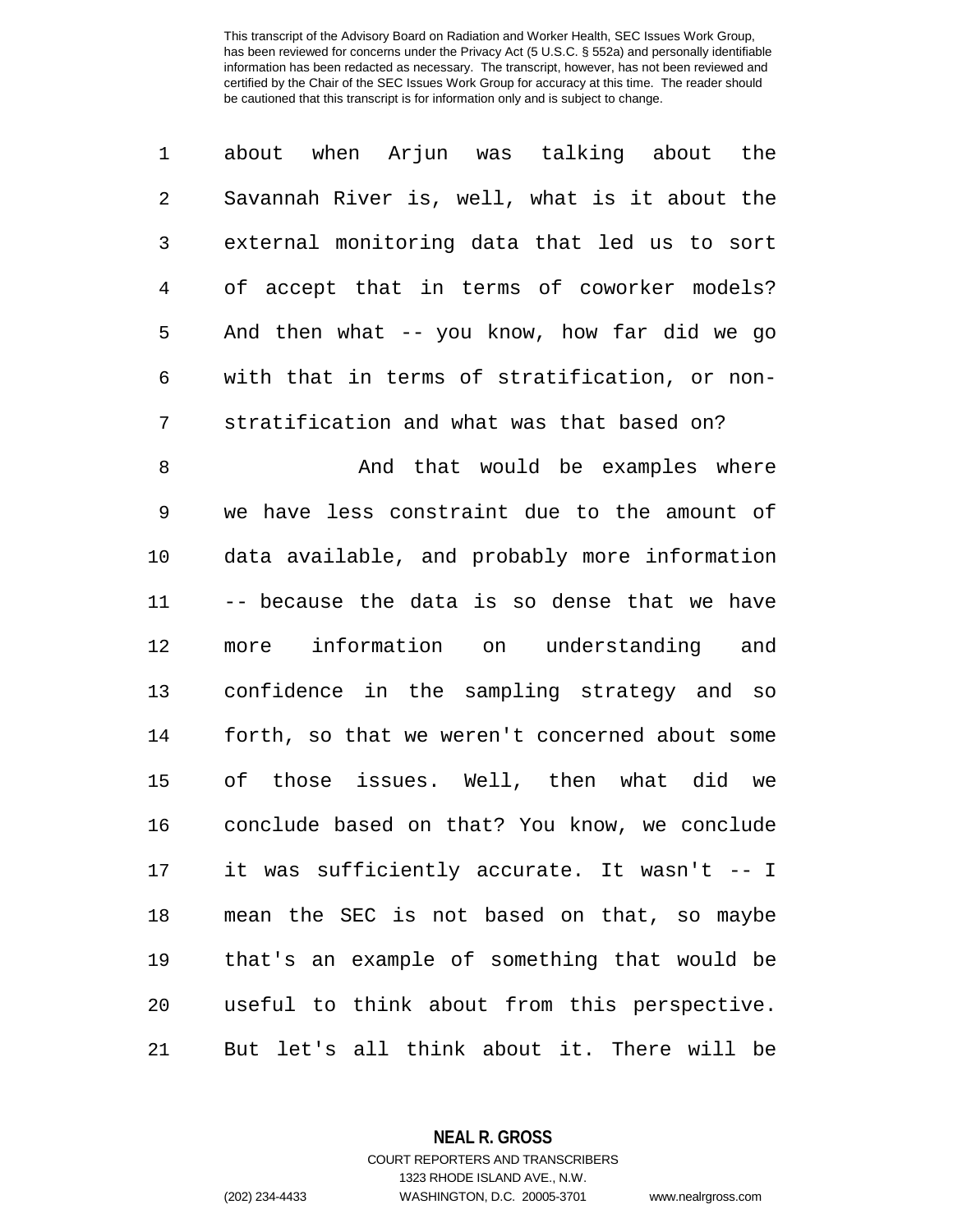other examples from other sites that -- different issues that we want to -- would like to get more information on.

 DR. MAKHIJANI: Yes, Dr. Melius, that -- you know, if I might expand on that for a moment. We've been discussing this mostly in whether an SEC was granted, or whether all parties agreed there was enough data to deny an SEC. But it may be more useful to be a little bit more fine-grained, because there have been many areas where we agreed outside of, you know, whether an SEC was granted or not. But many areas where we agreed that there was enough data, even in the internal data. Of course, SRS external data is a very good example, and there the stratification was pretty fine-grained. But, you know, plutonium data at Rocky Flats, I think we didn't have very much argument about that, if I'm remembering correctly, for example, and uranium data at some sites. So,

> **NEAL R. GROSS** COURT REPORTERS AND TRANSCRIBERS

> > 1323 RHODE ISLAND AVE., N.W.

(202) 234-4433 WASHINGTON, D.C. 20005-3701 www.nealrgross.com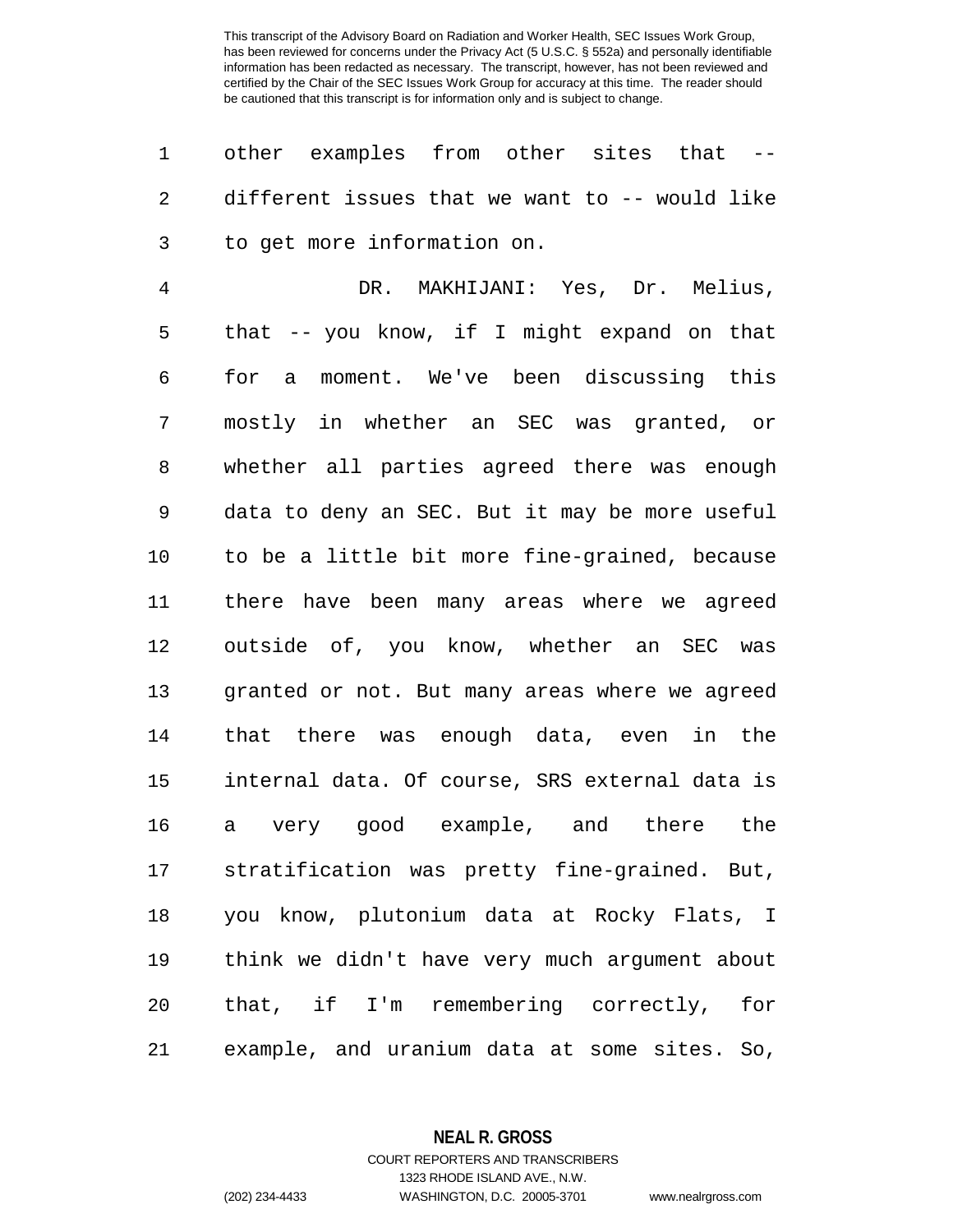1 it may be useful to look at that.

 CHAIR MELIUS: Okay. DR. NETON: I can speak for the Rocky Flats, and I was going to mention that earlier. That's a case where the data were not as robust as we liked, and we ended up using 7 the 95<sup>th</sup> percentile for all workers. That's one where we sort of agreed. DR. MAKHIJANI: Yes, and we did agree that there were enough data to do that. DR. NETON: Right. But we agreed 12 that we would use the  $95<sup>th</sup>$  percentile for everyone, and not try to stratify it in the

14  $50^{\text{th}}$  or the  $95^{\text{th}}$ . That's sort of a different 15 example, but it might be worth looking at here 16 at this point.

 CHAIR MELIUS: Anybody else on the Work Group with last words or suggestions? If not, we'll see everybody in Idaho. We're hoping someday Ted will find us a place to stay, other than camping behind Brad's house

**NEAL R. GROSS**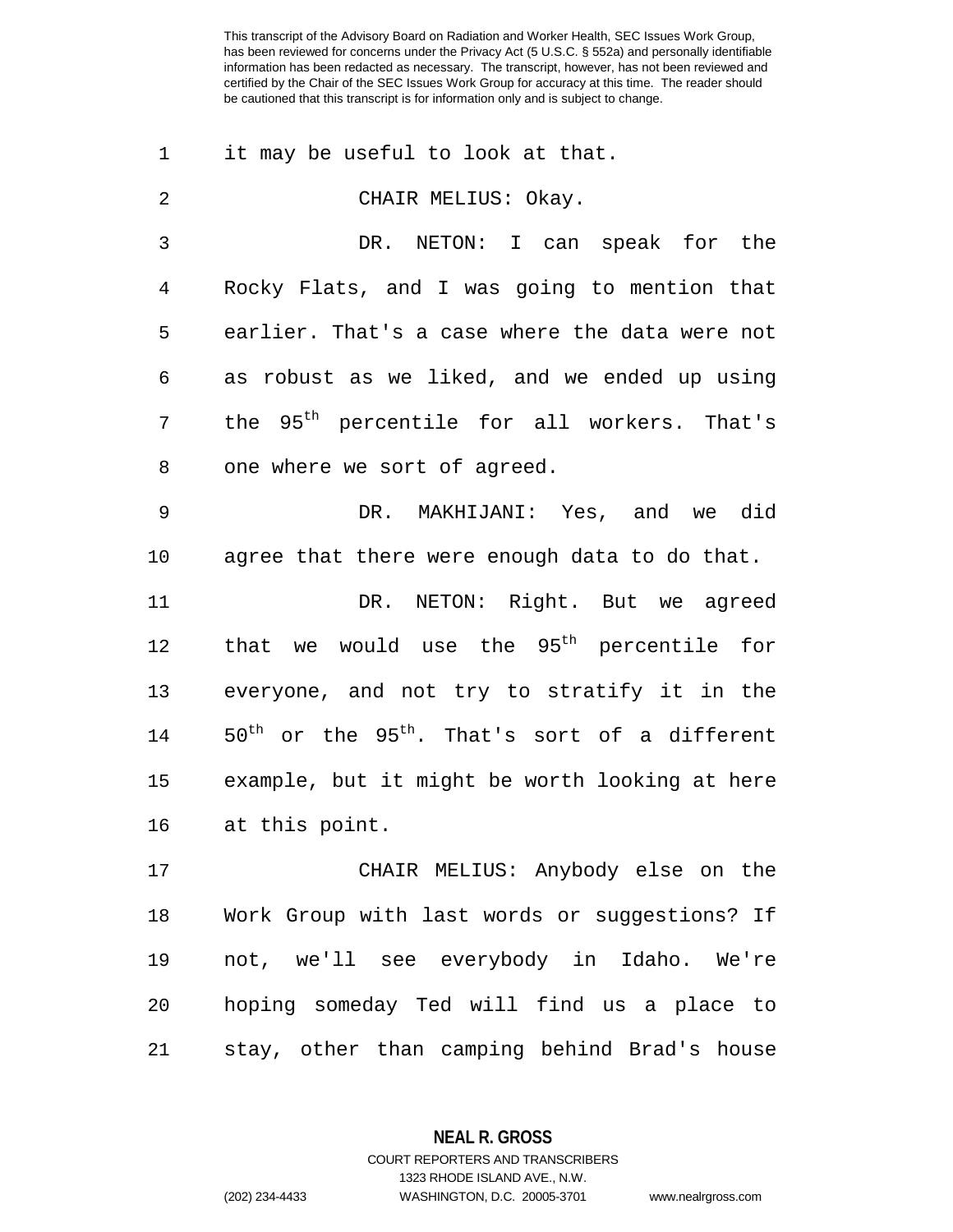or something. I'm not sure what we have in store for us, but -- MR. KATZ: I think Brad lives in a nice place. CHAIR MELIUS: Does he? Does he have room, you know, in the garage for a bunch of us? MR. KATZ: He's very handy. If he doesn't, he might be able to do something. CHAIR MELIUS: Yes, that's why I say, we'll get the notice, bring sleeping bags. MR. KATZ: So, everybody, the other thing -- I think it's pretty obvious to me what materials I should distribute related to this discussion. But please, to everyone on the line, give some thought as to what you might -- what might be additional reading materials that would be helpful to people, and I'll distribute those, as well. The obvious ones I'll cover.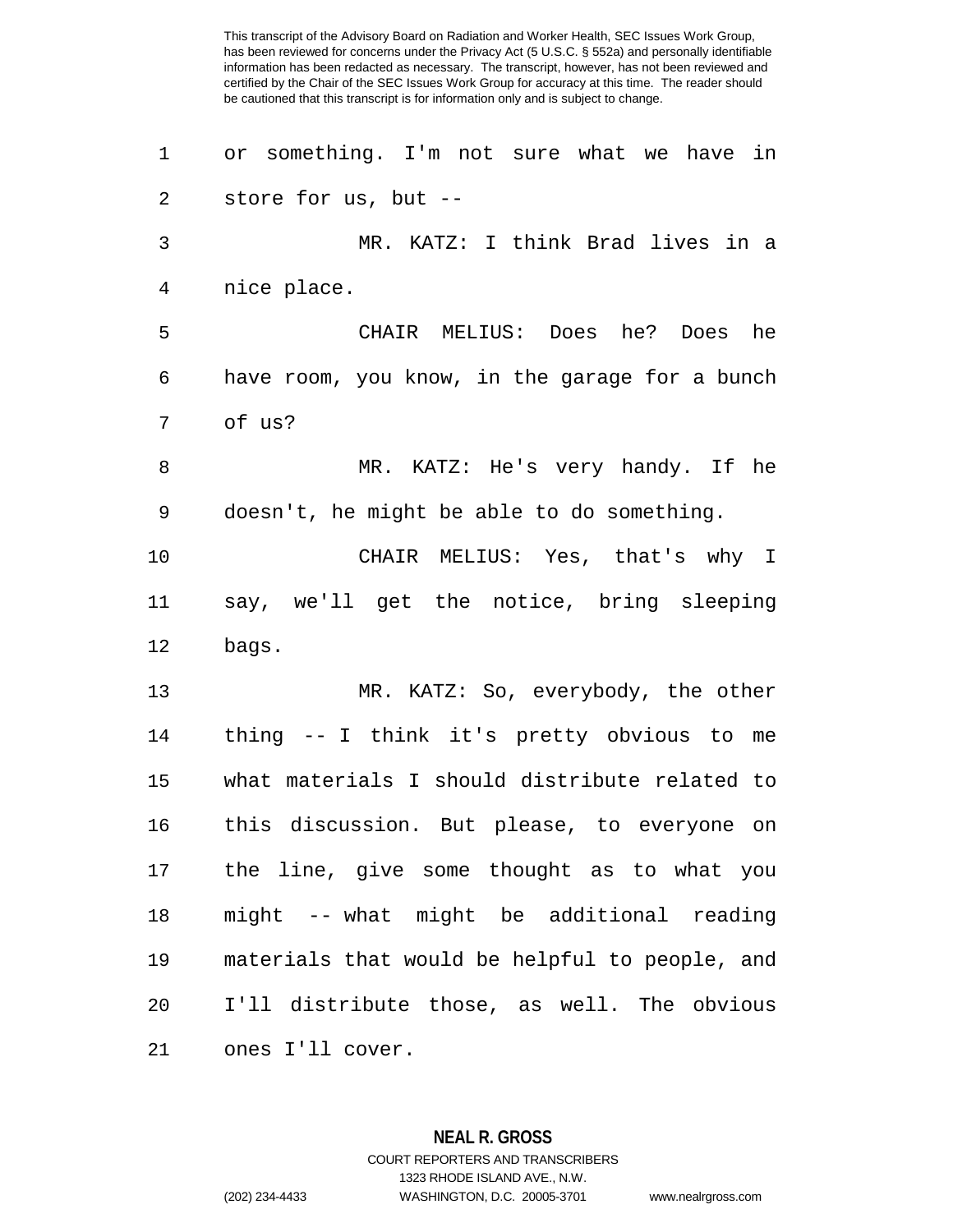This transcript of the Advisory Board on Radiation and Worker Health, SEC Issues Work Group, has been reviewed for concerns under the Privacy Act (5 U.S.C. § 552a) and personally identifiable information has been redacted as necessary. The transcript, however, has not been reviewed and certified by the Chair of the SEC Issues Work Group for accuracy at this time. The reader should be cautioned that this transcript is for information only and is subject to change.

| 1  | CHAIR MELIUS: Yes. No, I think                 |
|----|------------------------------------------------|
| 2  | this outline would be one. And then,           |
| 3  | obviously, the -- some authority you already   |
| 4  | have on your list, but 53 and the --           |
| 5  | MR. KATZ: Right, right.                        |
| 6  | CHAIR MELIUS: And so forth.                    |
| 7  | MR. KATZ: Right. No, I'm<br>just               |
| 8  | saying, if it occurs to anyone that something  |
| 9  | else is particularly germane, just let me      |
| 10 | know.                                          |
| 11 | CHAIR MELIUS: Yes.                             |
| 12 | MR. KATZ: And I'll add that to                 |
| 13 | what I distribute to all the Board Members,    |
| 14 | and what we have out there at the meeting,     |
| 15 | too.                                           |
| 16 | CHAIR MELIUS: I'll let you know. I             |
|    | 17 also assigned -- tried to assign to our     |
| 18 | eminent epidemiologists on the committee the - |
| 19 | -I just remembered I left off one, but I sent  |
| 20 | them copies of the report, the 53, and the     |
| 21 | review of the 53 to read ahead of time.        |

**NEAL R. GROSS** COURT REPORTERS AND TRANSCRIBERS 1323 RHODE ISLAND AVE., N.W. (202) 234-4433 WASHINGTON, D.C. 20005-3701 www.nealrgross.com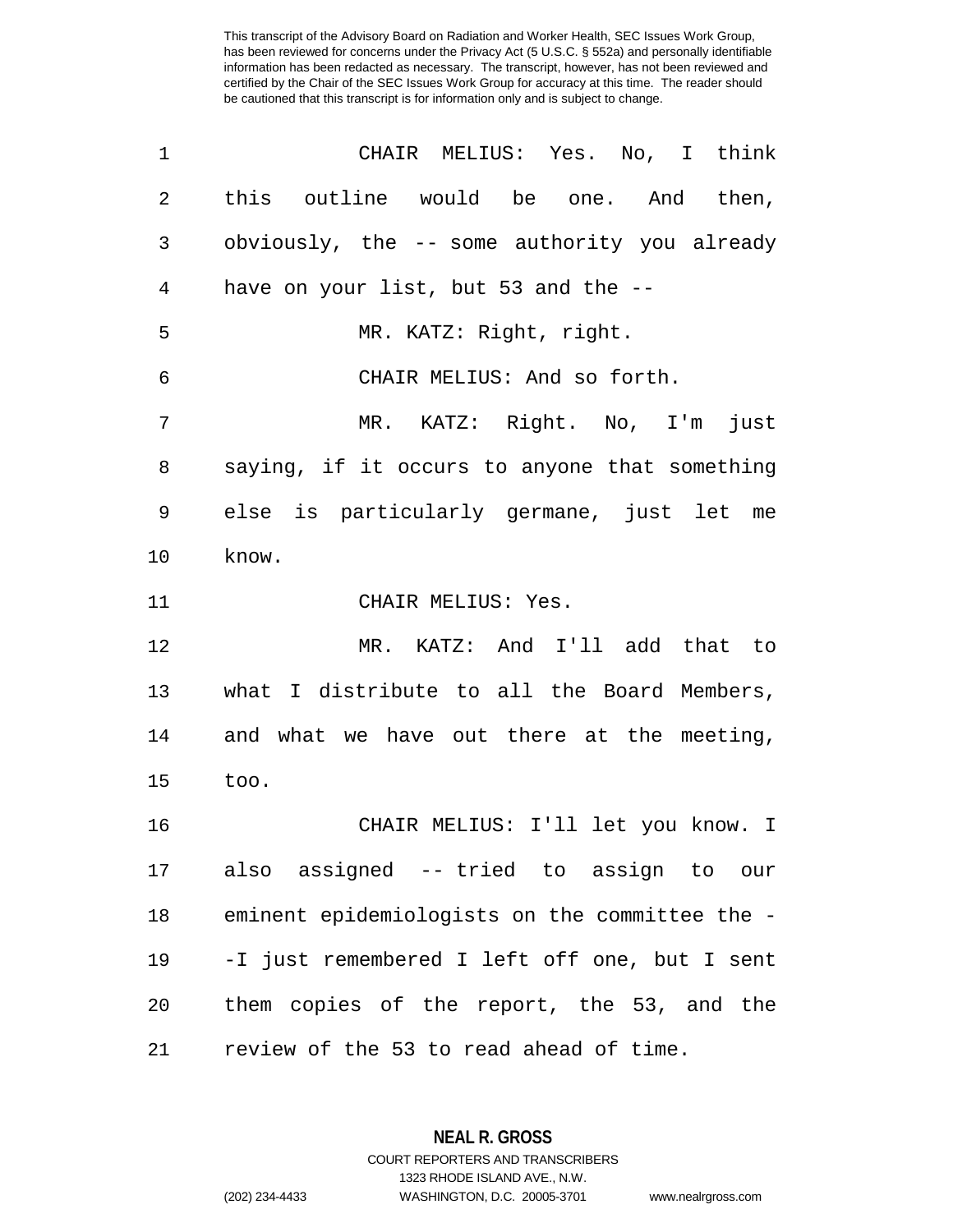This transcript of the Advisory Board on Radiation and Worker Health, SEC Issues Work Group, has been reviewed for concerns under the Privacy Act (5 U.S.C. § 552a) and personally identifiable information has been redacted as necessary. The transcript, however, has not been reviewed and certified by the Chair of the SEC Issues Work Group for accuracy at this time. The reader should be cautioned that this transcript is for information only and is subject to change.

1 MR. KATZ: Oh, good. CHAIR MELIUS: Yes. See if I can get them interested before the plane ride out 4 there. MR. KATZ: That's good. That's good. Well, they both could bring something to the table. CHAIR MELIUS: Well, I began with four of them, and I left out -- I forgot Jim 10 Lockey. 11 MR. KATZ: Right. CHAIR MELIUS: Just thought about it. Okay. Everybody, thank you, and as I said, we'll see you in July in Idaho, if not sooner. Thank you. 16 MR. KATZ: Thanks, everyone. (Whereupon, the above-entitled matter went off the record at 2:17 p.m.) 19 20 21

1323 RHODE ISLAND AVE., N.W.